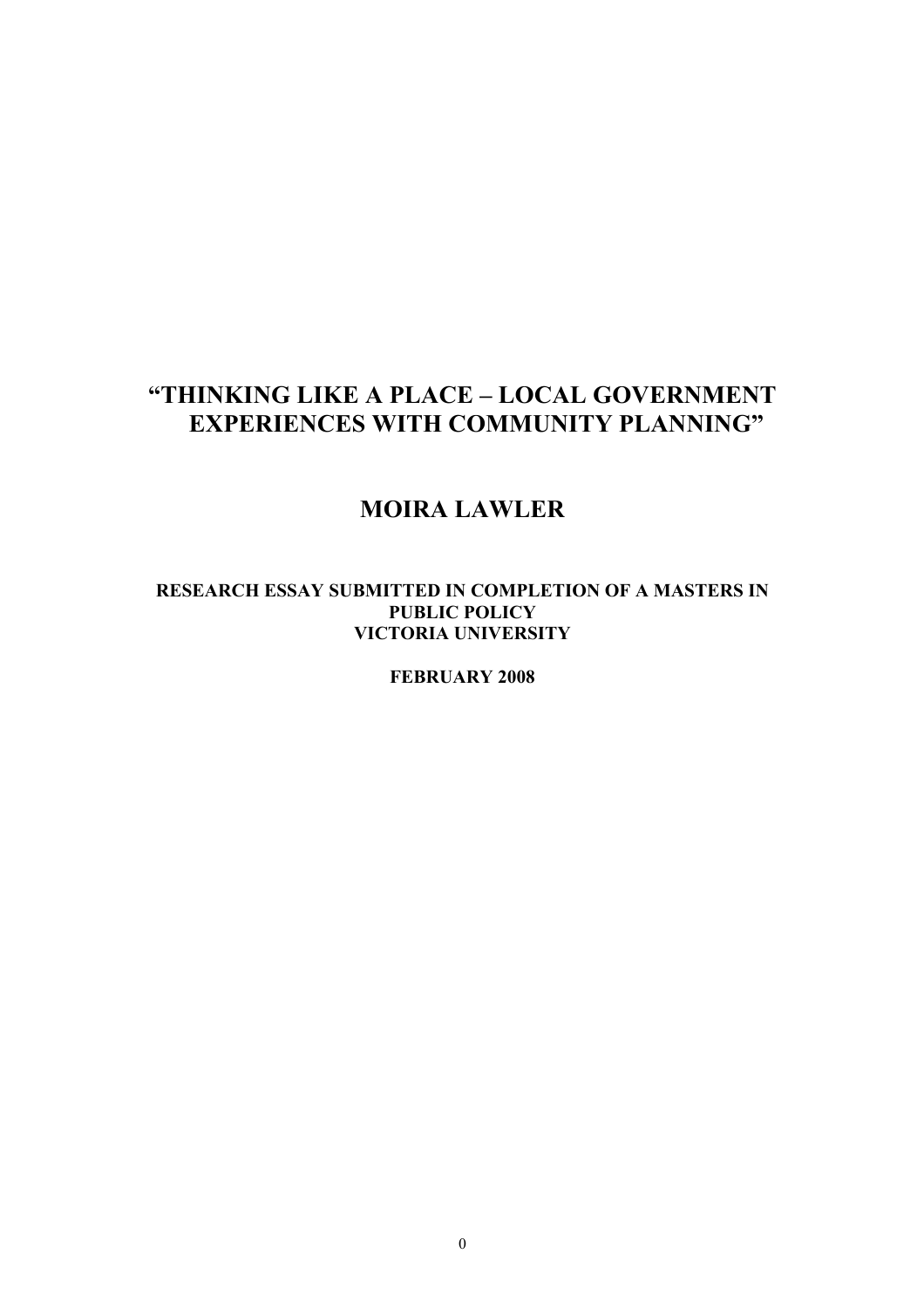## **'THINKING LIKE A PLACE' – LOCAL GOVERNMENT EXPERIENCES WITH COMMUNITY PLANNING**

## **ABSTRACT**

This paper looks at how local government in New Zealand is working to improve the participation of residents in local decision-making. Since the Local Government Act 2002, Councils have had new requirements both for long term planning, and public consultation on that planning. Some Councils are using 'community planning' to work with suburbs or villages on what people in that area want for their future.

The research looked at three communities where community planning had been used and talked to Council and community members about their experiences. Using a case study approach, the information gathered was used to build a picture of possible sources of success or failure in using community planning.

The case studies demonstrated that community planning can be an effective method of gaining input from residents who do not normally get involved in Council matters, and improves relationships between Council and communities.

There are limits, however, to how effectively community planning can increase resident participation, unless Councils explicitly decide to share decision-making and resource communities to act on their own behalf.

Understanding the context in which community planning occurs is a key to its success for all participants.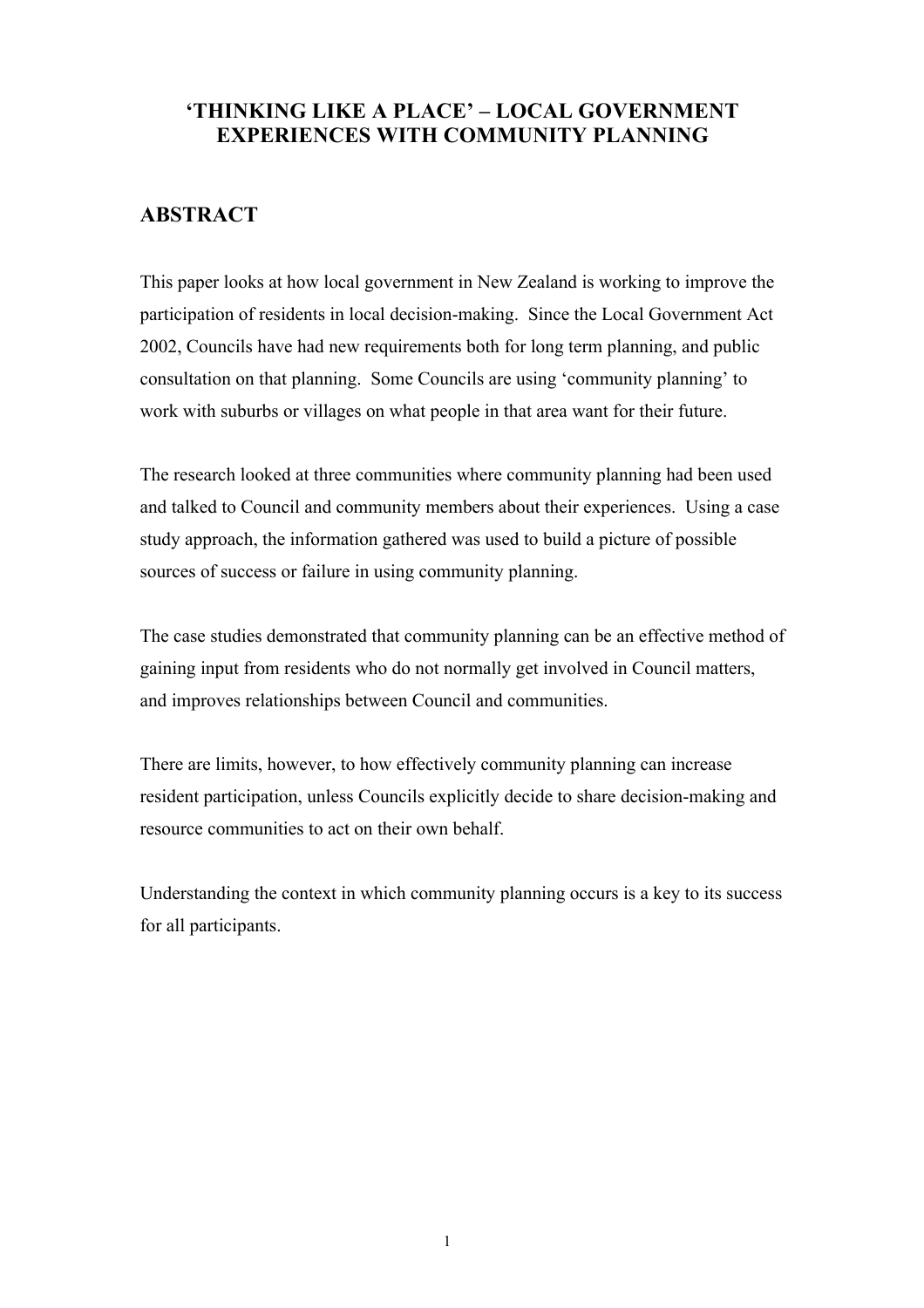# **ACKNOWLEDGEMENT**

This research would not have been possible without the case study participants who contributed their experience, opinions, and insights. The participants and their organisations showed a generosity and commitment to collaborative learning that is much appreciated.

Thanks also to my supervisor, Cath Wallace, who guided me through the research process.

Finally, thanks are due to my family, in particular to my children, who lost many weekends and holidays to my study programme.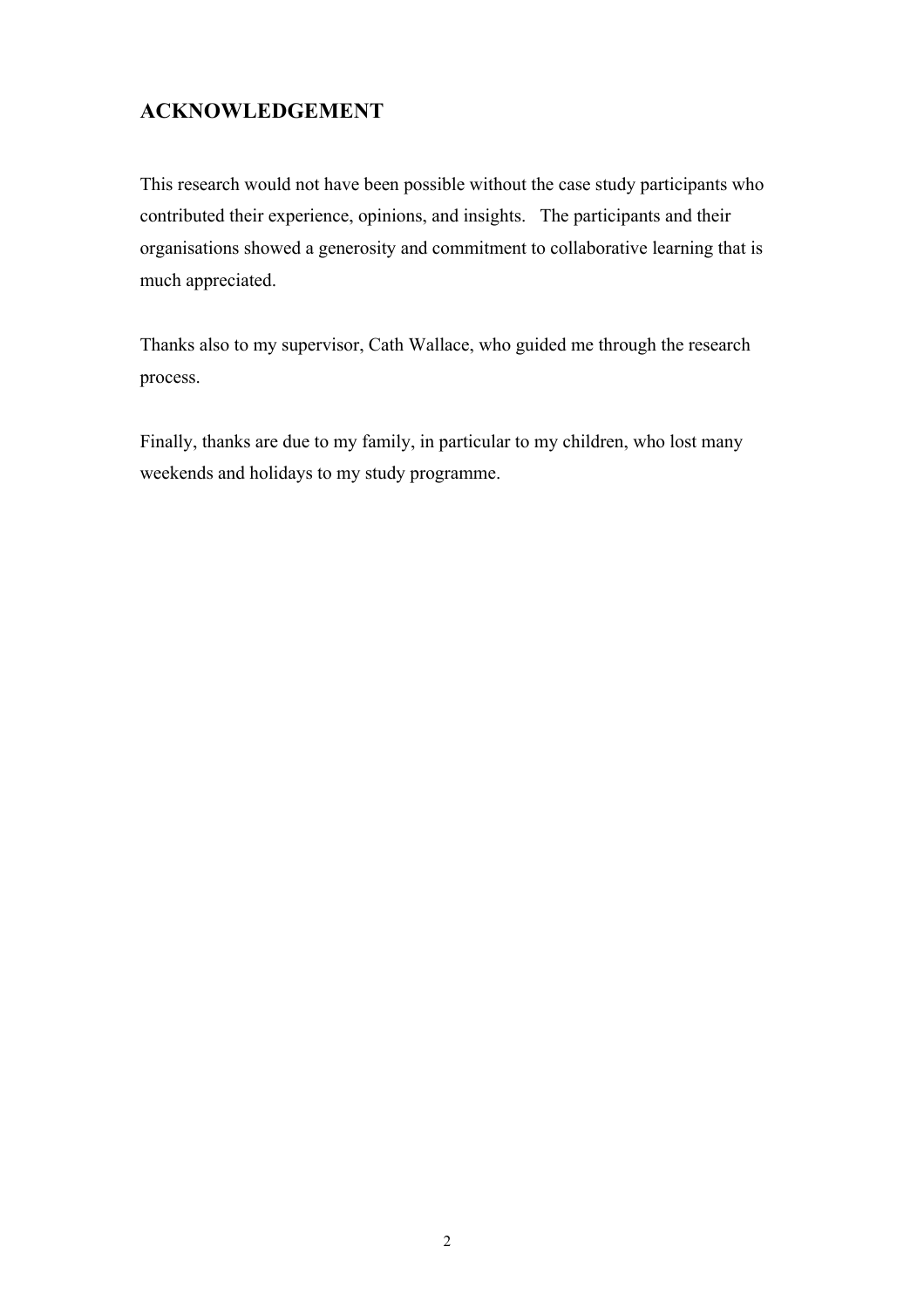# **TABLE OF CONTENTS**

| Abstract                                                               | 1               |
|------------------------------------------------------------------------|-----------------|
| Acknowledgement                                                        | $\mathbf{2}$    |
| <b>Table of Contents</b>                                               | $\mathbf{3}$    |
| <b>List of Figures</b>                                                 | $5\overline{)}$ |
| <b>Chapter 1 Introduction</b>                                          | 6               |
| <b>Chapter 2 Democracy and Public Policy</b>                           | 8               |
| What is Democracy?                                                     | 8               |
| The Case for Government                                                | 9               |
| What is Public Participation?                                          | 11              |
| How Do We Evaluate Different Models of Public Participation?           | 12              |
| <b>Public Management Theory</b>                                        | 15              |
| <b>Chapter 3 Local Government in New Zealand</b>                       | 19              |
| What is Local Government?                                              | 19              |
| New Zealand's Local Government Model                                   | 19              |
| The Local Government Act 2002                                          | 21              |
| Planning and Consultation Processes Required by the Act                | 22              |
| Local Government's Planning History                                    | 23              |
| From Government to Governance                                          | 25              |
| The Political Rationale for Change                                     | 26              |
| <b>Challenges to Democracy</b>                                         | 29              |
| <b>Chapter 4 Local Government Experience with Public Participation</b> | 34              |
| <b>Local Government Practice Overseas</b>                              | 34              |
| New Zealand Models of Participation – The Move to Community            | 39              |
| Planning                                                               |                 |
| <b>Chapter 5 Why Community Planning Might be Important</b>             | 41              |
| What is Community?                                                     | 41              |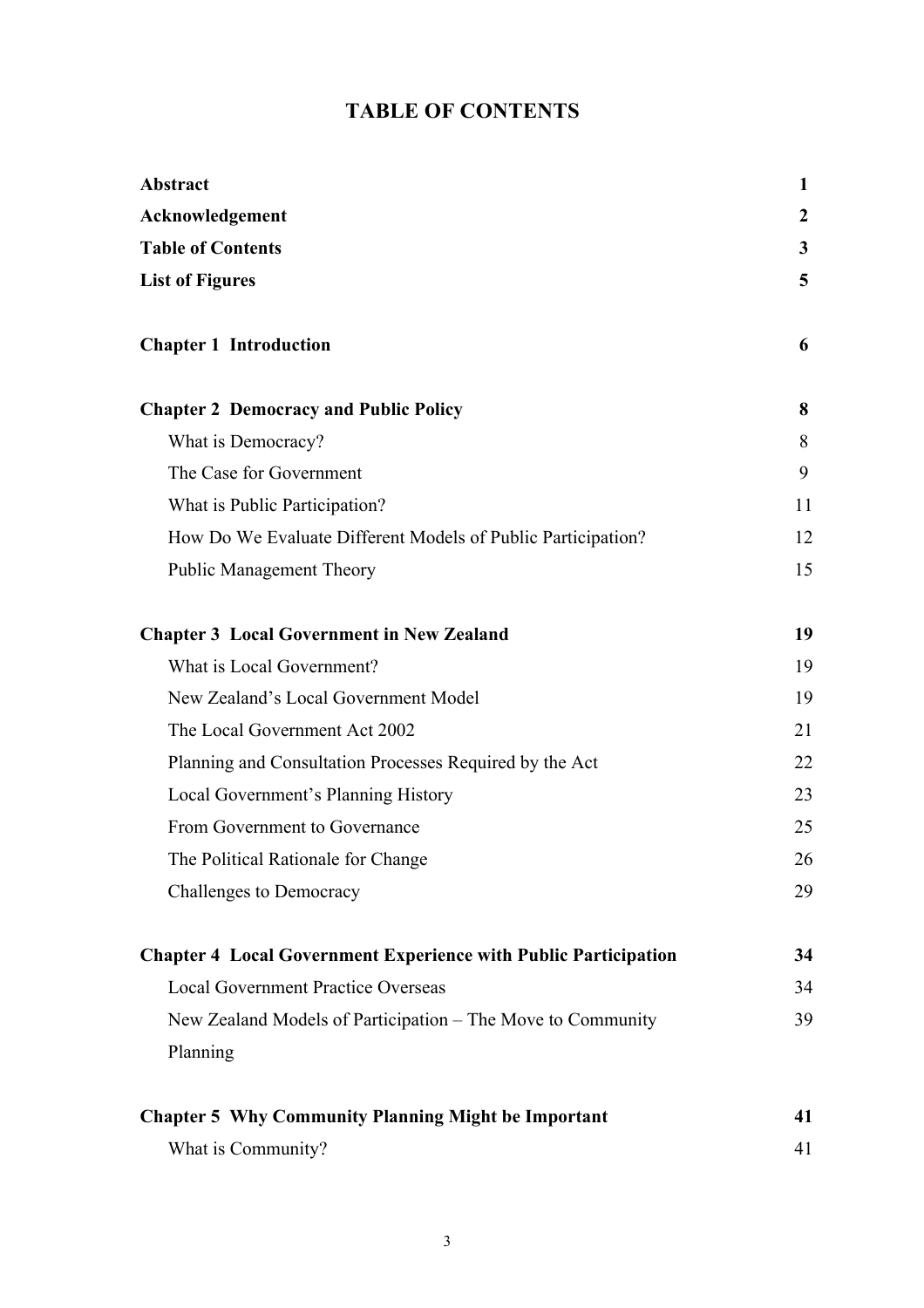| Why Geographic Communities?                                                 | 42  |
|-----------------------------------------------------------------------------|-----|
| What is Community Planning?                                                 | 45  |
| What Might Community Planning Have to Offer?                                | 48  |
| What Are Some of the Risks?                                                 | 50  |
| <b>Chapter 6 Research Methodology – The Use of Comparative Case Studies</b> | 53  |
| Why Comparative Case studies?                                               | 53  |
| Risks in the Case Study Approach                                            | 54  |
| A Community Planning Logic Model                                            | 55  |
| Selecting the Cases                                                         | 56  |
| Gathering the Data                                                          | 57  |
| Criteria for Assessing the Case Studies                                     | 58  |
| Analysing the Data                                                          | 60  |
| <b>Chapter 7 The Case Studies</b>                                           | 62  |
| Porirua City Community Planning                                             | 62  |
| A Community Planning Logic Model                                            | 63  |
| The Case Study Communities                                                  | 66  |
| Greater Otaki, Kapiti District<br>$\bullet$                                 | 66  |
| Whakatu, Hastings District<br>٠                                             | 68  |
| Timberlea, Upper Hutt City                                                  | 72  |
| Chapter 8 What do the Case Studies tell us?                                 | 75  |
| Case Studies Analysed Against Success Criteria                              | 75  |
| The Community Planning Context                                              | 75  |
| The Community Planning Process                                              | 80  |
| The Community Planning Outcomes                                             | 92  |
| Discussion                                                                  | 106 |
| <b>Chapter 9 Conclusions</b>                                                | 111 |
| <b>Bibliography</b>                                                         | 115 |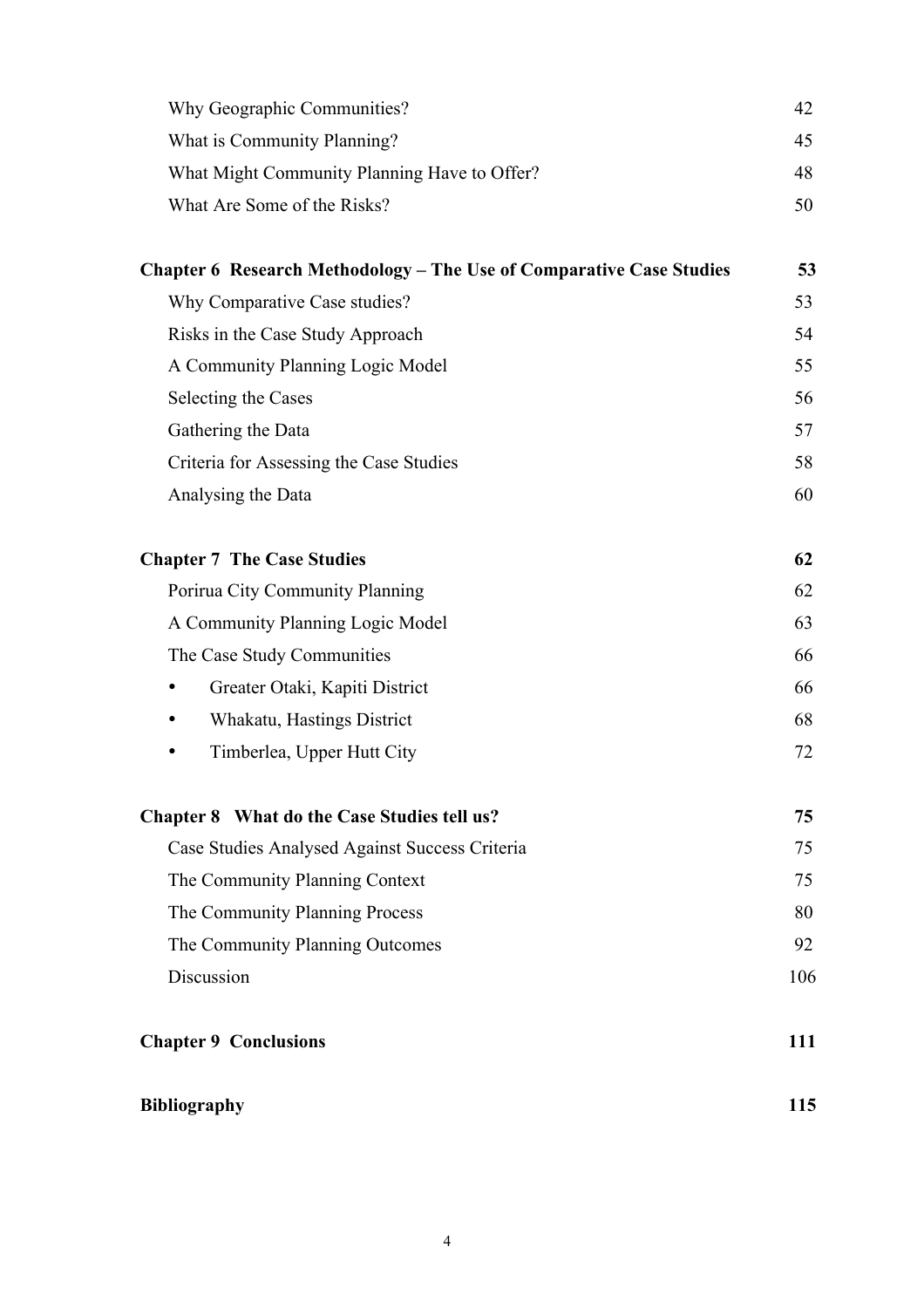# **List of Figures**

| Figure 1: Eight Rungs on the Ladder of Citizen Participation,<br>Sherry Arnstein, (1969) |     |
|------------------------------------------------------------------------------------------|-----|
| Figure 2: Intervention Logic Model for Community Planning in Porirua City                | 65  |
| Table 1: Results Matrix – Community Planning Context                                     | 76  |
| Table 2: Results Matrix – Community Planning Process                                     | 81  |
| Table 3: Results Matrix: Community Planning Outcomes                                     | 93. |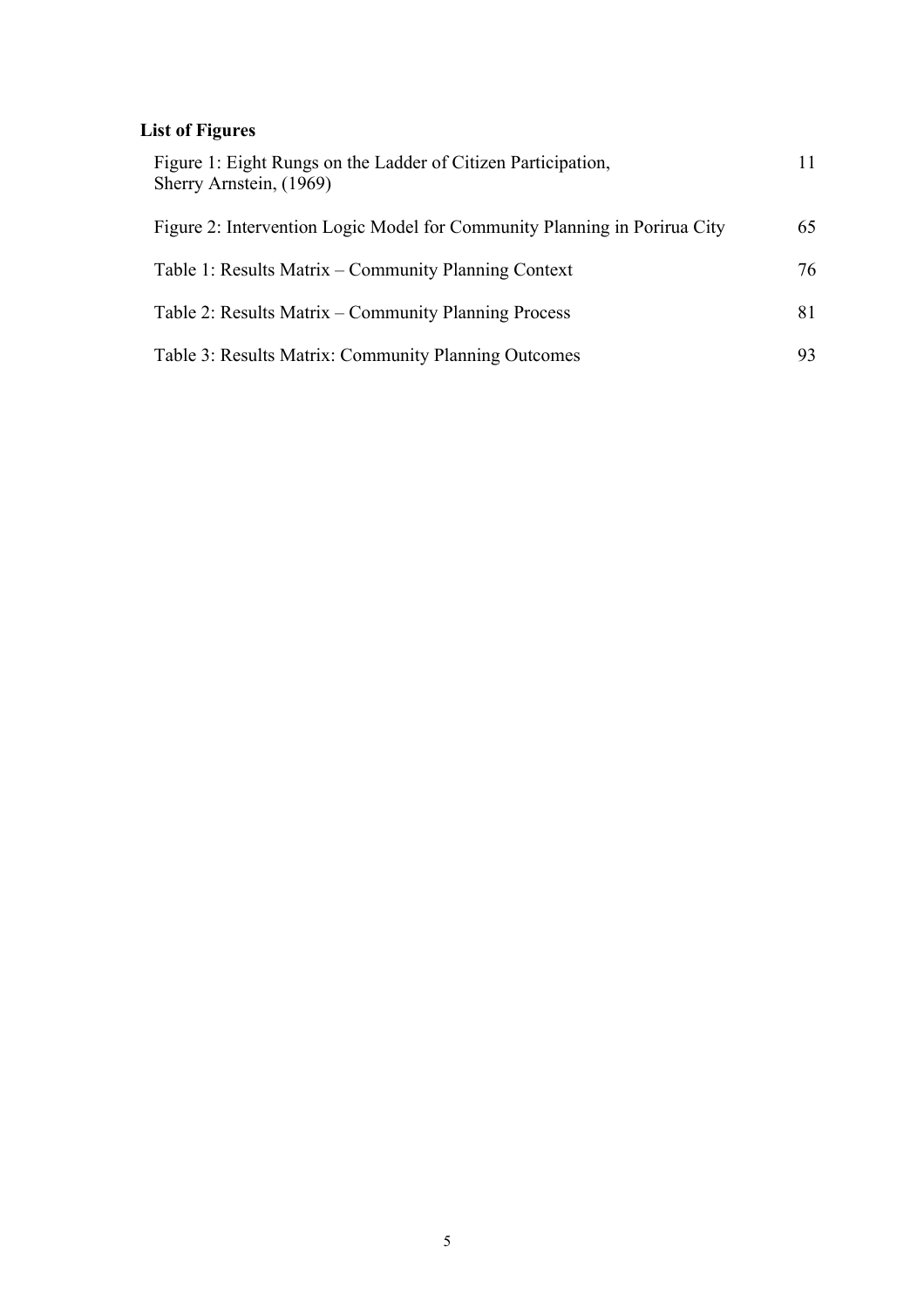#### **CHAPTER 1 INTRODUCTION**

The Local Government Act 2002 (LGA 2002) was heralded by the Hon Sandra Lee, then Minister of Local Government, as:

 "A *reaffirmation of both the place that local government has within our democracy, and of the rights of local people in their communities to exercise controls over their aspirations, their decisions, in the democracy that affects them."* (Hon Sandra Lee, 2001)

The Local Government Act 2002 requires Councils in New Zealand to prepare 10 year plans and to take account of the views of their diverse communities in the preparation of these plans.

Since the introduction of the Act, increasing numbers of Councils are using community or 'place-based' planning to improve the sense of connection between a city wide, long term plan and local residents. Across New Zealand, this varies from locality planning within city suburbs, to producing local plans for rural towns. There is, as yet, no agreed 'best practice' model for community planning in New Zealand, and the processes used vary widely and produce different results for the communities and Councils involved.

This paper explores the notion of community, and why community planning is increasing in popularity. The context in which the Local Government Act 2002 was introduced and the public policy trends it supports will be examined. Finally, democratic theory and the role of public participation in local government will be explored.

The paper then examines examples of community planning undertaken by three Councils in New Zealand. The objective is to identify emerging issues and possible success factors that could inform the future use of community planning in local government. In particular, the research will look at how community planning is working, how it impacts on relationships between Councils and residents, and how it influences priority setting in Council planning.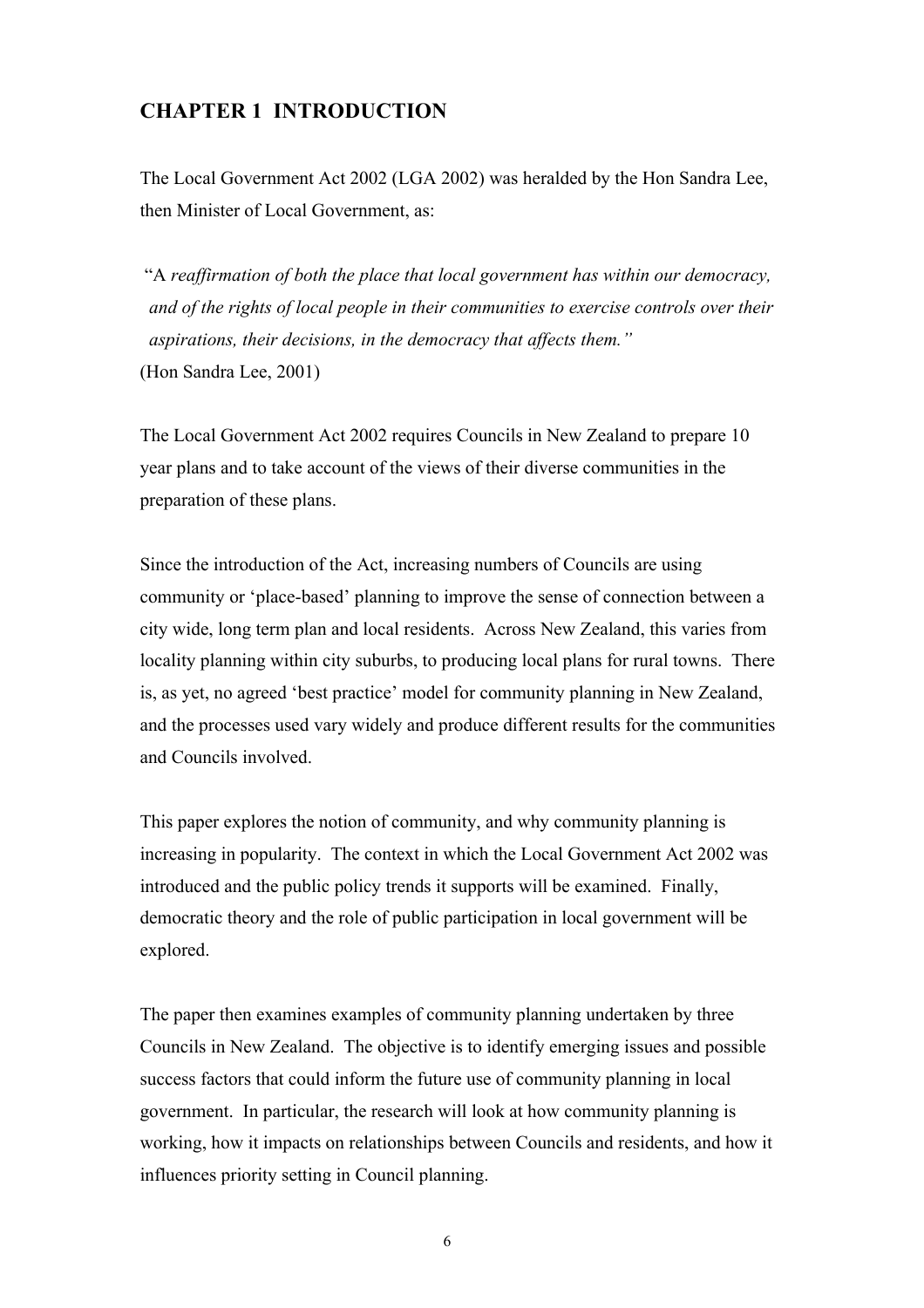The research is qualitative, using comparative case study methodology to explore local government practice under a new piece of legislation. The research design uses a form of grounded theory methodology (Glaser and Strauss, 1967) to uncover emerging issues for communities and Councils using community planning. The programme theory underpinning community planning is compared against the case studies to develop ideas to inform practice and hypotheses for further research (Pawson, 2006).

It is hoped that this research paper will inform Councils as they review their community engagement processes. Ultimately, the research has the potential to improve the capacity of Councils and communities to work together under the Local Government Act 2002 to achieve their vision for the future.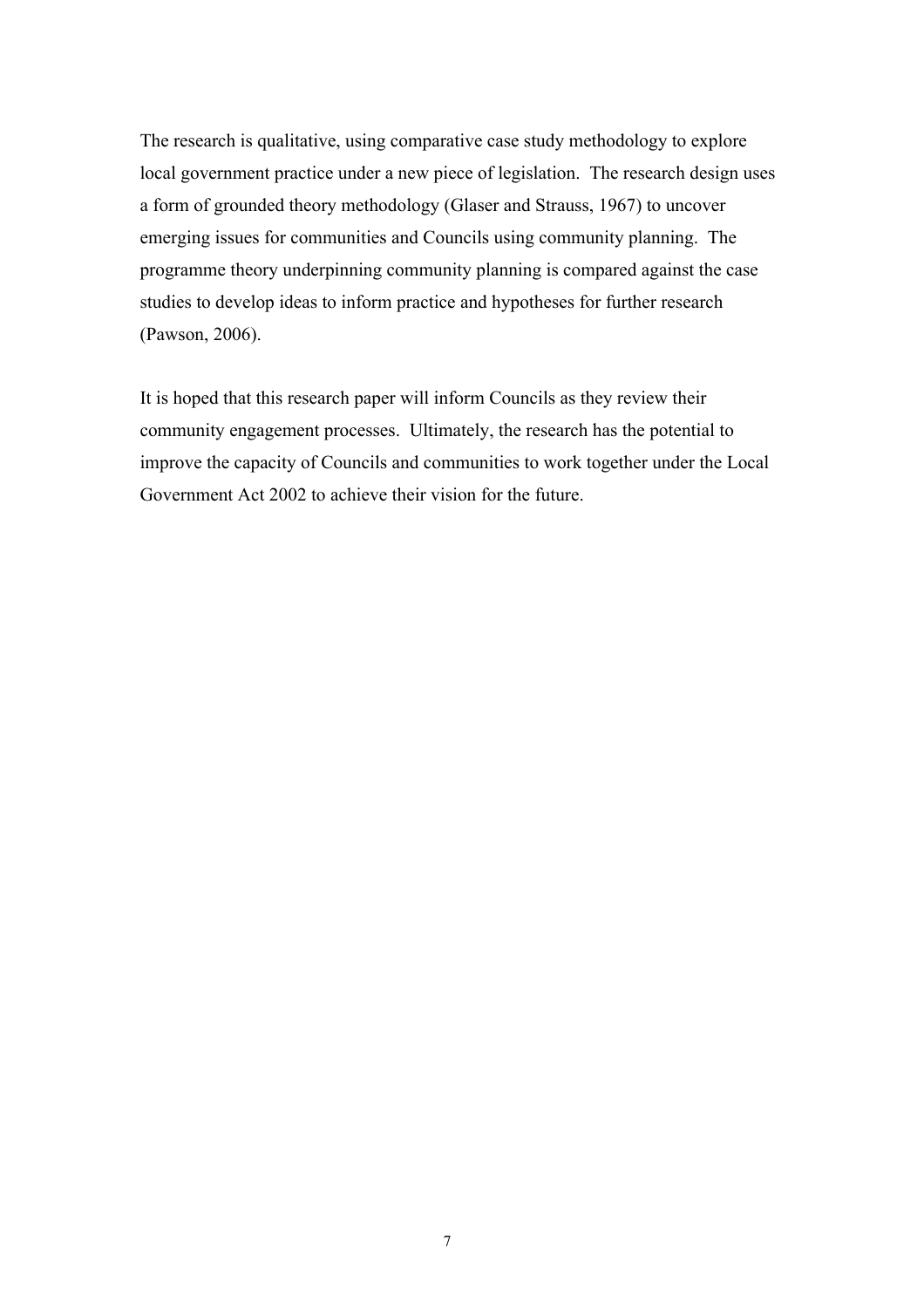## **CHAPTER 2 DEMOCRACY AND PUBLIC POLICY**

## **What is Democracy?**

Democracy means 'rule by the people' (Forgie, Cheyne, McDermott, 1999;:2). Since the time of the early Greeks and Romans, however, the best way to secure public involvement has been a matter of debate. Similarly the notion of citizenship has evolved over time and remains contested. As Forgie, Cheyne and Mc Dermott comment:

"*The question of who should be entitled to make decisions underlies the contested nature of democracy*".

(Forgie, Cheyne, McDermott, 1999: 2).

There are different forms of democracy each with a different role for citizens. The basic role of the citizen in a representative democracy is to vote for representatives, who will deliberate and make decisions on behalf of the public. Increasingly, though, citizens are being called upon and are requesting to do more – to be involved in decision-making processes in a form of participatory democracy. Participatory democracy can be as basic as information exchange or as inclusive as citizens sharing in decision-making power. Forgie, Cheyne and Mc Dermott (1999) refer to a new interest in another model, that of deliberative democracy which:

"*seeks to emphasise the importance of dialogue and debate within the community in decision-making*"

The authors suggest that public participation and deliberation have the potential to strengthen participatory democracy.

It is crucial for the efficacy of our democracy that people have, and take, the opportunity to participate in decision making. Citizen involvement has a number of benefits:

- It legitimizes decision-making;
- It provides a mandate for elected representatives;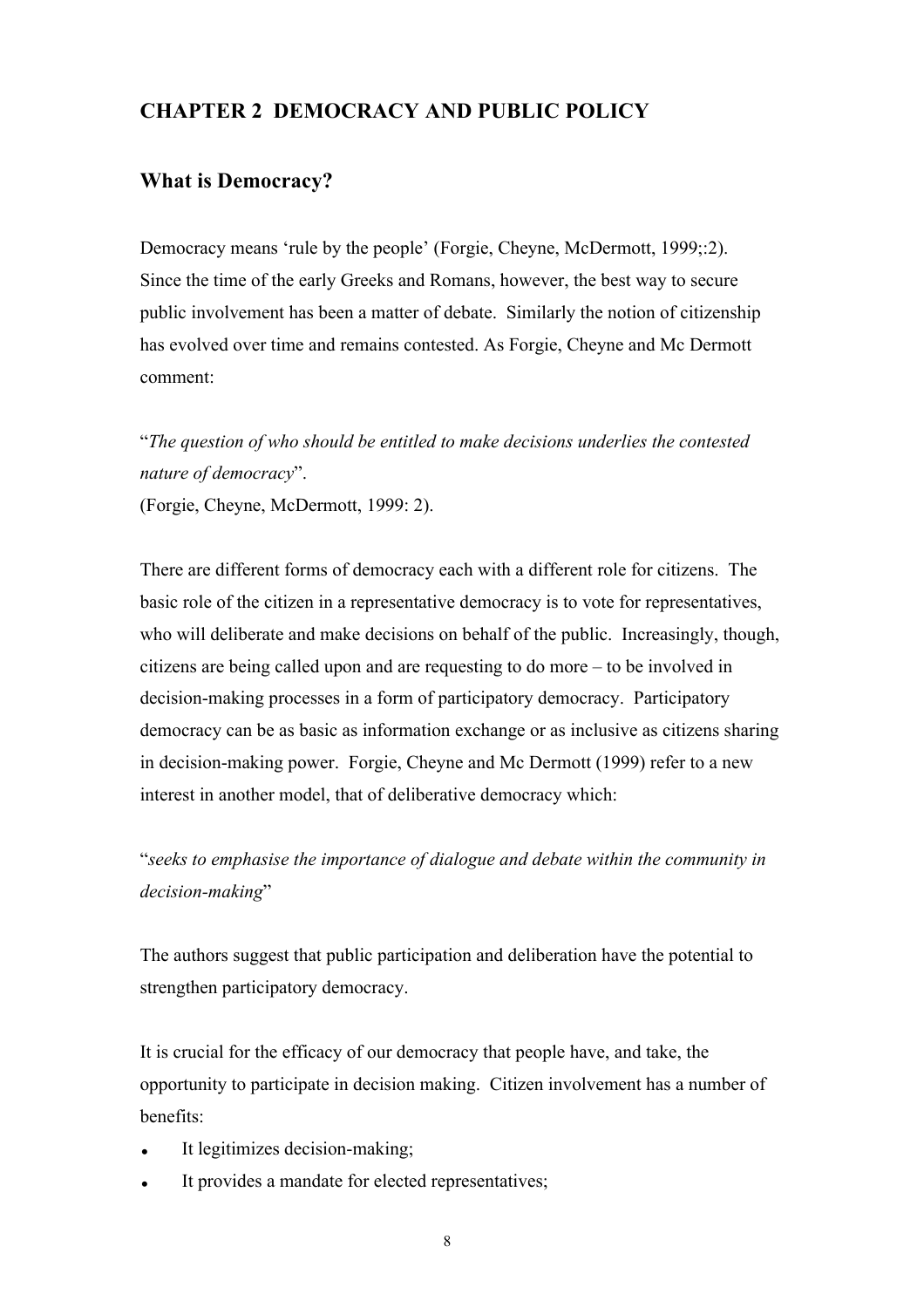It provides a broad base of opinion to inform decision-makers. (Drage, 2002)

"*As well, in liberal democracies it is regarded as a basic human right that citizens are able to participate in decisions that affect them. Sooner or later the most passive amongst us may find that they have become involved in an issue, a quality of life matter that pushes us into action. When this happens it is important that processes are there to ensure we can have a say*." (Drage, 2002:9)

There are costs, however, associated with democracy. Taxation is required not only to run the democratic system itself, but to provide the services a democratic government resolves to fund. In New Zealand, there are transaction costs associated with maintaining a complex national, regional and local system of government with a mix of First Past the Post, Mixed Member Proportional and Single Transferable Vote election systems. There have been debates raised particularly by Maori on whether an English parliamentary system is an appropriate model for a South Pacific country (James 2000). More recently, falling voting numbers have raised questions about the effectiveness of a representative democracy that many citizens choose not to participate in.

## **The Case for Government**

Both central and local government have the coercive power of taxation. In the face of this coercion, citizens are entitled to debate the most appropriate role of government.

Classical economic theory suggests there are two broad reasons for a government to intervene in a society that could otherwise be ordered through the forces of the market place: to promote efficiency and to promote equity (Mankiw, 1998).

"*Public funding and delivery of local government services are often justified on the grounds that benefits extend beyond direct users of the service to others in the community. Economists describe these benefits as externalities (or alternatively third*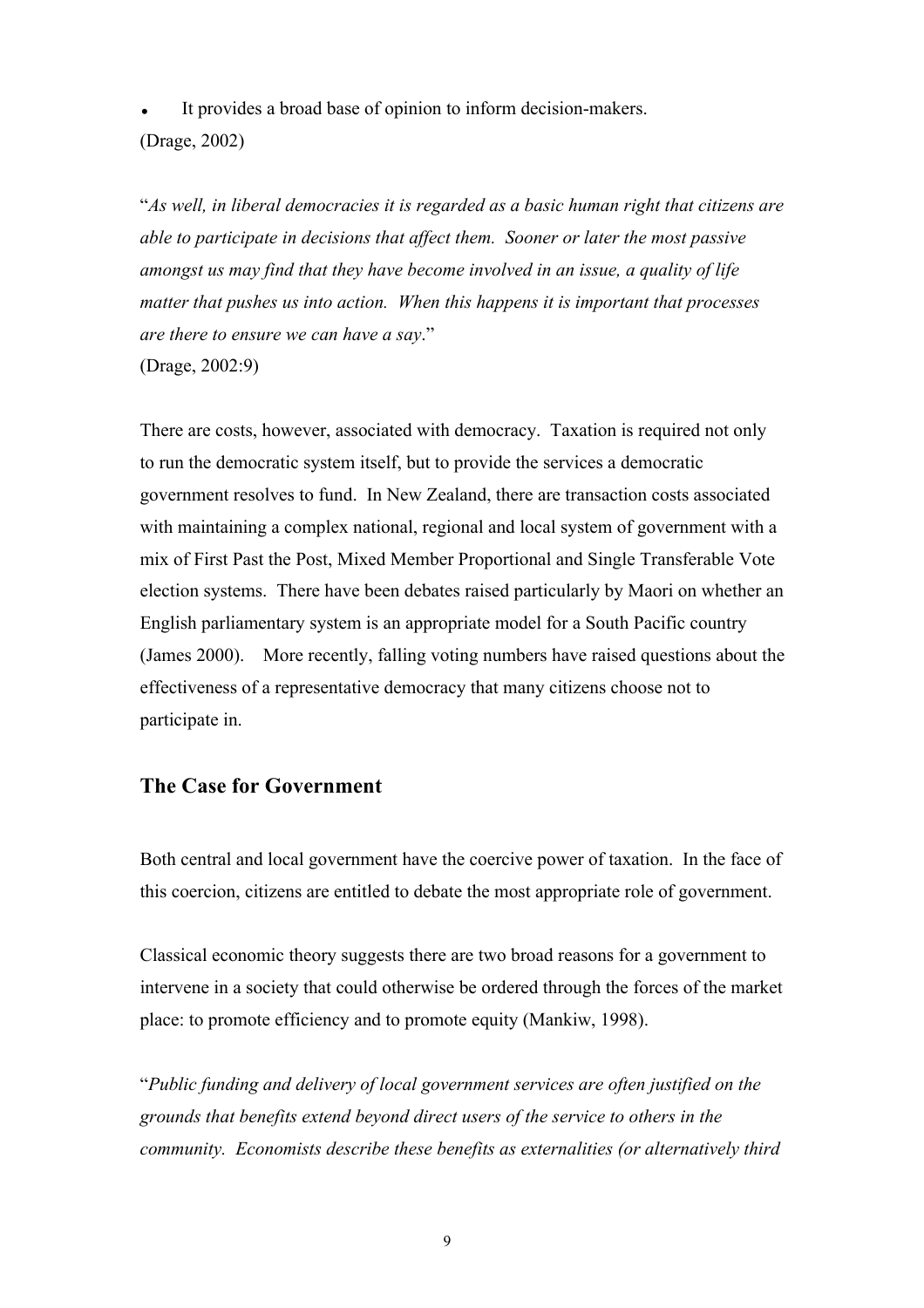*party community benefits) and suggest that externalities result in 'market failure' and a possible rationale for government intervention*" (Scott, 1999:146).

Economic theory explains the role of local government in terms of the provision of local public goods: that is, public goods which confer benefits to defined geographic areas. Public goods are defined as:

#### "*goods or services that are non-rival, and non-exclusive*" (Reid, 1999:171)

Under this model, individuals choose to live in communities that provide the mix of goods and services that meet their preferences. Efficient resource allocation is enhanced through a better understanding of local preferences, as demonstrated by people 'voting with their feet' (Reid, 1999). The theory suggests that people have choices about where they live and move to local government areas where their preferences for goods and services provided by local government are met.

Where economic theory provides a rationale based on economic costs and benefits, democratic theory offers different criteria for local government, based on accountability, participation, and community of interest.

"*Two concepts are particularly important: decentralisation and devolution. Both are promoted as a means of limiting the concentration of power in central government, increasing citizen participation (regarded as desirable in its own right) and as a mechanism for expressing minority views and opinions*." (Reid, 1999:173)

Representative democracy can itself, in some circumstances be seen as a source of government failure. Voting is an imperfect mechanism for aggregating individual preferences rather than a complete picture of what a diverse community really wants. Representative democracy can be particularly poor at enabling minority views to be heard. This can compromise both efficiency and equity.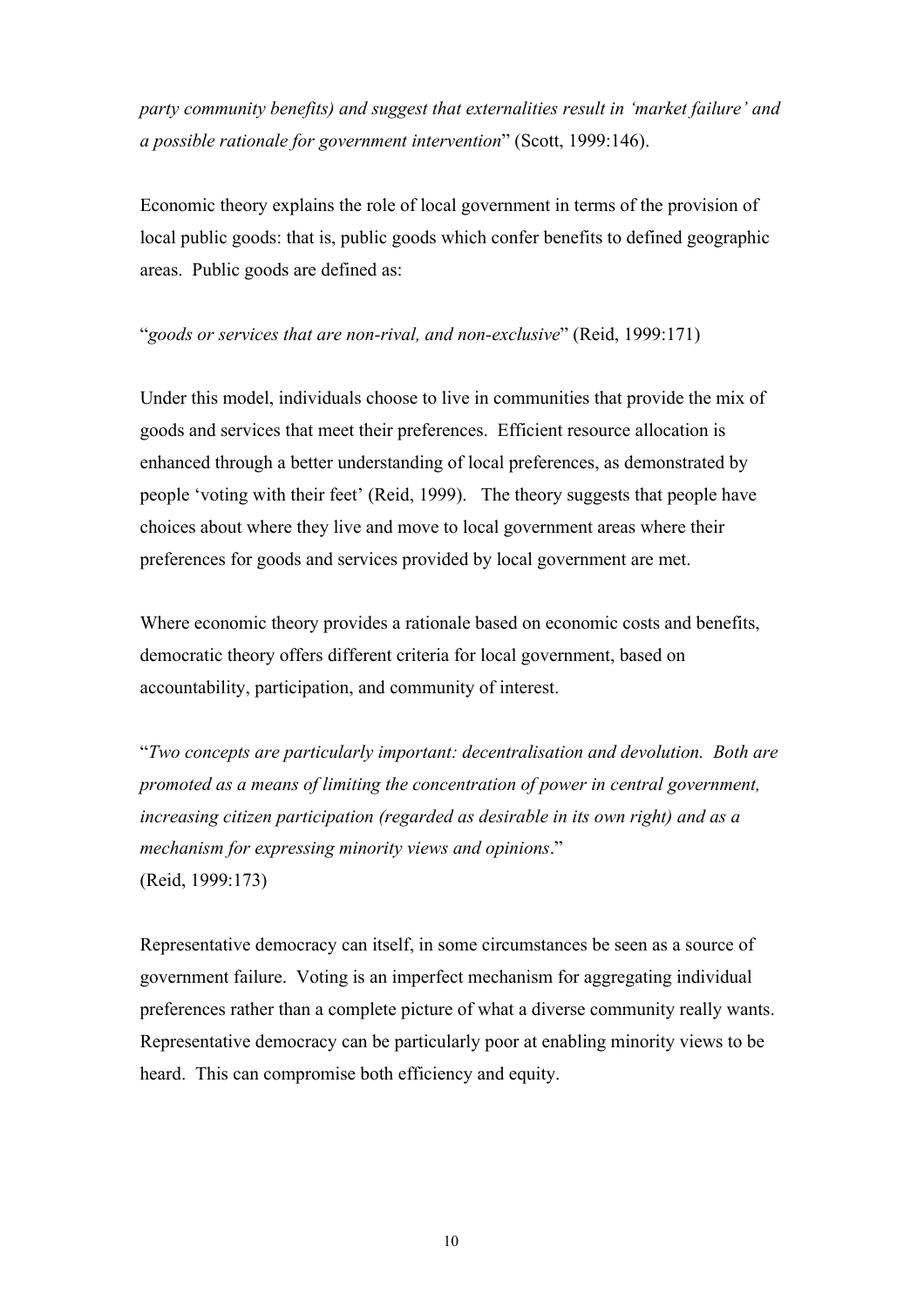Increasing citizen participation in government is one way of increasing understanding of citizen preferences. This in turn can improve both the equity and efficiency of government actions.

## **What is Public Participation?**

Public participation: "*refers to a group of methods and procedures designed to consult, involve, inform and empower lay citizens and interested groups.*" (Smith, 1999:66)

There is a continuum of levels of participation. At the more active end, public participation can be defined as:

*"The sharing of power, the ability to negotiate, compromise, and be directly involved in the decisions made."*  (Forgie, Cheyne and Mc Dermott, 1999:43)

In 1969, Sherry Arnstein devised what she called a "ladder of participation" to describe different levels of participation from the least to the most empowering.





Source: Arnstein (1969)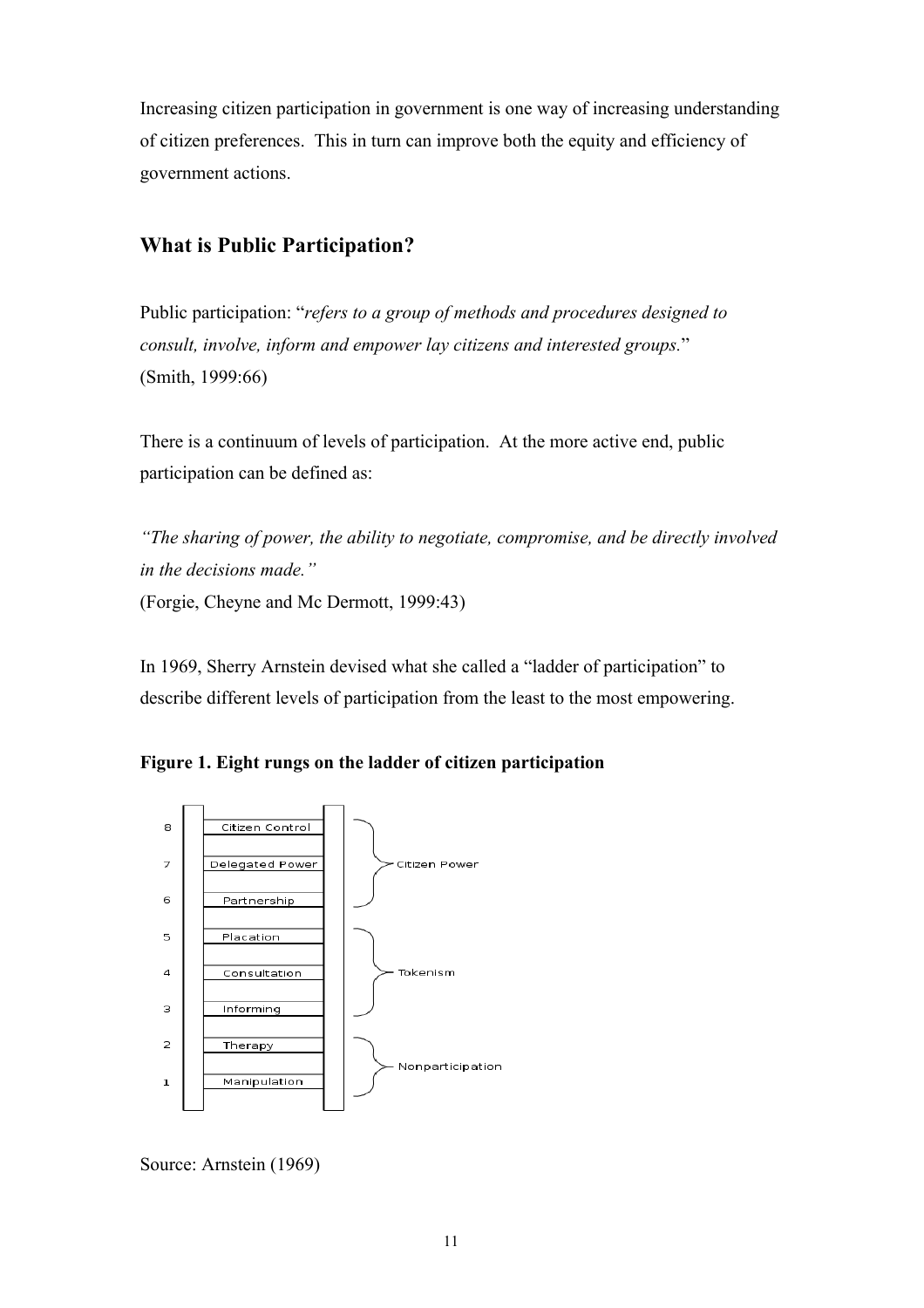The first two steps include such methods as communication strategies and public education. The middle layers refer to methods where voices are heard but there is no guarantee that they will influence decisions. The top three levels involve citizen engagement, negotiating and decision making.

Arnstein's work forms the basis of much subsequent work in participation models. There are real challenges in moving up the scale towards citizen power.

 "*While the conceptual framework advanced by Arnstein has withstood the test of time, experience with participation over the last 20 years has shown that the rungs are not equidistant, and that it is far easier to move up the lower rungs than the higher ones*."

(Forgie, Cheyne and Mc Dermott, 1999:43)

How local government is faring with these challenges will be explored further in this paper.

#### **How Do We Evaluate Different Models of Public Participation?**

While there is a myriad of literature on the practice of public participation, there is less written on frameworks for evaluation of participation methods. Rowe and Frewer (2000), in their work on public participation in technology and science, point to a lack of criteria to determine effectiveness. Indeed, they suggest there is a lack of clarity on what counts as effective – is increased public involvement enough in itself, or should the quality of decision-making improve? (Rowe and Frewer 2000). They provide a tentative evaluation framework which uses two categories of criteria – acceptance and process criteria. Acceptance criteria relate to the effective construction and implementation of a procedure – is the public likely to accept the results as democratic? Process criteria relate to the potential public perception of a procedure – is the ultimate decision practical or effective?

Acceptance criteria include: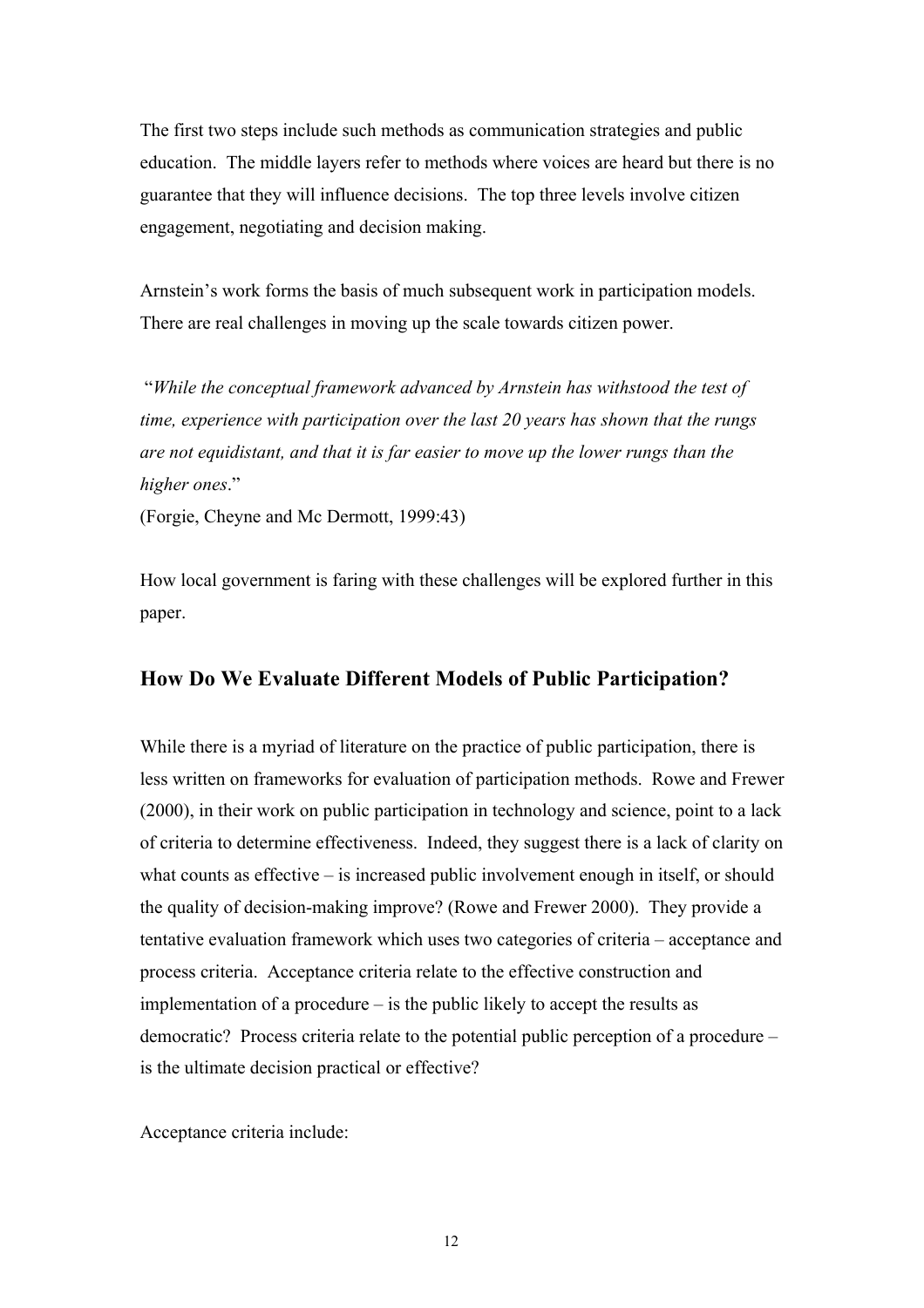- Representativeness of the public participants;
- Independence of the participation process;
- Early involvement of the public in framing the issue;
- Influence of the output on policy;
- Transparency of the processes to the public.

Process criteria include:

- Resource accessibility to enable public to participate;
- Task definition around the nature and scope of the process;
- Structured decision making so that the milestones for decision-making are clear;
- Cost effectiveness so that the scale of the process matches the scale of the issue.

Rowe and Frewer evaluate various participation models used in their field against their criteria. Perhaps not surprisingly, more passive methods such as surveys and public hearings score low against their criteria, and more active methods such as citizens' juries and citizens' advisory committees score higher (Rowe and Frewer 2000).

Smith suggests evaluating public participation within three phases – the *context*  within which the participation occurs, the *process* by which it is engendered and the *outcome* of that involvement (Smith, 1993:68).

Developing a 'results chain' based on context, mechanism, and outcome also forms the basis of Pawson's approach to programme evaluation and has parallels with Intervention Logic, a methodology used to evaluate public policy programmes.

It would be a mistake, however, to think of public participation solely in terms of tools and techniques. Public participation is about people and therefore about relationships.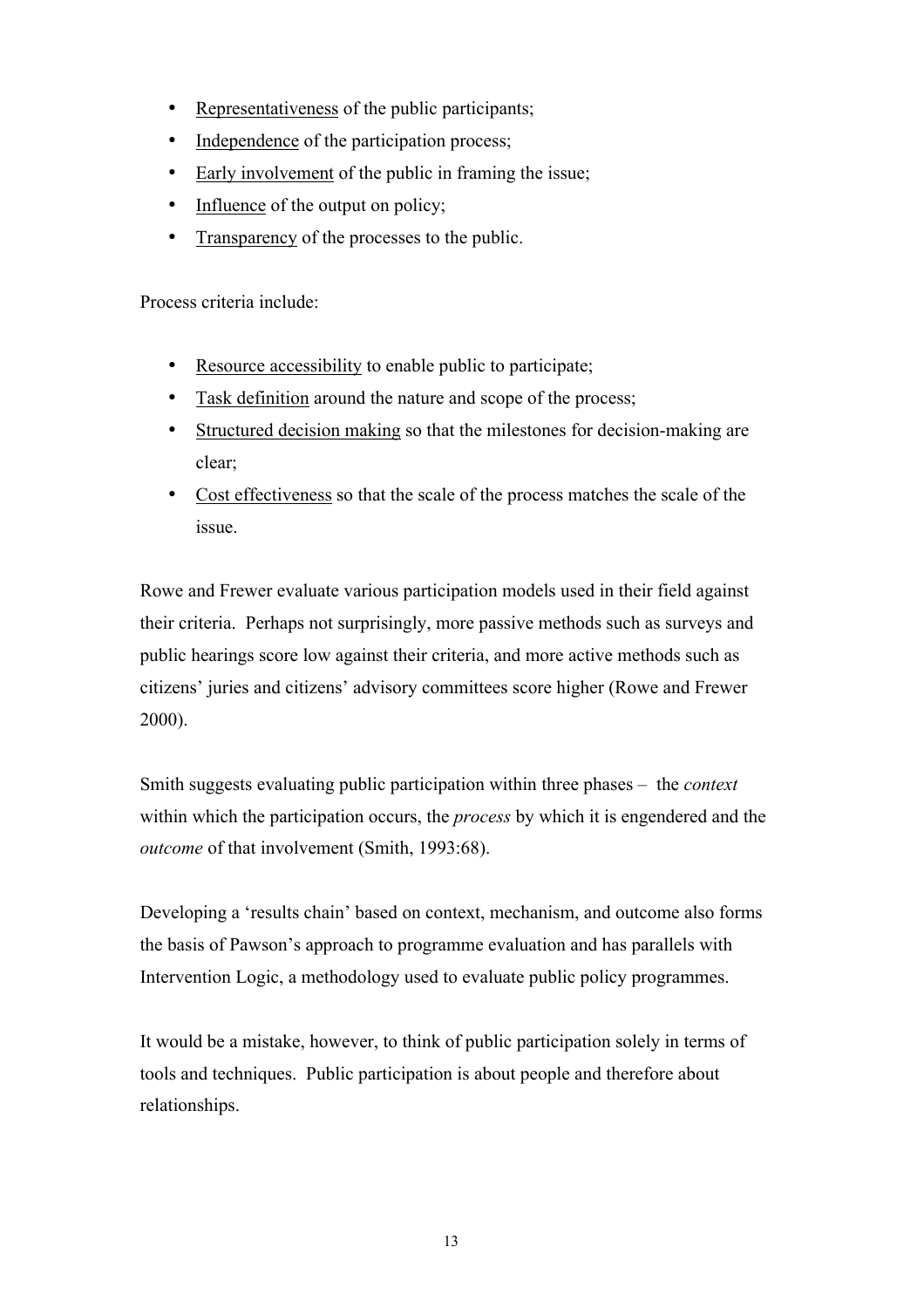King, Feltey and Susel point out that public participation processes have four aspects – the issue, the administrative system or process, the administrator, and the citizen.

They define authentic participation as:

"*Deep and continuous involvement in administrative processes with the potential for all involved to have an effect on the situation."* (King, Feltey and Susel, 1998:4)

Their recommendation for authentic participation is to work on all aspects of the process by empowering and educating community members, re-educating administrators, and developing enabling administrative structures and processes (King, Feltey and Susel, 1998).

This recipe for success is clearly an evolving process, involving much more than process design, and not a 'quick fix'. Fundamentally, the search for authentic participation assumes a willingness to build strong citizen participation in decisionmaking, rather than assuming that decision making is the domain of the elected representative.

Local government may have the potential to increase the relevance of government in the lives of ordinary people. Local government is in a unique position to encourage public participation in decisions that affect the lives of ordinary citizens and the communities they live in. The English philosopher, John Stuart Mill, an early advocate of local government institutions, is quoted by Drage as saying that they:

"*Widen the opportunity to participate and provide the capacity to educate the citizen in the practice of politics and government*." (Drage, 2002:66)

The LGA 2002 provides opportunities for Councils and their communities to explore ways to move from representative democracy to a more participatory approach.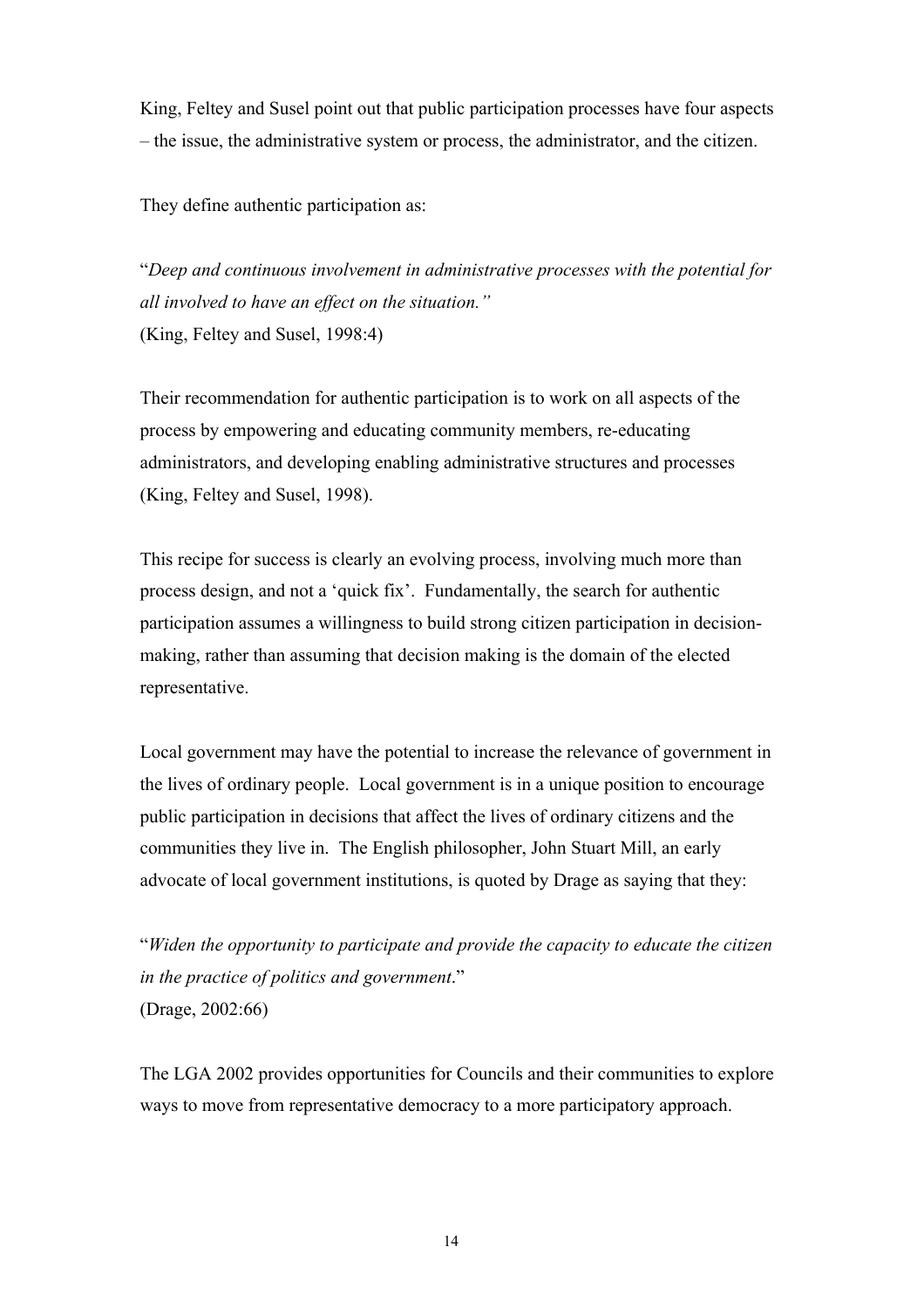## **Public Management Theory - How Public Managers Help or Hinder**

As active citizens are important to democracy, so are public managers. The way in which the public sector operates is a key determinant of the health of a democratic system.

The move towards 'economic rationalism' in western democracies such as New Zealand in the 1980s and 90s bred a new culture of public management. A reduction in the role of both central and local government was favoured, and a drive for everincreasing efficiencies from the public sector. In local government, this led to programmes of privatisation and contracting out of local government services, accompanied by down-sizing, out-sourcing and flexible employment practices. Driven by public choice theory, 'new public management' as it became known, called for greater transparency and consumer choice.

Forgie, Cheyne, and McDermott (1999) identify three broad strategies of public sector reform, each with potential for greater public participation.

The first Strategy, the 'Market Model', shifts away from monopolistic supply by the state and opens the way for competitive provision by the private sector of 'public' goods and services. Under this model, individual freedom of choice is evidenced through market place transactions.

The second strategy, 'Managerialism', relies on restructuring and refocusing public sector institutions to respond to residents as consumers of services. The emphasis is on identifying and responding to customer preferences.

New public management represents a softening of the market model through the incorporation of managerialism.

The third strategy looks to extend 'Citizens' Voice', often involving devolution or decentralization to give citizens a greater say in decision making as a means to strengthening citizenship (Forgie, Cheyne and Mc Dermott, 1999).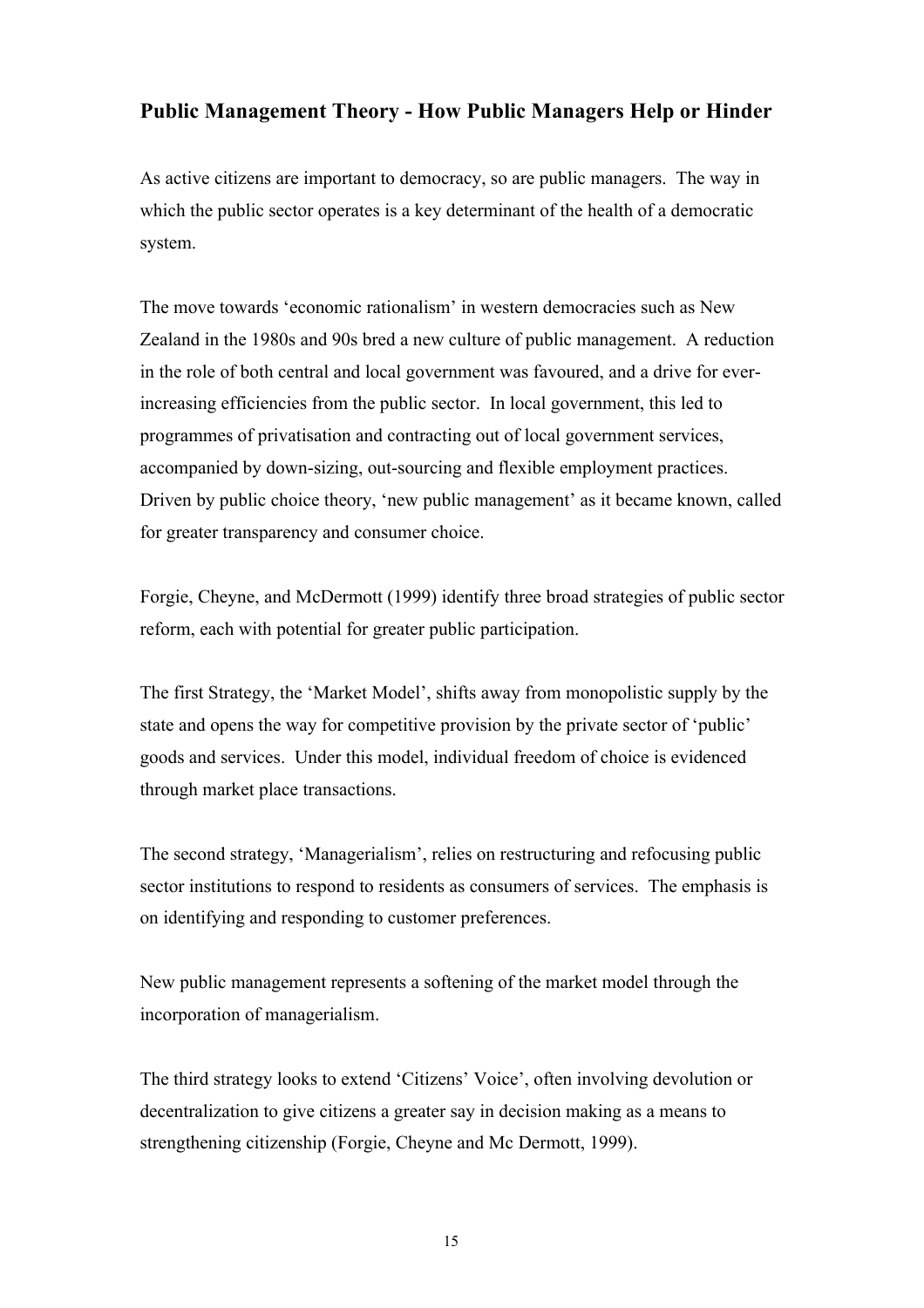As fast as new public management was adopted in western democracies, however, its critics voiced concern. Mark Moore, writing in the mid 1990s, suggested instead the notion of public value management.

"*Every time the organisation deploys public authority directly to oblige individuals to contribute to the public good, or uses money raised through the coercive power of taxation to pursue a purpose that has been authorized by citizens and representative government, the value of that enterprise must be judged against citizens' expectations for justice and fairness as well as efficiency and effectiveness.*" (Moore, 1995:53)

Moore argued that even the act of accountability itself provides public value:

*"It satisfies the desires of citizens for a well-ordered society in which fair, efficient, and accountable public enterprises exist*." (Moore, 1995:53)

In the United Kingdom, the language of 'new city management' is emerging. New city management acknowledges both pressures to be more efficient and effective, and demands from confident and well informed citizens for more responsiveness and openness from government.

"*New city management is about much more than the development of an array of managerial tools for urban governance - such as customer-driven decision making and the contracting out of public services to private companies. It is also concerned with the changing roles of politicians, managers and citizens in the governance of localities – it promotes innovation in the politics of place as well as innovation in public service management*."

(Hambleton, in Hambleton, Savitch and Stewart, 2003:147)

New city management supports the concept of local governance, and is concerned to promote community leadership and active citizenship. Hambleton asserts the role of communities in his notion of public management.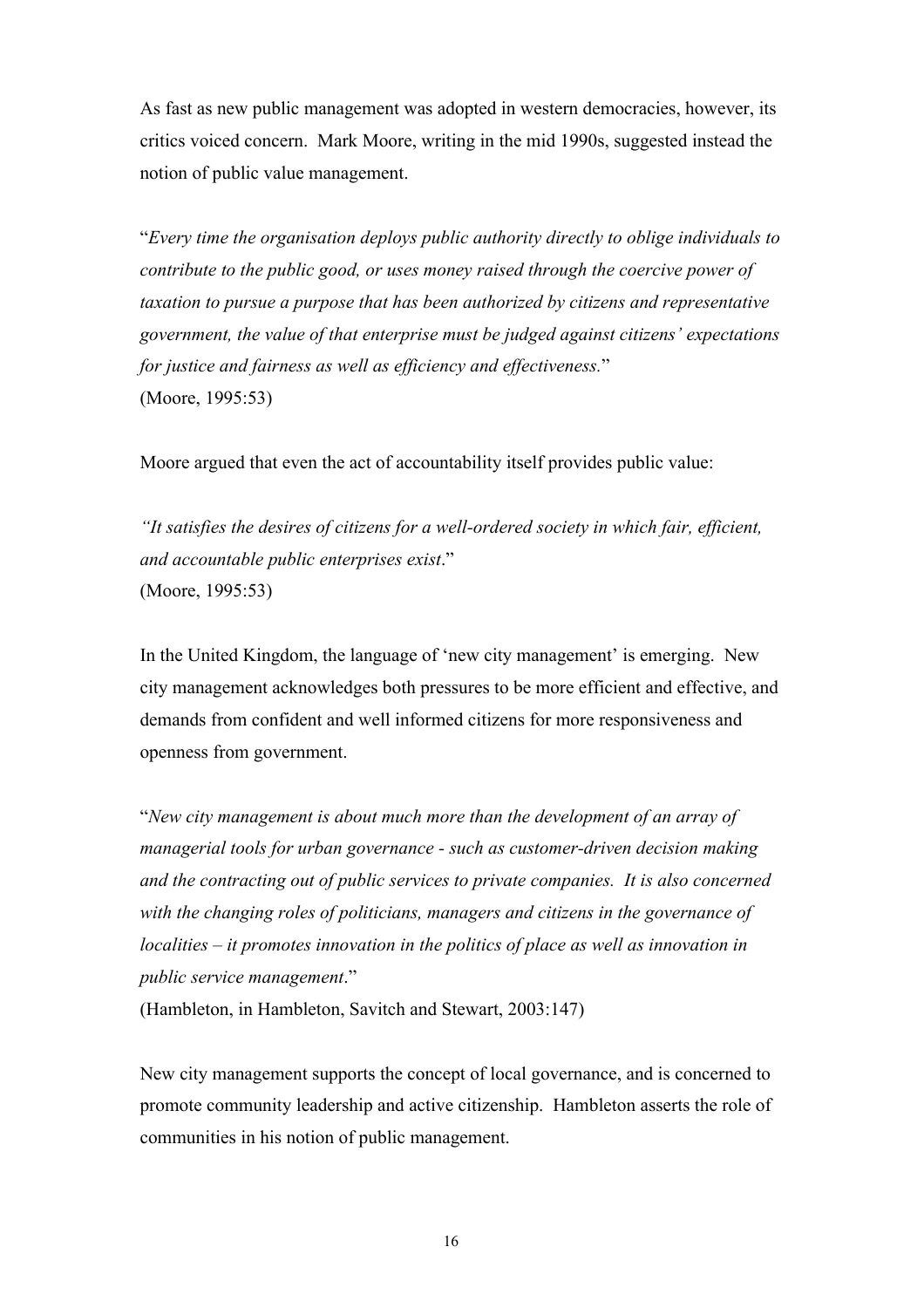"*The new city management is certainly concerned to promote community development and community leadership. This involves working with local communities of interest as well as communities having place-based identities. It involves drawing communities directly into the decision-making arrangements relating to, for example, urban regeneration or social care.*"

(Hambleton, in Hambleton, Savitch and Stewart, 2003:165)

While new public management brought improvements to public management through increased transparency and the reduction of red tape, there were costs to communities. As Adams and Hess, commenting on the Australian experience, note:

*"Reforms have had quite ironic consequences with the assumed efficiencies of competitive tendering and contracting out being seen as problematic in terms of social-policy objectives and often constituting transfers of costs to employees or the poorer sections of communities.*" (Adams and Hess, 2001:17)

Adams and Hess also list the perceived failures of economic rationalism and new public management as a reason for the:

*"Re-emergence of community in the policy debate."*  (Adams and Hess, 2001:17)

The recent shift in thinking about public management has, then, a common theme – that of returning to community participation and active citizenship to achieve outcomes. This requires the acknowledgement of local or community knowledge as an important contributor to decision making. As Adams suggests:

"*Communities are always tricky in public policy because unlike individuals the nature of agency is much more complex with communities. For example, one can readily understand the nature of individuals as actors making public and private choices, whether in a supermarket or ballot box. It is much harder to grasp and make practical the idea of communities as co-producers of outcomes with government. In other words to view communities as entities which can and should co-produce policy*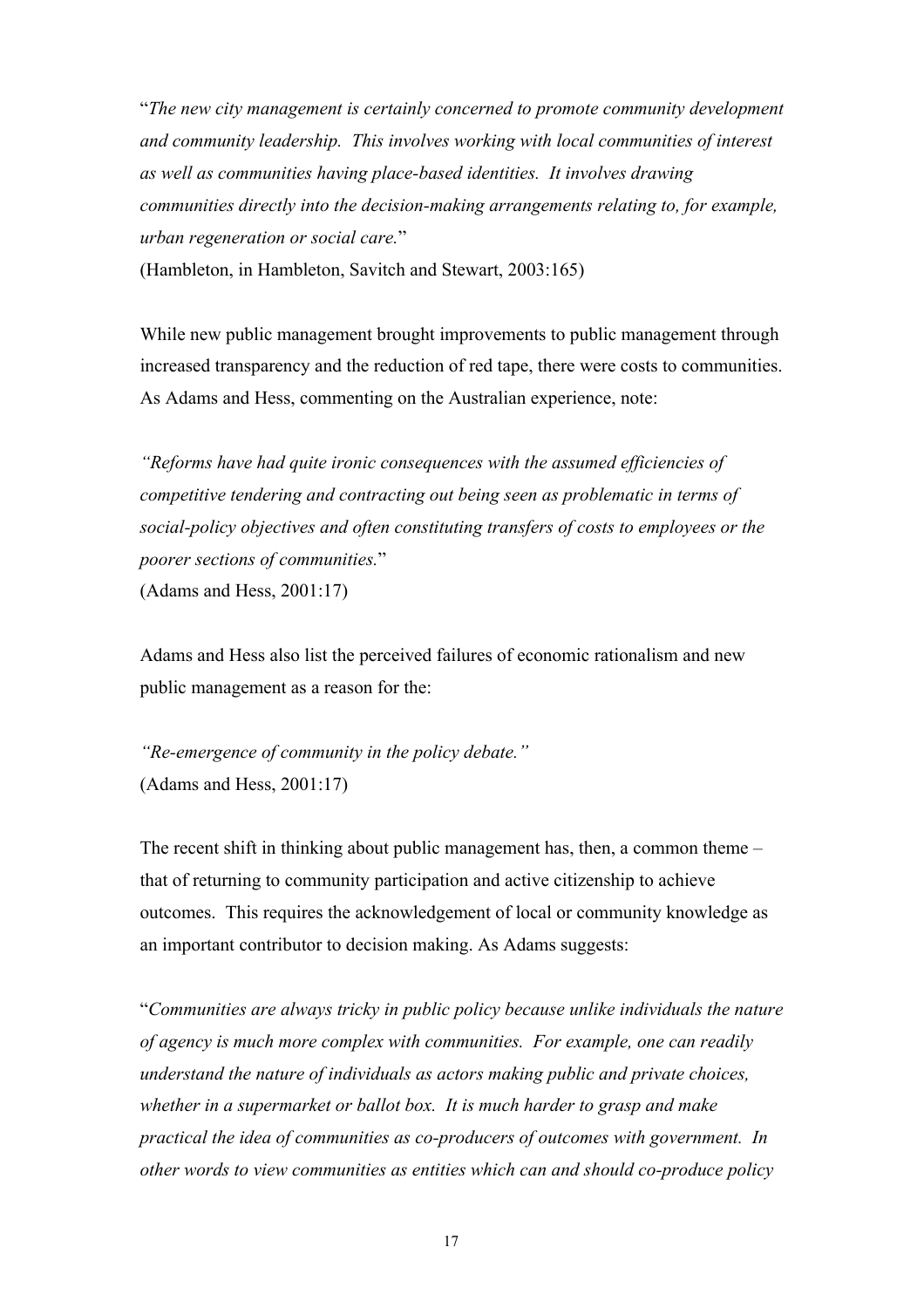*casts a whole different light on how community information would be assessed*." (Adams, 2004:37)

In order to create space for community knowledge and citizen participation, it may be necessary for public managers to step back from the decision making table. John Ralston Saul, in a recent address to local government, cited the rise of managerialism in western democracies as a problem. He reminded his audience that the basis of democracy is amateurism, debate, disorder and taking time. He suggested that the myth of professionalism and expertise is crowding out the innate inclusiveness of true democracy (Ralston Saul, Society of Local Government Managers Conference, August 26-28, 2007, Wellington.)

This return to community is not without its challenges. As Moore comments:

*"Ideas associated with social learning and leadership are as concerned with mobilizing citizens to act on their own as with organising them to give advice or reach collective agreements. In short, they aim to mobilize citizens for action – to move right into the implementation of both collective and individual solutions …*

*The most important insights associated with the concept of social learning and leadership stem from two important observations about public policy making in democratic systems. First, many public policy problems cannot necessarily be solved by senior public officials working out a technically competent and politically acceptable conclusion. Many problems can be solved only by ordinary citizens learning to adjust or devising their own solutions. Second, this exceedingly unpleasant reality is often resisted by citizens who would like the government to solve problems for them.*"

(Moore, 1995:183)

If Moore is right, then governments have a role in creating environments where cooperation and innovation are the norm. So how have these concepts of public participation and public management impacted on local government in New Zealand?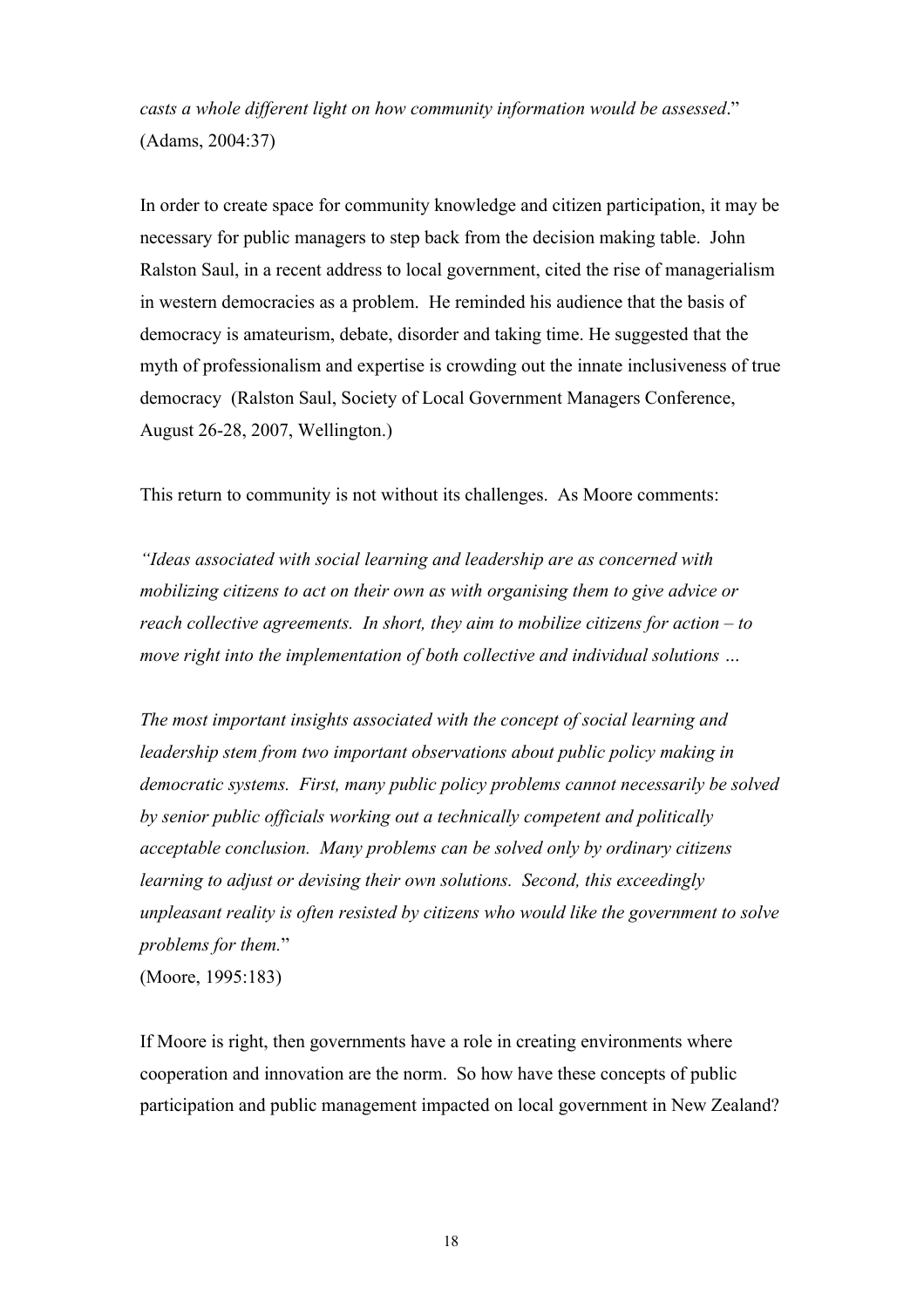## **CHAPTER 3 LOCAL GOVERNMENT IN NEW ZEALAND**

#### **What is Local Government?**

Local government can be defined as:

 *"The level of government in a political system that is closest to the citizen and that bears or shares responsibility for a relatively wide range of services and policies, rather than regional or other levels of international government*." (Denters and Rose, 2005:7)

In New Zealand the Local Government Act 2002 describes the purpose of local government in Part 2 Section 10, as:

- *"(a) to enable democratic local decision-making and action by, and on behalf of, communities: and*
- *(b) to promote the social, economic, environmental, and cultural wellbeing of communities, in the present and for the future*."

Local government in New Zealand today consists of 85 Councils, made up of 12 Regional Councils, 16 City Councils and 57 District Councils (including 4 unitary authorities).

## **New Zealand's Local Government Model**

Local government in New Zealand is subservient to parliament – its powers and responsibilities are determined by central government statute. Since the early establishment of local government with the Municipal Corporations Ordinance in 1842, the role of local government in the lives of citizens has evolved, marked at key milestones by shifts in central government policy.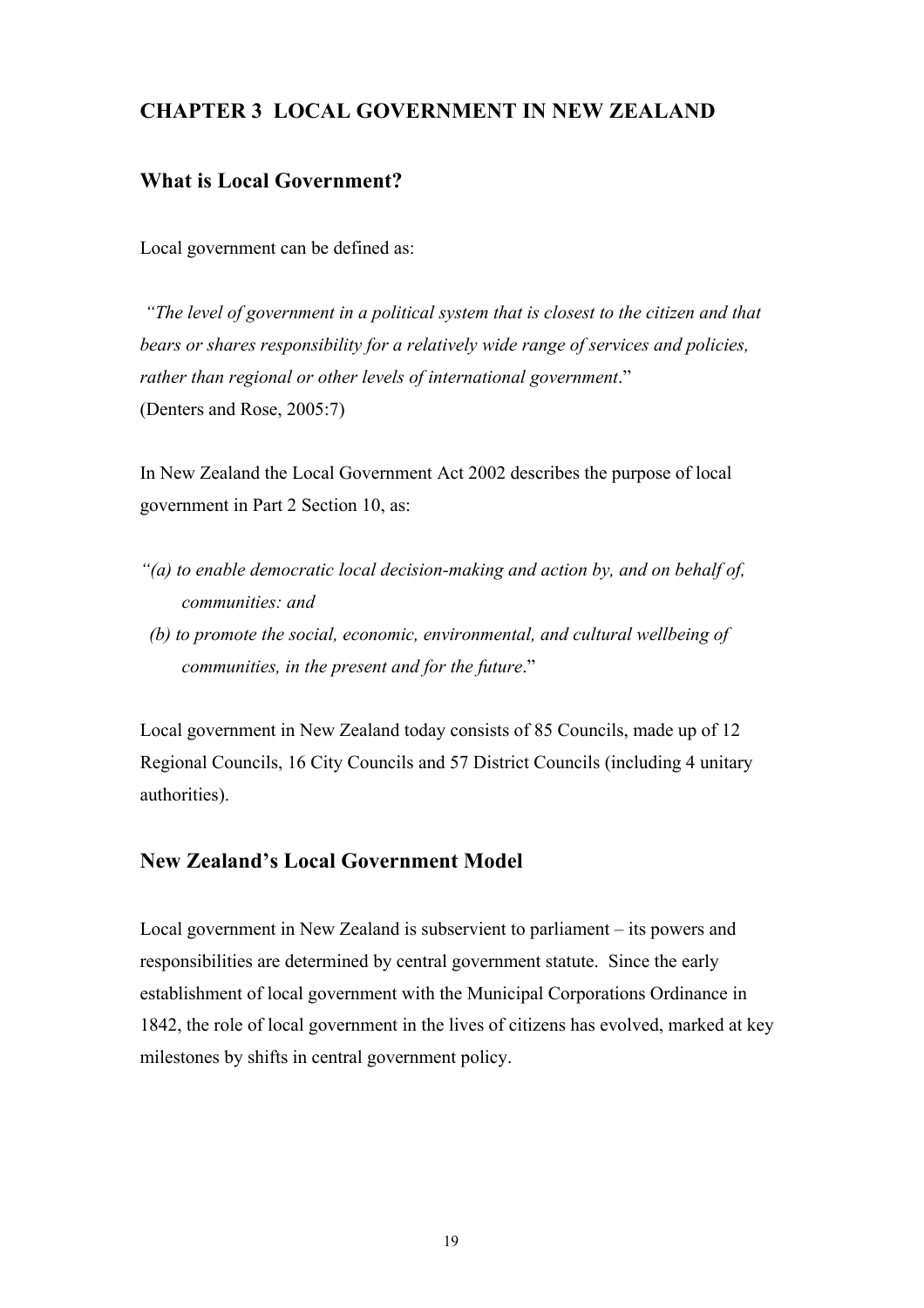The New Zealand democratic model derives from the Westminster tradition of government – a function of our history as a British colony. Common to Anglo models of government is the restriction of local government activity to functions explicitly mandated by central government.

Compared to some of the European models, New Zealand local government has a narrow range of functions, which are defined in the Local Government Act and the Resource Management Act 1991. Scott, Reid, Yeabsley and Zolner (2004) point to a historic tension in the structure of New Zealand government, between the acknowledged strength of local variation and local knowledge on issues such as environment, and the desire for national uniformity in core services received by New Zealand communities. They argue that this overriding equity value led to:

*"A system of local government that granted councils a high level of autonomy, while services that mattered – health, education, policing, housing, welfare – came under the control of central government*." (Scott, Reid, Yeabsley and Zolner, 2004:4)

Today, local government in New Zealand has its own revenue streams, primarily through property taxes, and remains largely independent of central government policy and programmes. Funding is provided by central government for some infrastructure programmes such as roading, and there are services, such as dog control, that government requires Councils to provide. In environmental matters, central, regional and local government are all allocated different functions, with government requiring certain policies and plans from regional and local government. In the main however, the legislative framework takes a permissive approach – local government can provide services over and above their statutory requirements to meet the needs of their communities, as long as their communities are prepared to pay for them. Public opinion is sought on the appropriate range of services through detailed consultation requirements and tested at each local body election. This permissive approach was instituted by the most recent Local Government Act in 2002 with the notion of the 'power of general competence'.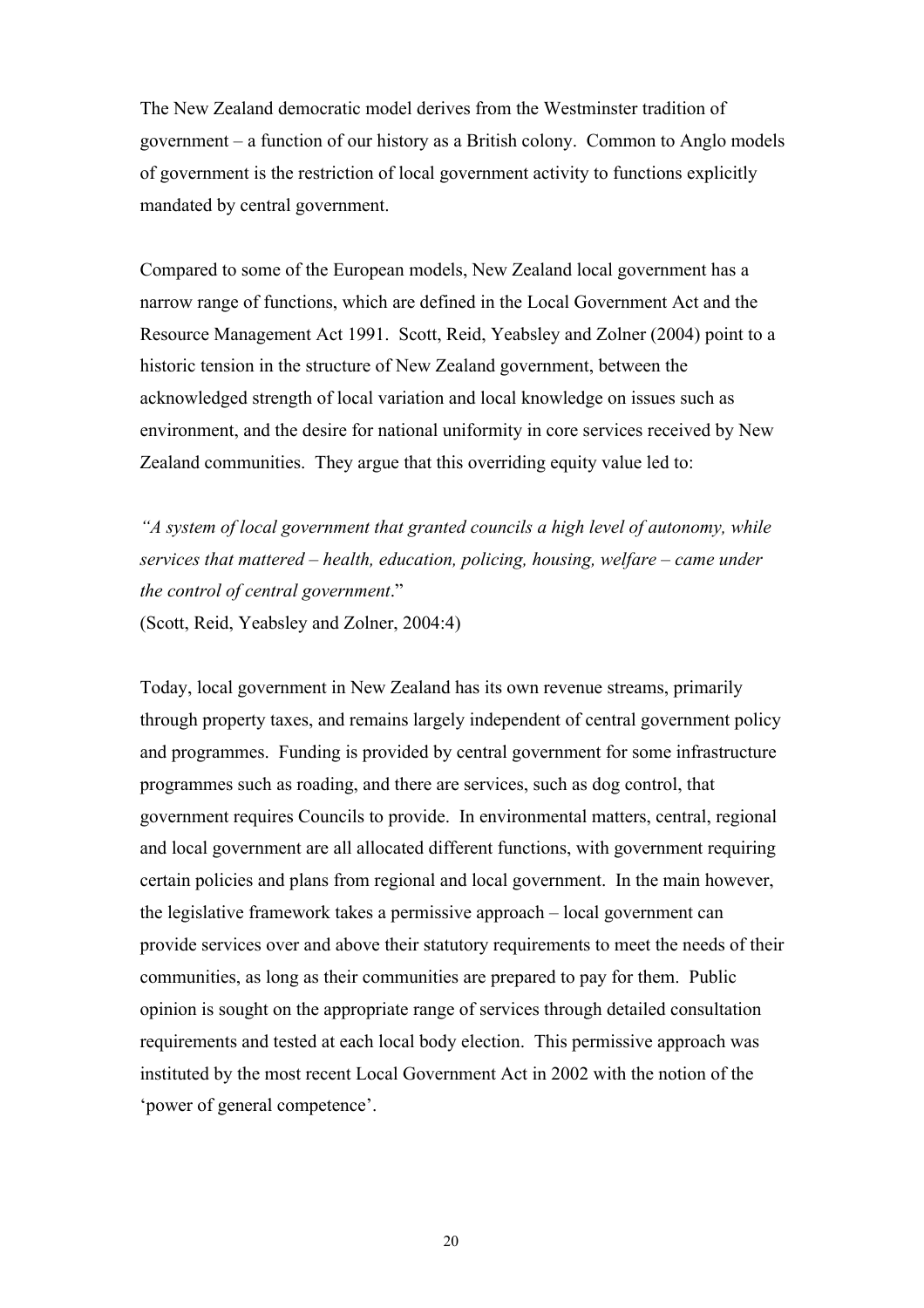#### **The Local Government Act 2002**

In December 2002, the Local Government Act was enacted. The Act heralded a new phase of local government history and raised challenges for local government and local residents.

The Local Government Act 2002 was a complete overhaul of local government legislation and represented an attempt by the government of the day to settle the debate on the role of local government after 15 years of legislative change.

The Local Government Amendment Acts of 1988 and 1989 restructured the local government sector through a programme of amalgamation, reducing the number of locally elected organisations in New Zealand from approximately 850 organisations including a diverse range of local governance boards and Councils, into 87 multipurpose local authorities. The 1989 Local Government Amendment Act also introduced for the first time the statutory annual planning process using a specified consultation process – the special consultative procedure.

In 1991, the Resource Management Act introduced a new statutory planning system in New Zealand, with a focus on increased transparency in decision making on resource and environmental planning issues. The Local Government Amendment Act 1996 focused on long term financial planning and public disclosure on funding proposals. In 2001, the financial powers of local government were reinforced through the Local Government Rating Act 2001, which enshrined the right of local government to tax property.

The relative newness of systematic corporate planning in local government should not be understated. As Bush has commented:

"*Prior to 1989 systematic planning was completely foreign in nature to most local bodies and the policy process was poorly understood. Yet driven by both efficiency and accountability goals, the reform forced local authorities to embrace planning as a fundamental process. Initially this comprised the statutory preparation of annual plans and reports. In the mid-1990s an entirely new raft of financial planning*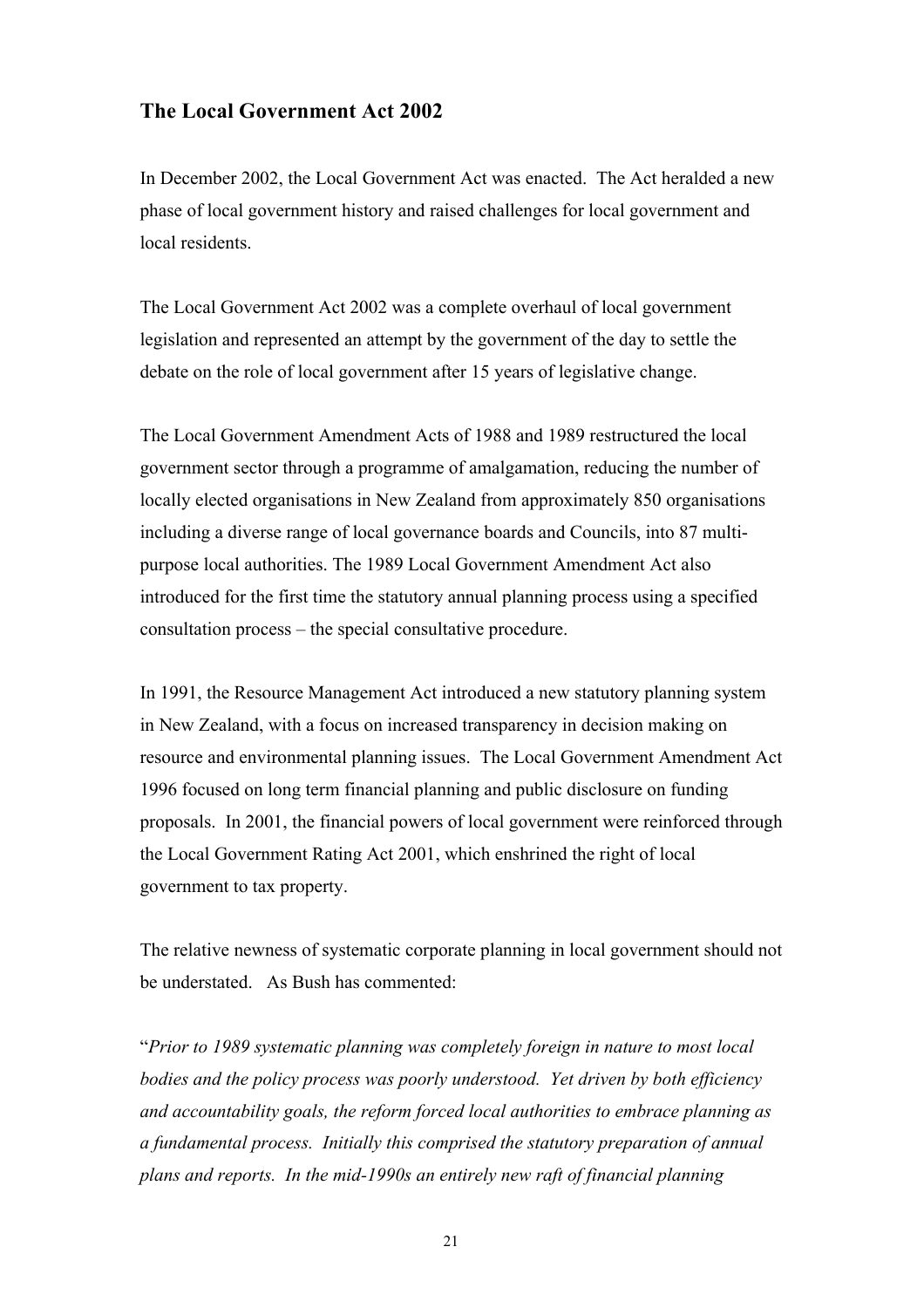*instruments was added, while near the end of the decade strategic planning arrived on stage unprodded.*"

(Graham Bush in Denters and Rose, 2005:183)

#### **Planning and Consultation Processes Required by the Act**

The Local Government Act 2002 opens the way for local government to broaden its sphere of activity. The Act states the purpose of local government as:

- *"(a) to enable democratic local decision-making and action by, and on behalf of, communities; and*
- *(b) to promote the social, economic, environmental, and cultural well-being of communities, in the present and for the future."*

(LGA 2002, Part 2, section 10)

Councils are required to prepare 10 year strategic plans, or Long Term Council Community Plans (LTCCP), including their 10 year financial planning, which respond to a set of Community Outcomes, developed for the area in collaboration with other agencies.

The purpose of identifying community outcomes is described in Section 91 of the LGA 2002 as:

- *"(a) to provide opportunities for communities to discuss their desired outcomes in terms of the present and future social, economic, environmental, and cultural well-being of the community; and*
- *(b) to allow communities to discuss the relative importance and priorities of identified outcomes to the present and future social, economic, environmental, and cultural well-being of the community; and*
- *(c) to provide scope to measure progress towards the achievement of community outcomes; and*
- *(d) to promote better co-ordination and application of community resources; and*
- *(e) to inform and guide the setting of priorities in relation to the activities of the local authority and other organisations."*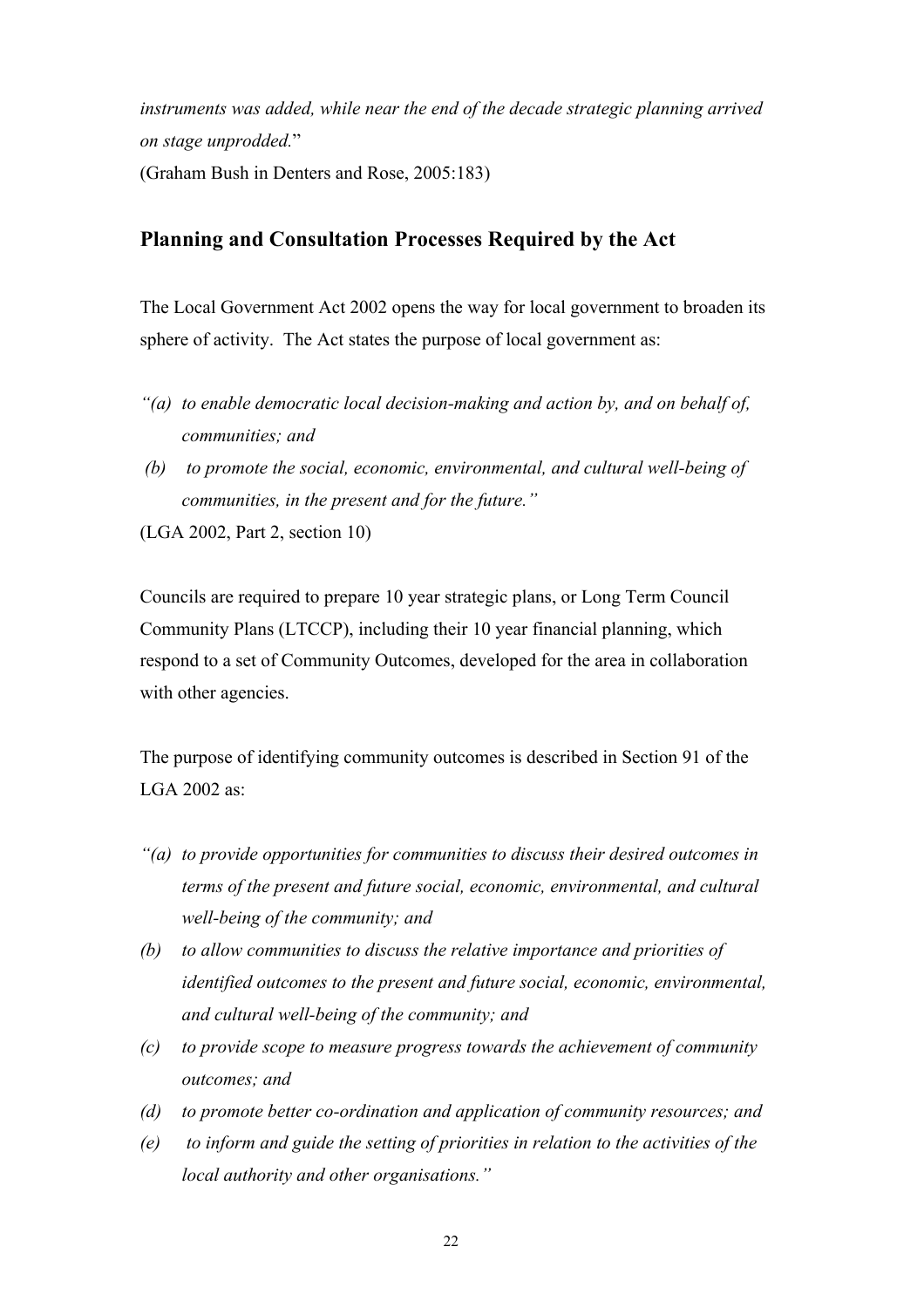While the local authority is responsible for facilitating the development of a set of city or district wide community outcomes, the need to consider diversity within communities is also acknowledged. Section 14 of the Act describes the principles relating to local authorities and states:

- *"(b) a local authority should make itself aware of, and should have regard to, the views of all of its communities; and*
- *(c) when making a decision, a local authority should take account of-*
	- *(i) the diversity of the community, and the community's interests, within its district or region; and*
	- *(ii) the interests of future as well as current communities; and*
	- *(iii) the likely impact of any decision on each aspect of well-being referred to in section 10.*
- *(d) a local authority should provide opportunities for Maori to contribute to its decision-making processes."*

In a nutshell, the LGA 2002 represents a shift to collaborative planning processes, a longer term planning view, a broader scope of activity and closer community consultation.

In commenting on the post 2002 local government regime, Bush wrote:

"*The strategic vision of local government is unashamedly expansive, participatory, and embraces a philosophy of governance that prefers the local body at the centre of advancing community goals rather than just as a service-provider and regulator."* (Graham Bush in Denters and Rose, 2005:190)

#### **Local Government's Planning History**

Local government has always had community planning tools. The first wave of urbanisation in New Zealand culture in the 1920s gave rise to the 1926 Town and Country Planning Act. It was the Town and Country Planning Act of 1953, however, that really institutionalized planning as a local government function. Local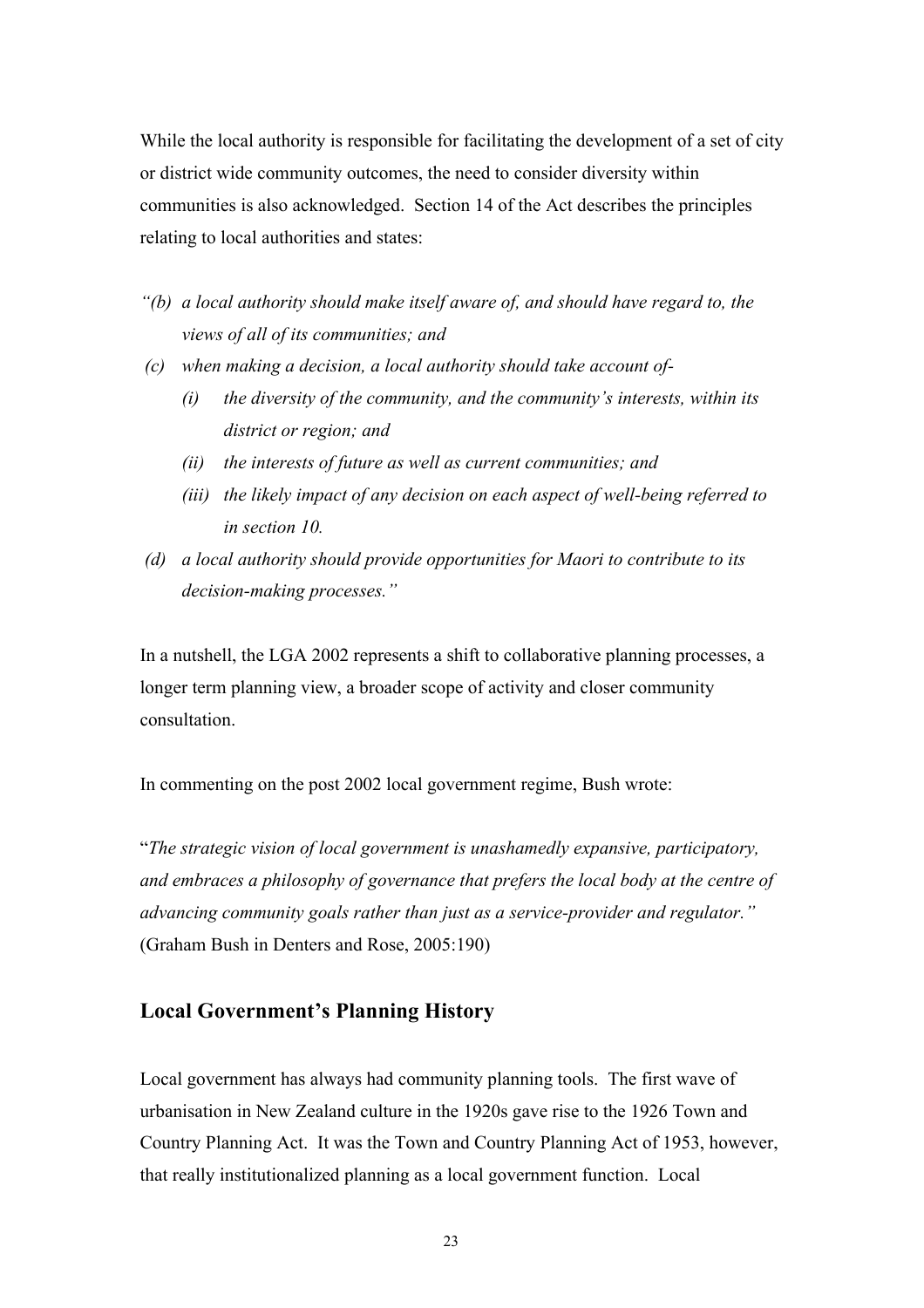government planning since that time has focused on managing the impacts of humans on the environment. While the Resource Management Act 1991 opened the door to consideration of cultural issues and social impacts, the way in which the Act was interpreted depended on the planning regime of the day. Memon and Leonard (2006) argue that planning regimes in the 1990s did not concern themselves predominantly with social issues or the needs and aspirations of communities, but focused instead on addressing environmental effects using the 'evidence based' policy approach. As Memon and Leonard have commented:

*"Decision-making during the statutory planning process accords limited cognizance to locally held knowledge and understanding about the environment (apart from Maori cultural knowledge). There is limited room for advocacy or adaptive planning within the statutory planning system*." (Memon and Leonard, 2006:2)

By contrast the community planning process required under the LGA 2002 has a broad mandate, with little prescription as to the planning processes to be used (as distinct from the prescription around the statutory consultation and decision making processes). Councils are encouraged to take collaborative, community development approaches and to work with local people to identify local issues.

There is an inherent challenge for Councils in aligning the evolving LGA 2002 planning process and the relative inflexibility of the RMA process, to deliver on community aspirations. Chris Carter, who was to become Minister of Local Government, said before the LGA 2002 was passed:

*"Rather than hindering local authorities as the current Act does, the Local Government Bill seeks to provide for greater flexibility and certainty, and allows councils to respond effectively to the changing needs of their communities. At the same time, the Bill will provide ratepayers and electors with a greater capacity to involve themselves fully in the decision-making processes. The balance between empowerment and accountability is critical."*  (Hon Chris Carter, 2002)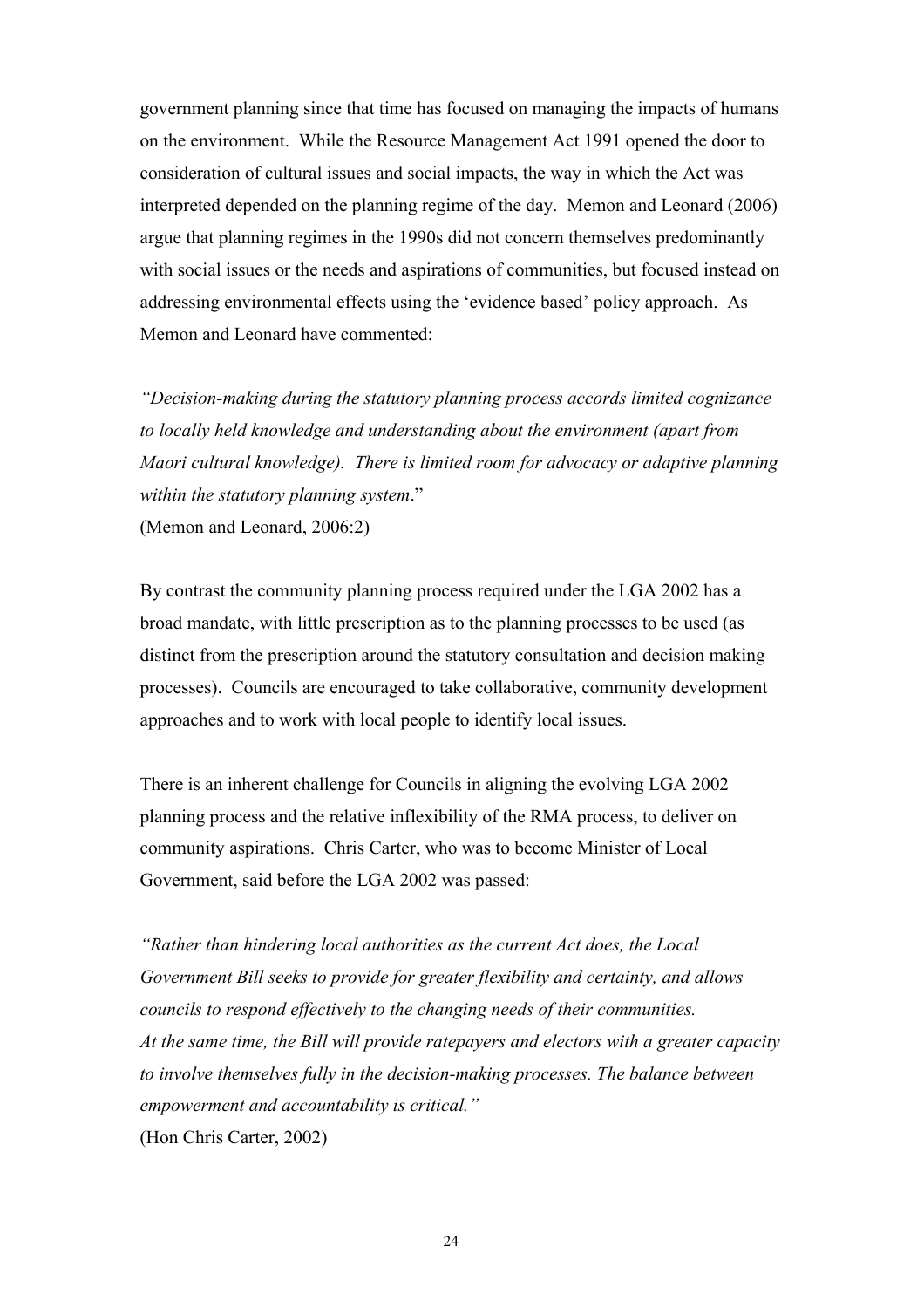#### **From Government to Governance**

One of the challenges in the LGA 2002 is the mandate given to local government to facilitate and report on the community outcomes process; given that community outcomes by their very nature refer to aspirations of the community well beyond the purveyance of local government. The Act does not go so far as to require other agencies such as government departments to demonstrate commitment to the community outcomes – local government is alone in that regard.

Collaboration is essential in both the development and achievement of community outcomes if the complex needs of communities are to be met. In specifying this need for collaboration, the LGA 2002 mirrored work being done concurrently within central government referred to as the 'Review of the Centre'. The Review of the Centre was the first step in promoting central government collaboration (or joined up government) to tackle complex social problems (Report of the Advisory Group on the Review of the Centre, 2001).

At the local government level, this shift from one agency thinking to collaborative approaches is commonly referred to as a shift from local government to local governance. Banner defines the difference between local government and local governance as:

"*A broadening of the notion of local government beyond its traditional role in the delivery of services, to encompass greater breadth in 'governing' all aspects of the local community. This implies a shift of emphasis for the local authority from public administration towards political leadership in civil society".* (Banner, 2002:221)

Under a local governance model, the debate moves from:

"*What Council does, to local decision making based on multiagency relationships.*" (Denters and Rose, 2005:8)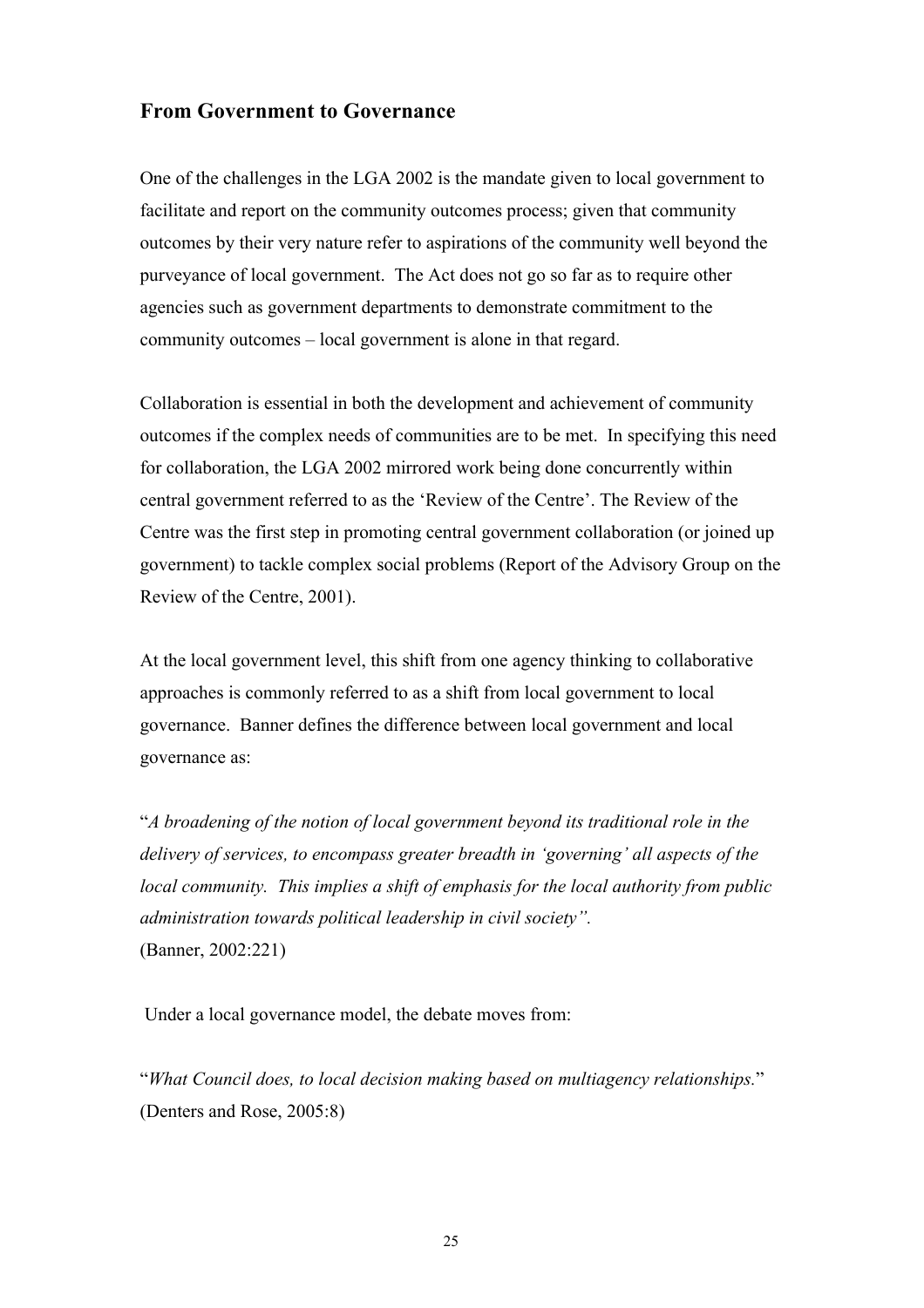Interagency collaboration is promoted in the LGA 2002. How to ensure that collaboration includes community voices is a further step in the process.

Peter McKinlay, in his report on the opportunities provided to Councils by the LGA 2002 and in particular the community outcomes process, acknowledges the significant shifts in thinking and behaviour required to move to more collaborative, local governance, planning processes.

*"The greatest difficulty for local government may be the culture shift, from leading and directing to facilitating. One highly regarded English local government think tank from which we sought input based on their experience with local strategic partnerships in England and Wales commented:*

- *Expecting councils to change to simply facilitating a process is asking a lot;*
- *There are stiff difficulties in England especially for elected members who are used to making decisions based on their own notions of representative democracy."*  (McKinlay, 2004:47)

Hambleton provides a cautionary note on the move to local governance. His view is that local governance can displace the responsibility of any one organisation and as such obscures accountability to the citizen (Hambleton, Savitch and Stewart 2003).

If true governance is to be achieved, then, the voices of communities must be heard, and their role in collaborative decision-making acknowledged and supported. Furthermore, a balance must be achieved between bringing on board a range of influencing agencies and ensuring accountability to the public is not lost in the complexity of the networks.

#### **The Political Rationale for Change**

Given central government's defining power over local government, shifts in local government legislation have to be examined in the context of the politics of the day.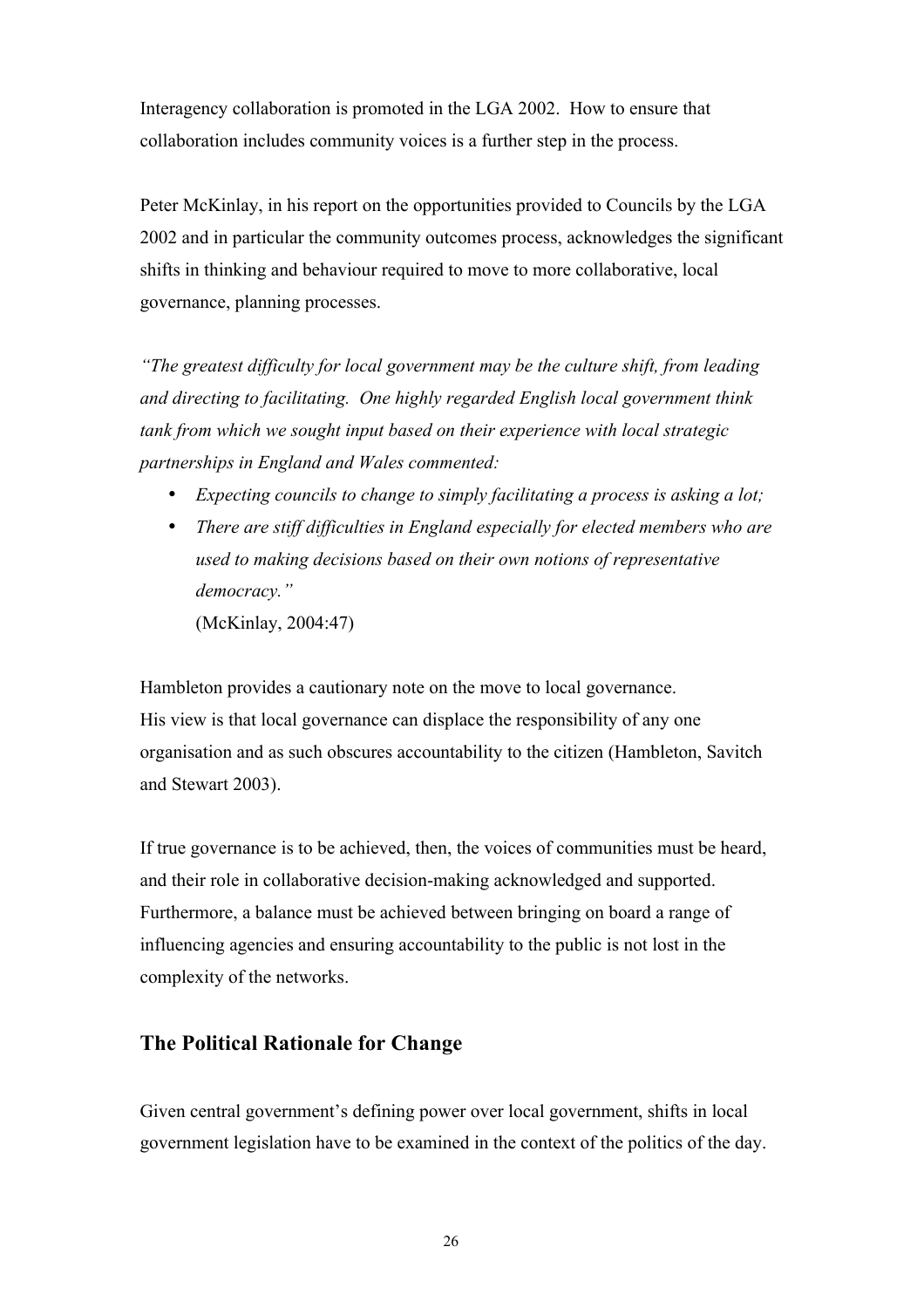Local government reforms undertaken in New Zealand in the 1980s and 1990s by both National and Labour governments reflected the neo-liberal policy framework of the time. The emphasis was on the modernization of local government, with reform objectives described in terms of deregulation, enhanced efficiency, and transparent decision making. The notion of social democracy, so proudly promoted by post war governments, was replaced instead with the call for social responsibility, which left the wellbeing of communities in the hands of individuals and families (Memon and Leonard, 2006).

This period of government was characterized by economic retrenchment, the withdrawal of the welfare state, deregulation and privatization, and moves to limit the role of government in the market and in communities. Local government reforms during this time bear the same characteristics. The local government amalgamations of 1989 produced much larger councils and widened the gap between citizens and elected representatives.

The election of the Labour-Alliance coalition government in 1999 heralded a new political paradigm.

"*Market driven economics based on neo liberal reforms of the fourth Labour government and its National successor had failed to deliver promised growth, which led to a deepening distrust of representative democracy, an erosion of community and increased social disparities. Communitarian citizenship and participatory democracy discourses dominated the reform agenda which led to the 2002 Act.*" (Memon and Leonard, 2006:3)

The consultation document on the proposal for the review of the Local Government Act 1974 was released by the Department of Internal Affairs in June 2001. One of the four objectives of the review of the Act was stated as:

*"To develop a new statute which will involve a move to a more broadly empowering legislative framework under which local authorities can meet the needs of their communities*."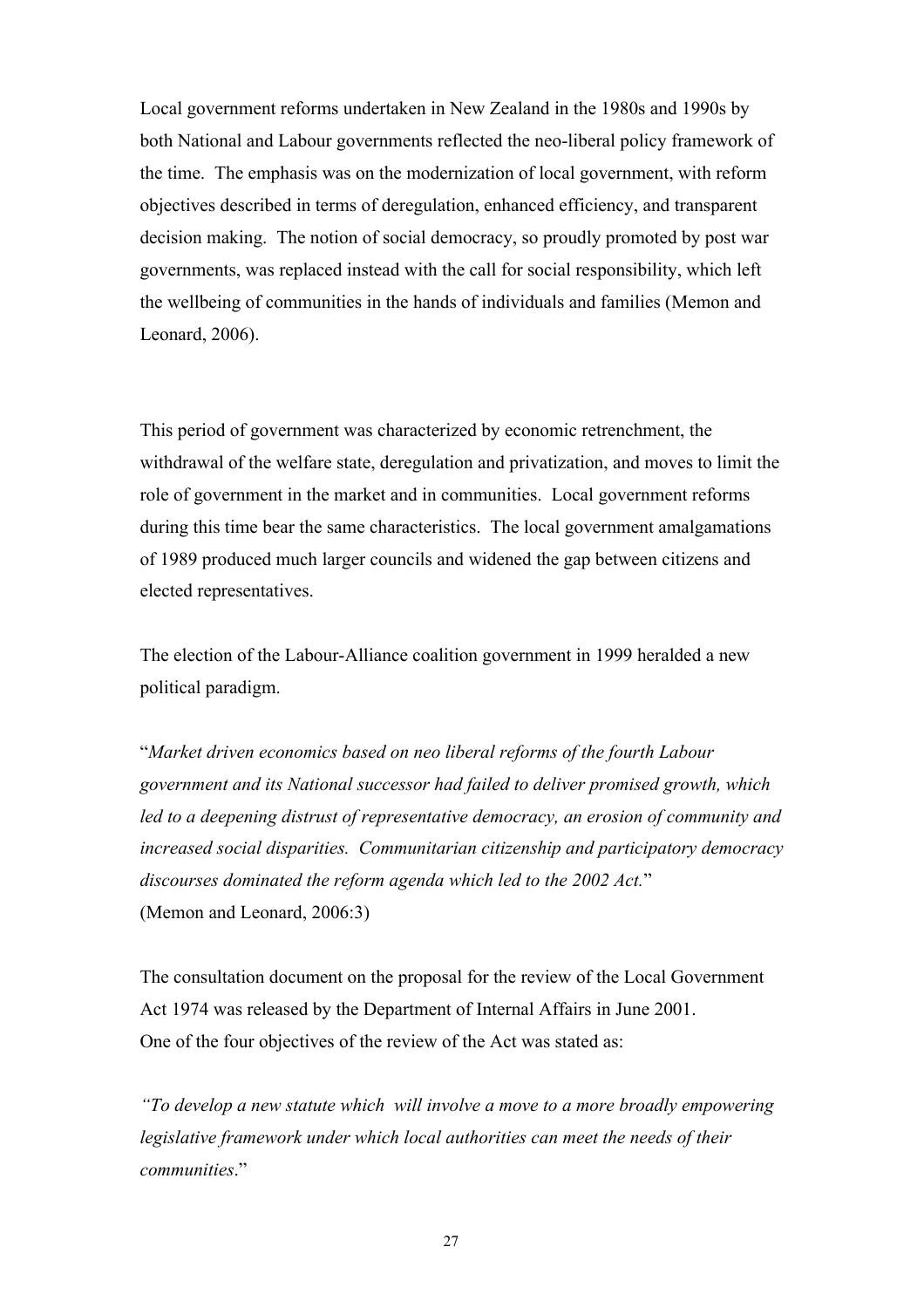(Department of Internal Affairs, 2001:6)

The document goes on to state:

#### *"Enhanced opportunities for participation in decision making*

*One of the underlying objects of the review of the LGA is to encourage increased participation of citizens and communities in local government. In order to do this, there will be some expectations for consultation provisions to be specified in the Act, to protect the right of people to be involved in decision making. Councils will also have the opportunity to develop their own consultation mechanisms that best suit the needs of their communities.*

#### *Enable opportunities for communities to signal desired outcomes*

*Citizens and communities want to tell councils what their aspirations are and seek information from their councils about how these aspirations can be met. It is proposed that long term council plans will include the identification of desired community outcomes, the role of the council in achieving those outcomes through its services, activities and policies, and through partnerships with other bodies and organisations."*

(Department of Internal Affairs, 2001:8)

In the first reading of the Local Government Bill to the House, the Minister of Local Government, the Hon. Sandra Lee, described the bill as:

 *"A reaffirmation of both the place that local government has within our democracy, and of the rights of local people in their communities to exercise controls over their aspirations, their decisions, in the democracy that affects them…*

*It is about ensuring that the dreams and aspirations of local communities are reflected in the activities of their councils.*" (Hon Sandra Lee, 2001)

The focus of the then Minister of Local Government was as much on increasing the level of control that residents could exercise over their Councils as it was on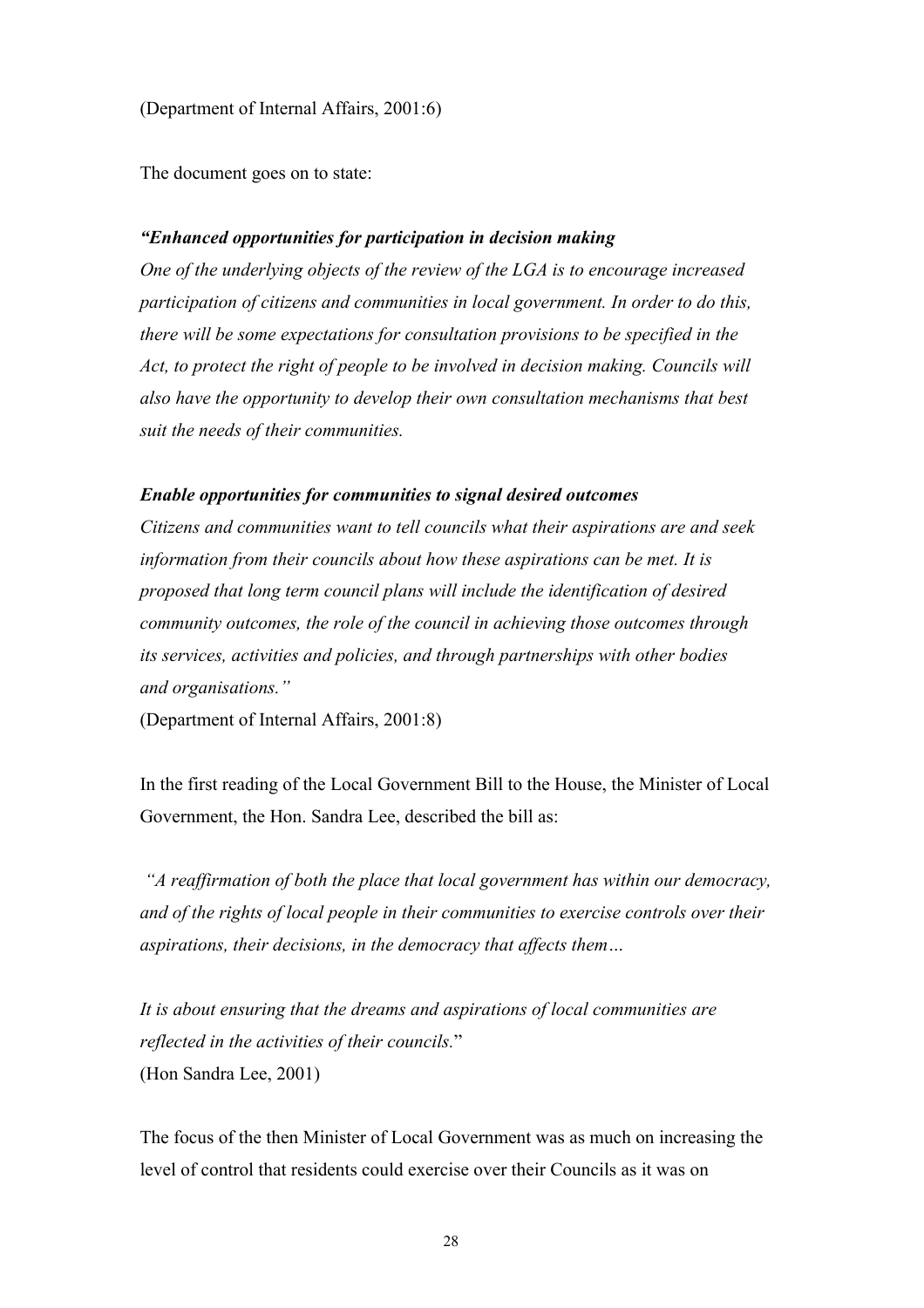increasing the role of Councils in their communities. The Local Government Act 2002 represented a major push for participatory democracy and citizen power.

The reforms introduced by the Labour-Alliance coalition were strongly influenced by the success being experienced by Tony Blair's Labour government in Britain. Blair's government coined the term the 'Third Way' - an ideology which seeks to maintain the free market policies of the right, while softening the impact through promoting public participation with government and the strengthening of communities through the creation of social capital. The degree to which the New Zealand LGA 2002 was influenced by Blair's Labour government is starkly obvious in this description of the UK legislation:

 "*The Local Government Act 2000 gave local authorities major new powers. They now have a community leadership role with powers to promote and develop social, environmental and economic wellbeing. The same Act gave local councils a new role in the context of collaboration with other agencies; they are now expected to lead the search for solutions to the range of crosscutting social, economic and environmental problems in the locality.*"

(Denters and Rose, 2005:173)

The tension between free market efficiency and participatory democracy which occurs in all Third Way policy is also inherent in the New Zealand's Local Government Act.

The Act promotes community visioning and prioritising and collaborative work to meet broad community objectives, while at the same time requiring prescriptive 'rational' economic planning techniques such as detailed financial planning from Councils, descriptions of service levels, requirements for asset management and depreciation, targeted rates, and stringent audit processes (Memon and Leonard, 2006).

#### **Challenges to Democracy**

The LGA 2002 was in part a response to the trends evidenced in many western democracies of public apathy and disengagement with government and community.

29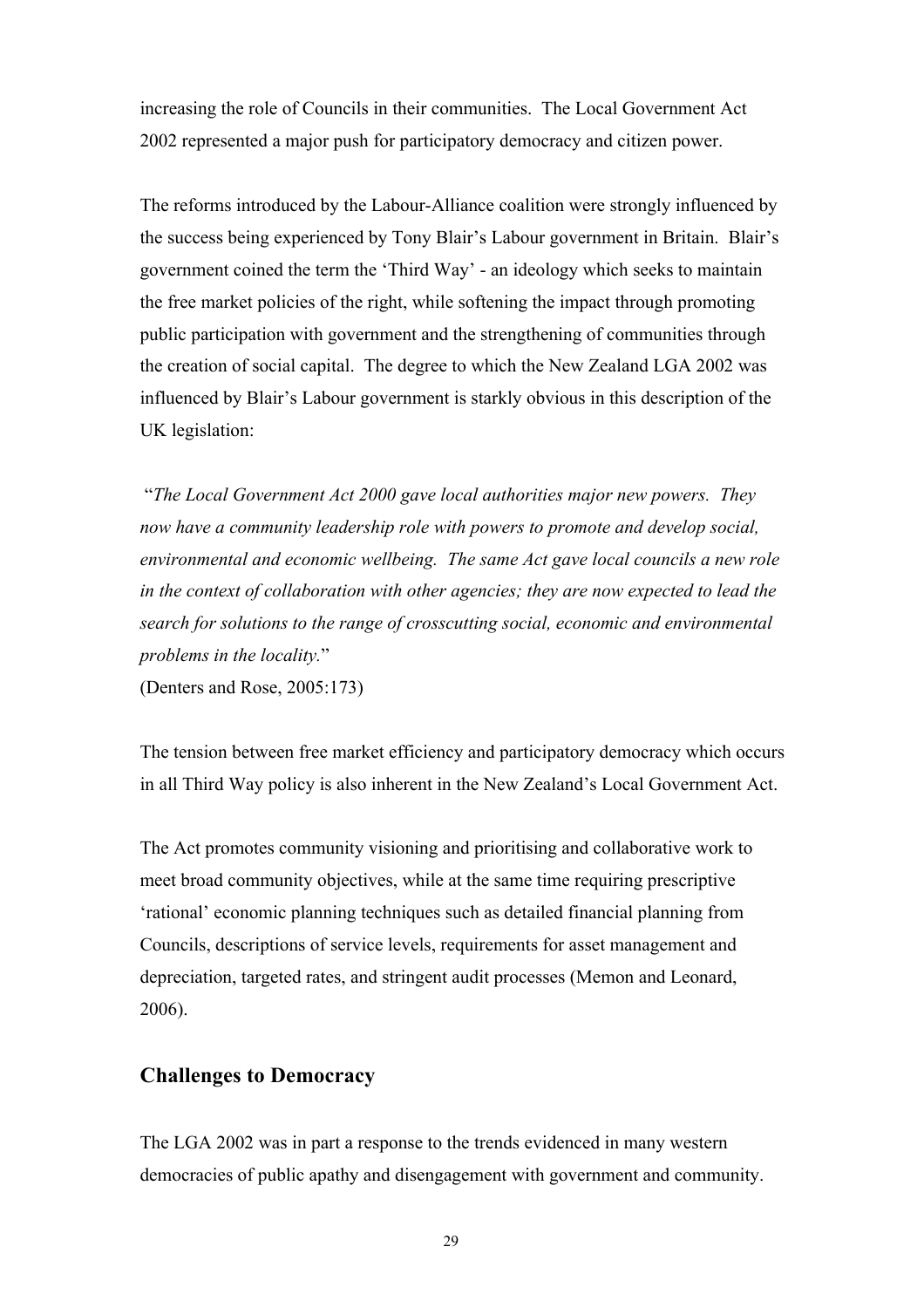There is an extensive published discourse on the challenges faced by government in western democracies to engage citizens and build strong communities.

The issues New Zealand faces are local variations on the same theme.

The alienation of citizens from government is writ large in voting figures. In the 2004 local body elections, for the first time since 1989, the average national turnout dropped below 50 per cent to 46 per cent. Voting turnouts for youth, Pacific voters and Maori were of particular concern (Department of Internal Affairs, Local Authority Election Statistics, 2004).

Voting averages in the October 2007 local body elections dropped again from 46% to 44%. Self-reporting from Councils such as Gore suggests that Council areas where there has been a 'busy year' with high levels of debate and/or controversy have had higher turnouts than the rest of the country. Wanganui, with controversial politican Michael Laws contesting the Mayoralty, returned 63.3%, the country's top polling turnout.

The Quality of Life Survey measures residents' perceptions in the largest cities in New Zealand. In 2002 the survey questioned those who reported as not voting in elections.

"*Respondents who did not vote in the last local authority election (held in 2001) were asked what motivated their decision. The most common reasons given were:* 

- *Lack of information (32%);*
- *Time constraints (14%);*
- *Lack of interest (22%);*
- *Candidates did not appeal (8%)."* (Quality of Life Survey, 2003:157)

Voter turnout does not coincide that closely, however, with people's confidence in local government, or their self perceived willingness to engage.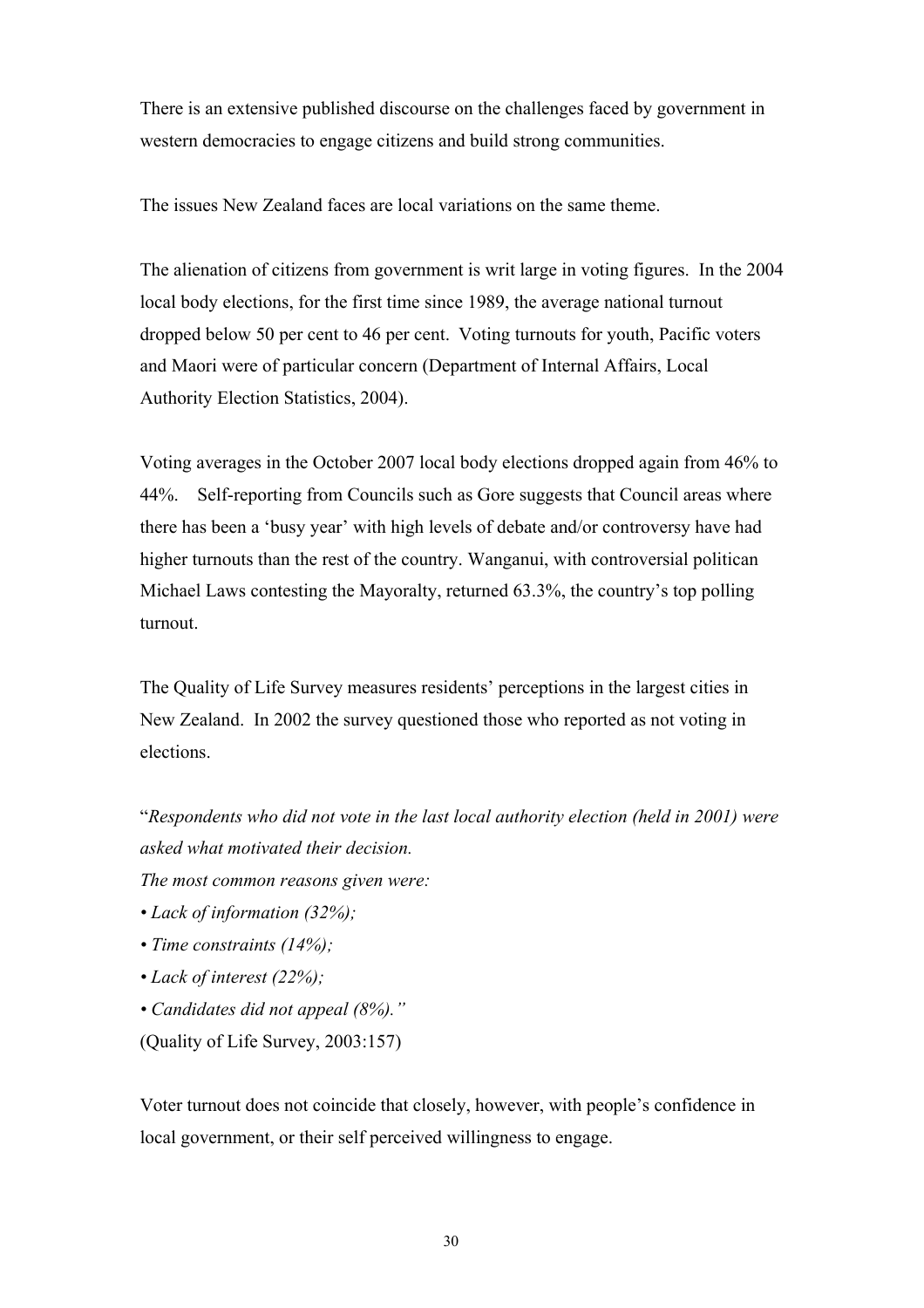In 2006, Local Government New Zealand, the membership organisation of Councils in New Zealand, commissioned Colmar Brunton to complete a nationwide telephone survey of New Zealand ratepayers to test their perception of local government - in particular, the perceptions of value for money of rates and the value that local government provides (Local Government New Zealand, 2006).

The survey found that overall, ratepayers have reasonable awareness of Council activities and feel positively towards Councils. Two thirds (66%) believe that Council does a good job. Awareness of Council core services (promoted and unprompted awareness) ranged from the high 80 to 90 percentages. Only 9% of ratepayers could not recall any services provided by Council. Those 9% were more likely to be young ratepayers (20 to 29 years) or those that had never had involvement with a Council. Only 24% of ratepayers have never had any involvement with a Council. Of those that have had involvement with a Council, 35% report making submissions. Rural ratepayers report higher involvement with 55% reporting having made a submission to Council.

The majority of ratepayers (87%) agree that it is important for Councils to let ratepayers have their say.

The majority of ratepayers surveyed reported voting in the 2004 local body election (87%). Those less likely to have voted were young or Maori.

This mismatch between voter turnout and perceptions of local government is not unique to New Zealand. Between 2000 and 2001 a comprehensive survey was completed in Britain designed to examine citizenship, referred to as the Citizens' Audit (Pattie, Seyd and Whiteley, 2004).

The Citizens' Audit suggested that people were largely positive about local government and more likely than expected to engage in civic behaviour. Harnessing this potential engagement remains, though, a significant challenge for British institutions.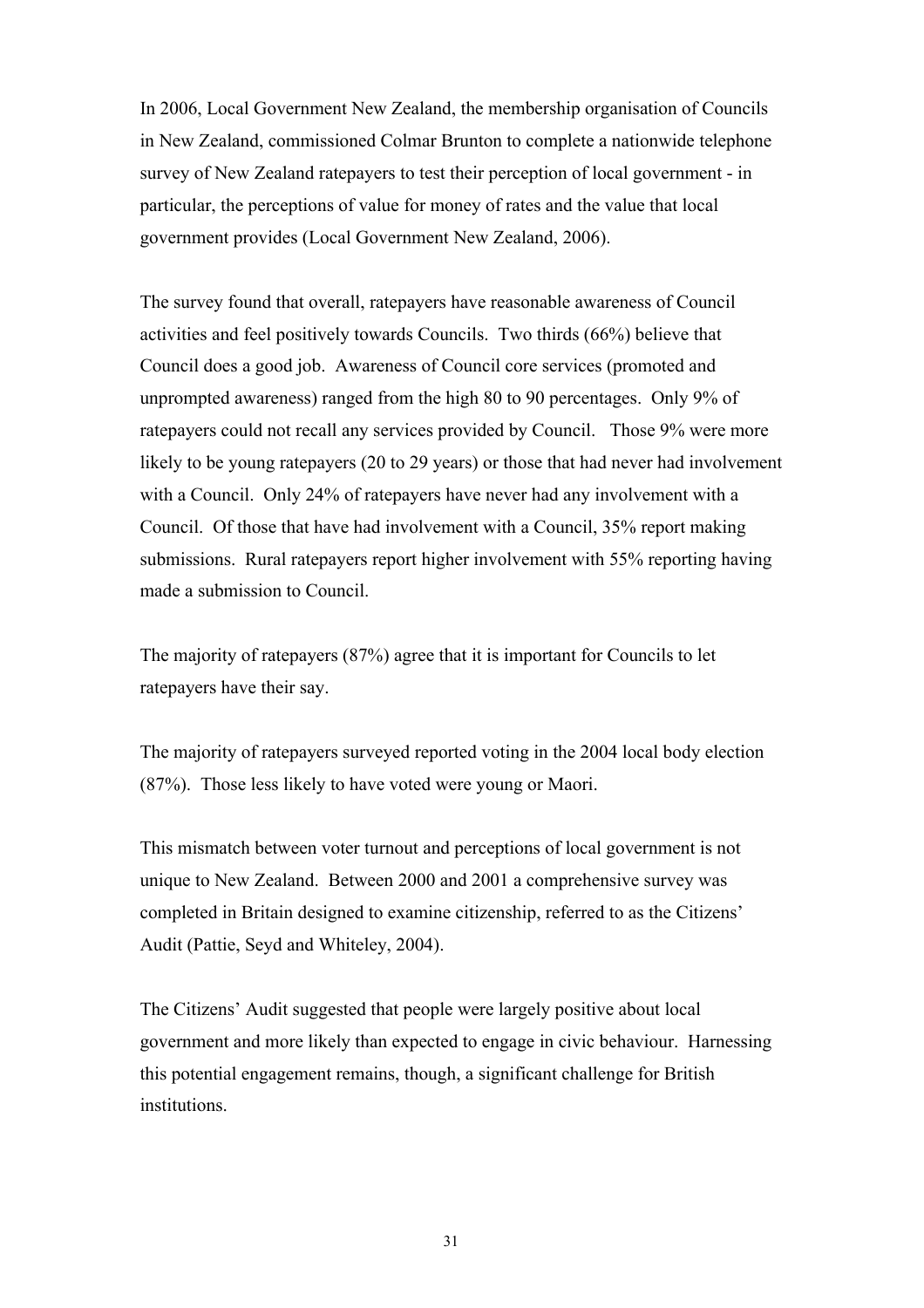British residents believe collective action at a local level can be effective:

*"People are more likely to believe that working together can have an impact on local communities than upon national outcomes. Whereas over one-half (58 per cent) agree that 'when people like me work together we can really make a difference to our local community', by contrast fewer people (43 per cent) agree that by working together they can change Britain. Clearly people feel that it is at the local level that their potential impact is greatest*." (Pattie, Seyd and Whiteley, 2004:46)

When asked about their willingness to volunteer in their community, seven in ten were willing to assist in an activity such as neighbourhood watch, and one in two was willing to assist renovate a local park. Only one in eight however would consider standing for Council (Pattie, Seyd and Whiteley, 2004:51).

Three in every four respondents reported engagement in some kind of political activity, defined as attempting to influence rules, laws or policies. Two out of every three people belong to an organisation or participated in some kind of neighbourhood group (Pattie, Seyd and Whiteley, 2004:107).

"*Without wanting to minimise the significance of public disillusionment with long established political institutions and practices we would suggest that by concentrating on just a few of these political institutions and practices the public exit from civic behaviour has been exaggerated.*" (Pattie, Seyd and Whiteley, 2004:107).

It is clear that self reported interest in participation does not necessarily translate into actual behaviour. If we accept that people see engagement as a positive thing, then understanding the obstacles to action may be the key to improving citizen participation.

"*One reason for a mismatch between beliefs and actions may be the costs involved in acting on beliefs. A second reason may be that the opportunities for action do not arise, that is the opportunity structures do not support participation. A third reason*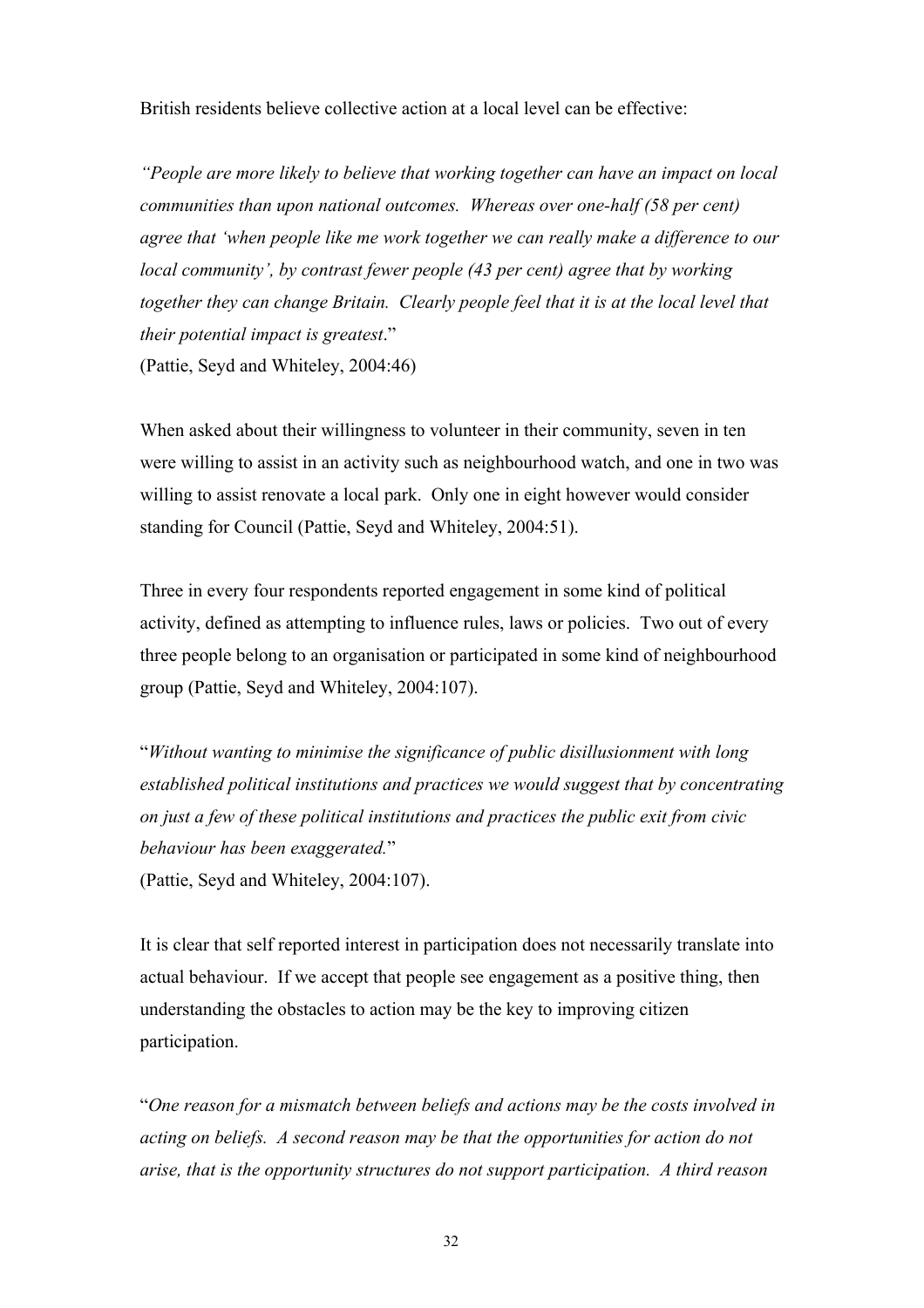*may be that our respondents are liars although the evidence tends to suggest that people do not do this in large numbers.*" (Pattie, Seyd and Whiteley, 2004:52)

The Local Government Act 2002 can be seen, then, as an attempt to reconnect local government with communities. What the Act tried to do was encourage new opportunity structures for public participation.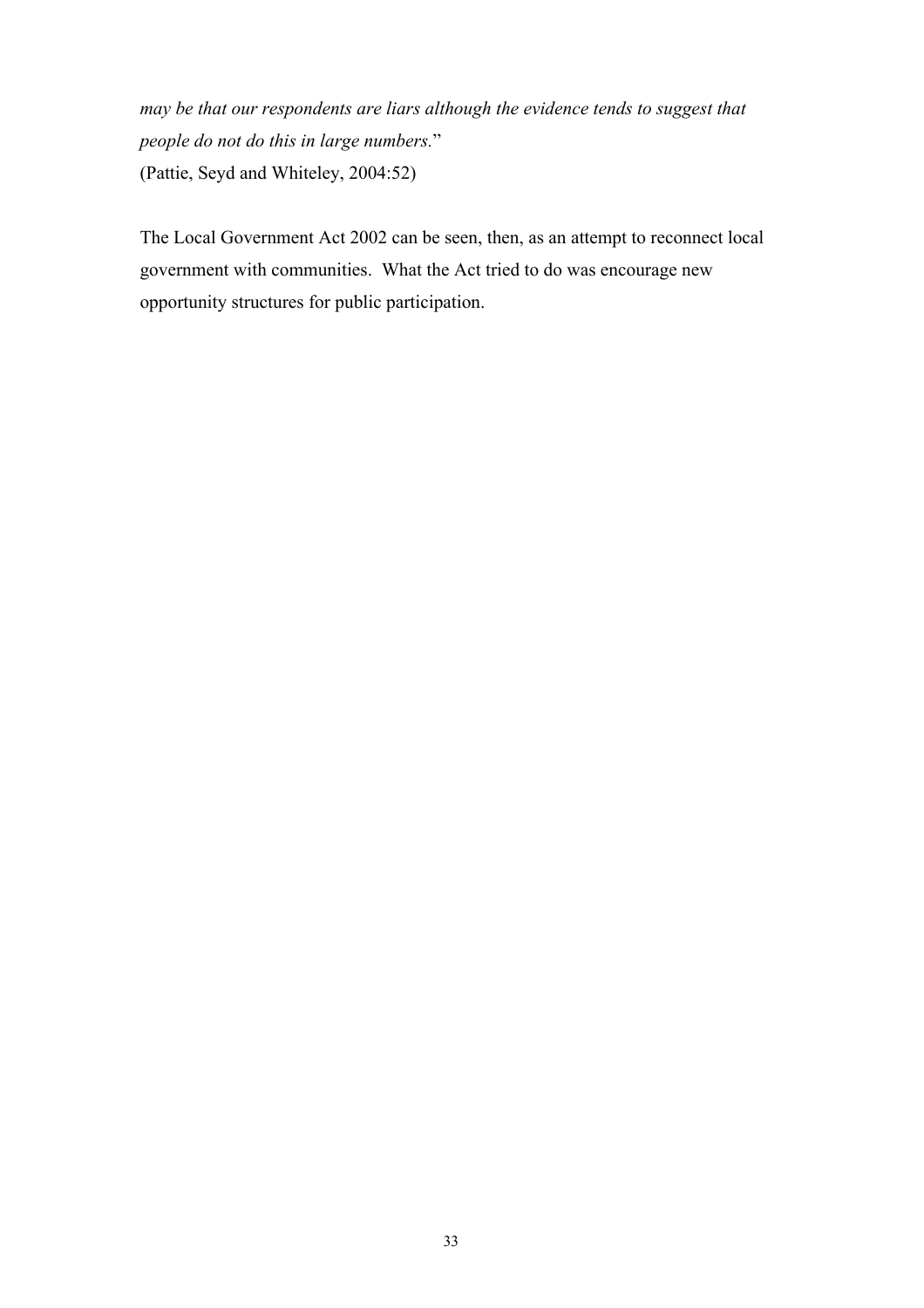# **CHAPTER 4 LOCAL GOVERNMENT EXPERIENCES WITH PARTICIPATION**

## **Local Government Practice Overseas**

Reviews of the citizen participation practices of local government in Western European countries, many of which have political and institutional structures similar to our own, produce comprehensive lists of tools and mechanisms.

Banner refers to such things as public choice through alternative service delivery; quality assurance through citizen's charters; user panels; citizen and customer surveys; complaints and suggestion systems; citizen consultation on draft proposals; user representation bodies; support for neighbourhood initiatives; citizen run institutions; and co-planning with citizens. As Banner points out:

 "*In most cases however, these instruments are not employed cumulatively to form a consistent strategy giving the community any genuine influence on local government decision-making. Most bureaucracies still find it hard to see citizens as a problemsolving resource, and indeed, the ultimate goal of local policy-making*." (Banner, 2002:224)

Banner also points to the conflict for local government between meeting the objective of operational efficiency and providing for democracy/legitimacy.

*"Radical efficiency drives via market orientation may lead to undesirable losses in quality, while radical legitimacy drives via participation may lead to a cost spiral that cannot be financed. It is the job of political leadership and top management to maintain an equilibrium between the two performance boosters – market and community.*"

(Banner, 2002:225)

In Australia, a similar range of public engagement mechanisms are at play, but the planning requirements differ. A primary difference between the Australian and New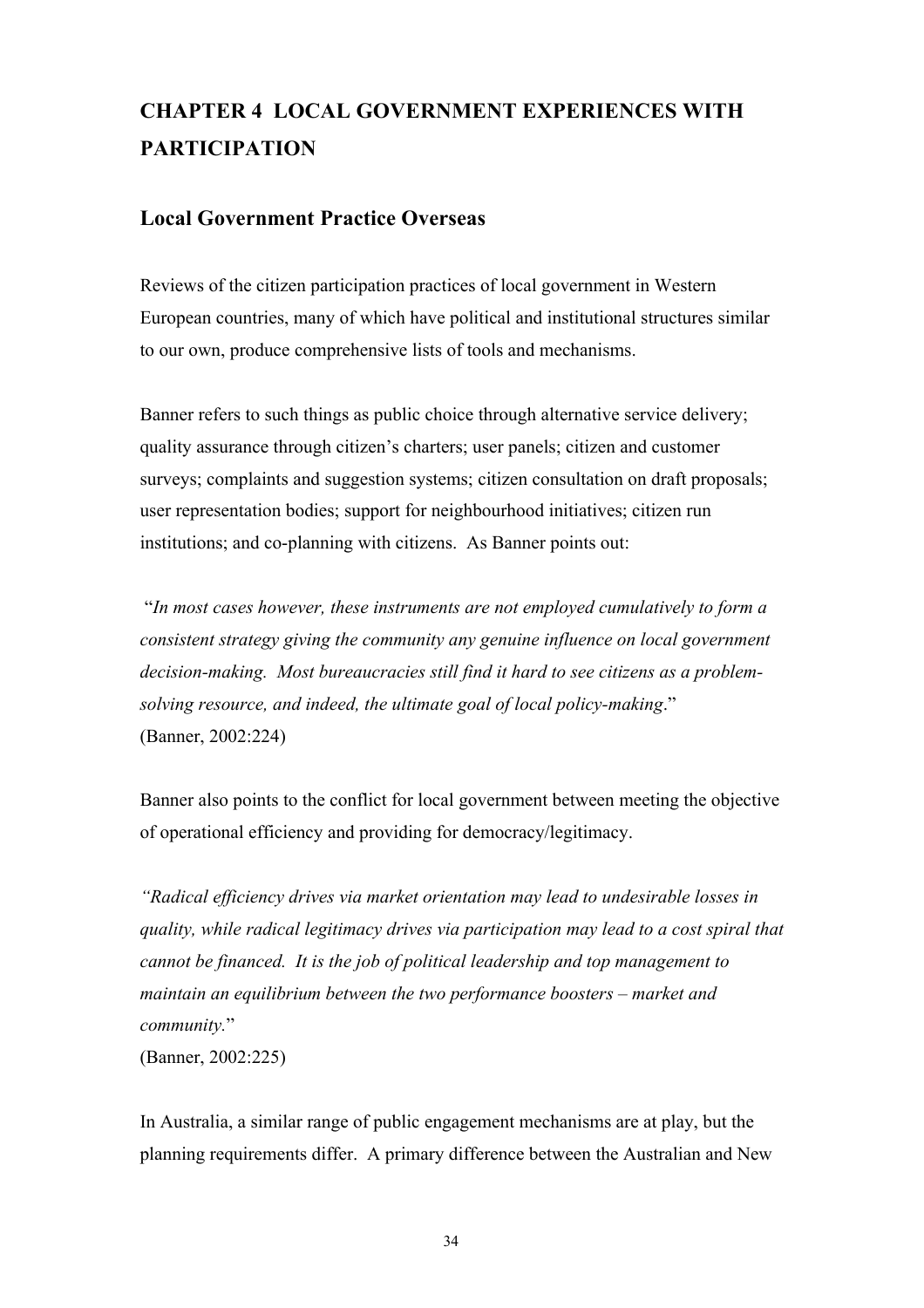Zealand experience is that there is no equivalent statutory requirement in Australia to undertake community based strategic planning (although New South Wales has some limited requirements). Many Australian local authorities use community based planning techniques simply as good practice and the lack of statutory prescription is identified as an advantage (McKinley, 2004). Indicators of success for community planning frameworks examined in New South Wales include:

- Improved integration within Council in planning and delivery of services;
- Strong inclusion of Councillors in the engagement process and Councillor ownership of results;
- Provision of quality information and continued cross-pollination of community ideas;
- Pre-consultation with influencing agencies;
- Specially commissioned research/surveys;
- Clear responsibility for implementation within Council.

#### (McKinley, 2004)

In the United Kingdom in 1998, a census was taken of local government activity to enhance public participation, commissioned by the Department of the Environment, Transport and the Regions (DETR). Both local authority attitudes and citizens' perspectives were surveyed. Local authorities were asked to identify different forms of participation they used under five categories:

- consumerist methods concerned with service delivery to customers;
- $\bullet$  traditional methods public meetings etc.;
- $\epsilon$  forums e.g. bringing together interest groups on a regular basis;
- consultative innovations new methods to consult on particular issues;
- deliberative innovations new methods to encourage citizens to reflect on issues through a deliberative process.

(Lowndes, Pratchett and Stoker 2001, Part 1)

The results were reasonably encouraging.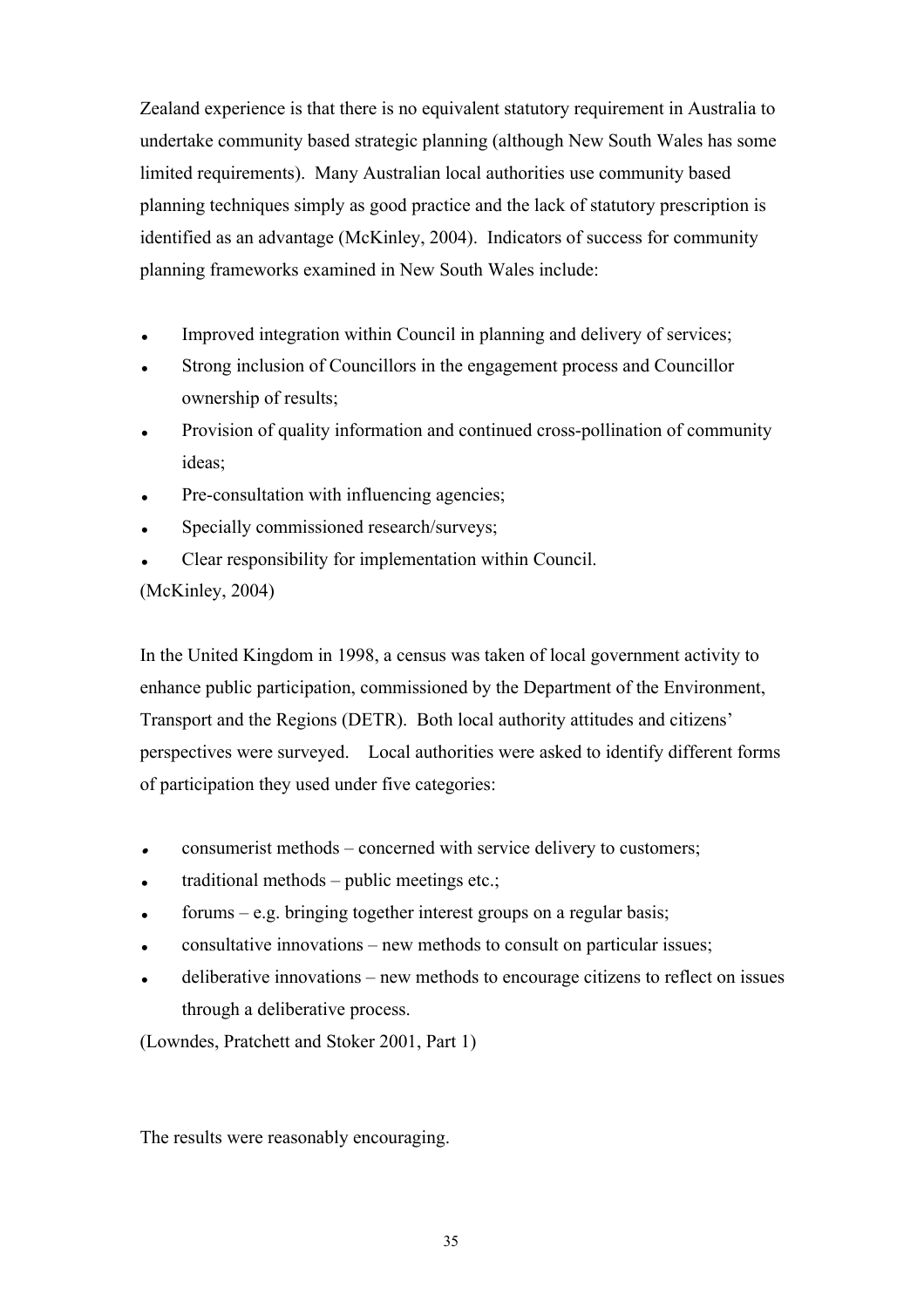"*Over the last few years the number and range of participation initiatives in local government has expanded greatly, offering citizens wide opportunities to take part in local affairs. This growth in participation … demonstrates a sense of ownership within individual authorities of the democratic possibilities which such initiatives hold and a willingness to develop them*." (Lowndes, Pratchett and Stoker 2001, Part 1:214)

The survey also identified difficulties for local government. For example, participation initiatives were not always well supported by the public and did not always influence final decision-making.

"*Top of most lists is the crucial dichotomy between justifying expenditure on democratic activities when specific services are still in need of resources. Similarly, the tension between introducing real democratic enhancements and achieving efficient and effective service delivery remains.*" (Lowndes, Pratchett and Stoker 2001, Part 1:214)

In the DETR survey, the attitudes of citizens to participation initiatives drew a more positive picture.

"*It challenges the idea that the public is universally apathetic and throws light upon current deterrents to participation in local government. The research findings point to the potential value of local authority strategies which:*

- *ground consultation in good 'customer care';*
- *Address the stated priorities of local residents and involve all relevant agencies;*
- *Mobilize and work through local leaders (informal as well as formal);*
- *Invite or actively recruit participants rather than waiting for them to come forward;*
- *Employ a repertoire of methods to reach different citizen groups and address different issues;*
- *Recognize citizen learning as a valid outcome of participation;*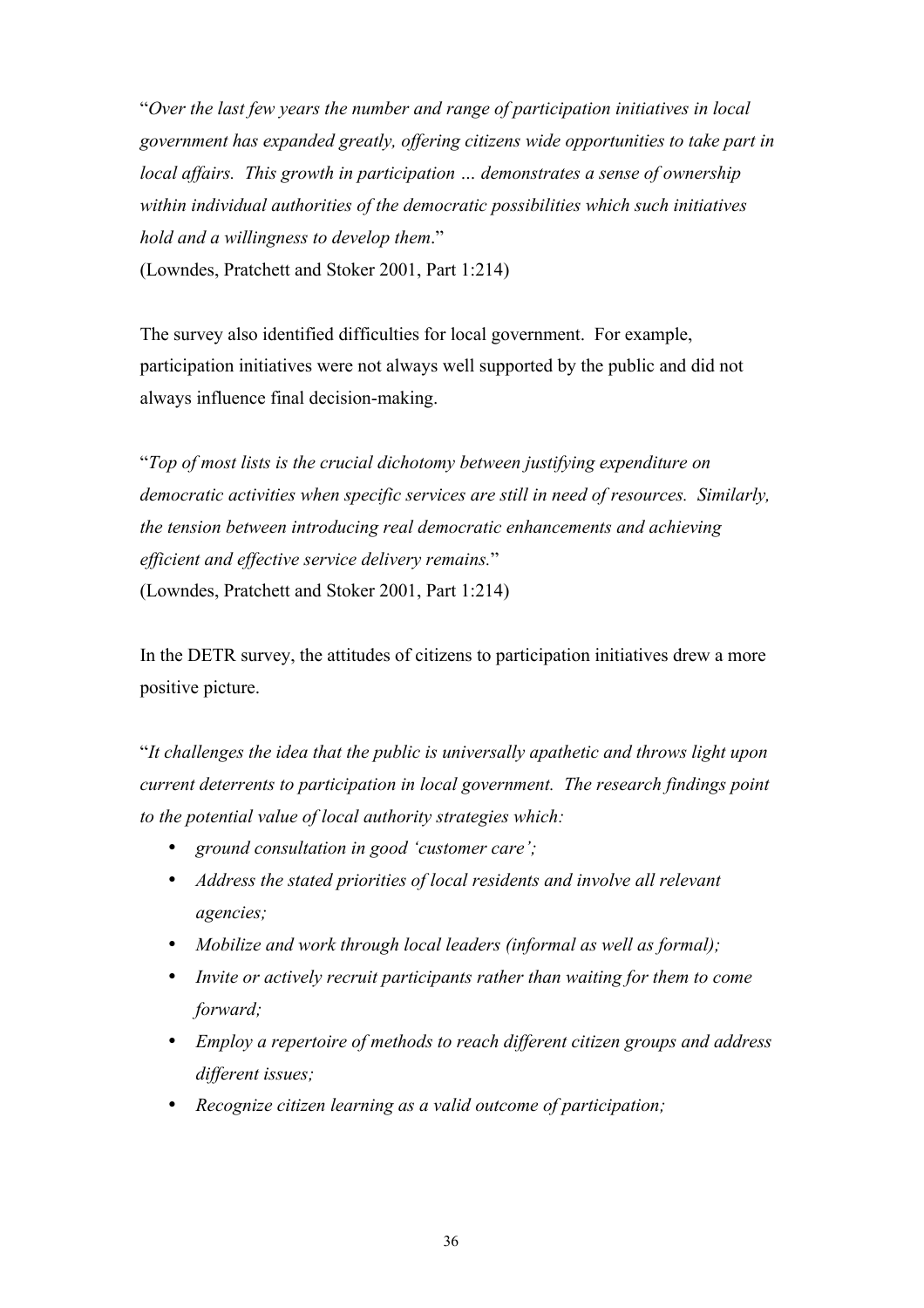• *Show results – by linking participation initiatives to decision-making, and keeping residents informed of outcomes (and the reasons behind final decisions).*

*Citizens in our focus groups had no difficulty in coming up with evaluation criteria for public participation initiatives, despite the difficulty encountered in this area by local authorities. Succinctly stated in their own words, citizens' core criteria were: (a) 'Has anything happened?'; (b) 'Has it been worth the money?'; and (c) 'Have they carried on talking to the public?' "* (Lowndes, Pratchett and Stoker, 2001, Part 2:454)

There are instances in the United Kingdom of local government moving to complete decentralization of service delivery and decision-making. In 1986 the London Borough of Tower Hamlets was decentralized in this way as an experiment run by the controlling Liberal Party. Under the decentralization of Tower Hamlets, seven neighbourhood committees (made up of sitting Councillors) were given responsibility for service provision and policy making for their area. In a review of the outcomes, Gerry Stoker points to improvements in local service delivery, particularly around responsiveness to local issues such as housing maintenance (Stoker, 1991:373). There were, however, real tensions between areas around equitable funding for diverse needs. In some areas, fragmented minority groups struggled to get their interests acknowledged. The Tower Hamlets' experience of neighbourhood autonomy highlights a potential conflict between local responsiveness and integrated service delivery on the one hand, and the need to lift some issues above parochial local borders to address equity and effectively deal with minority interests on the other.

While community planning in New Zealand does not take the experiment as far as Tower Hamlets, the same tensions are possible in the model. Some issues can only be effectively planned for on a city wide basis, while responsiveness at a local level is also important.

Lowndes, Pratchett and Stoker (2006) have continued their work in public participation to look at what drives people's political engagement. They suggest the attitudes and behaviour of public managers is central to brokering participation in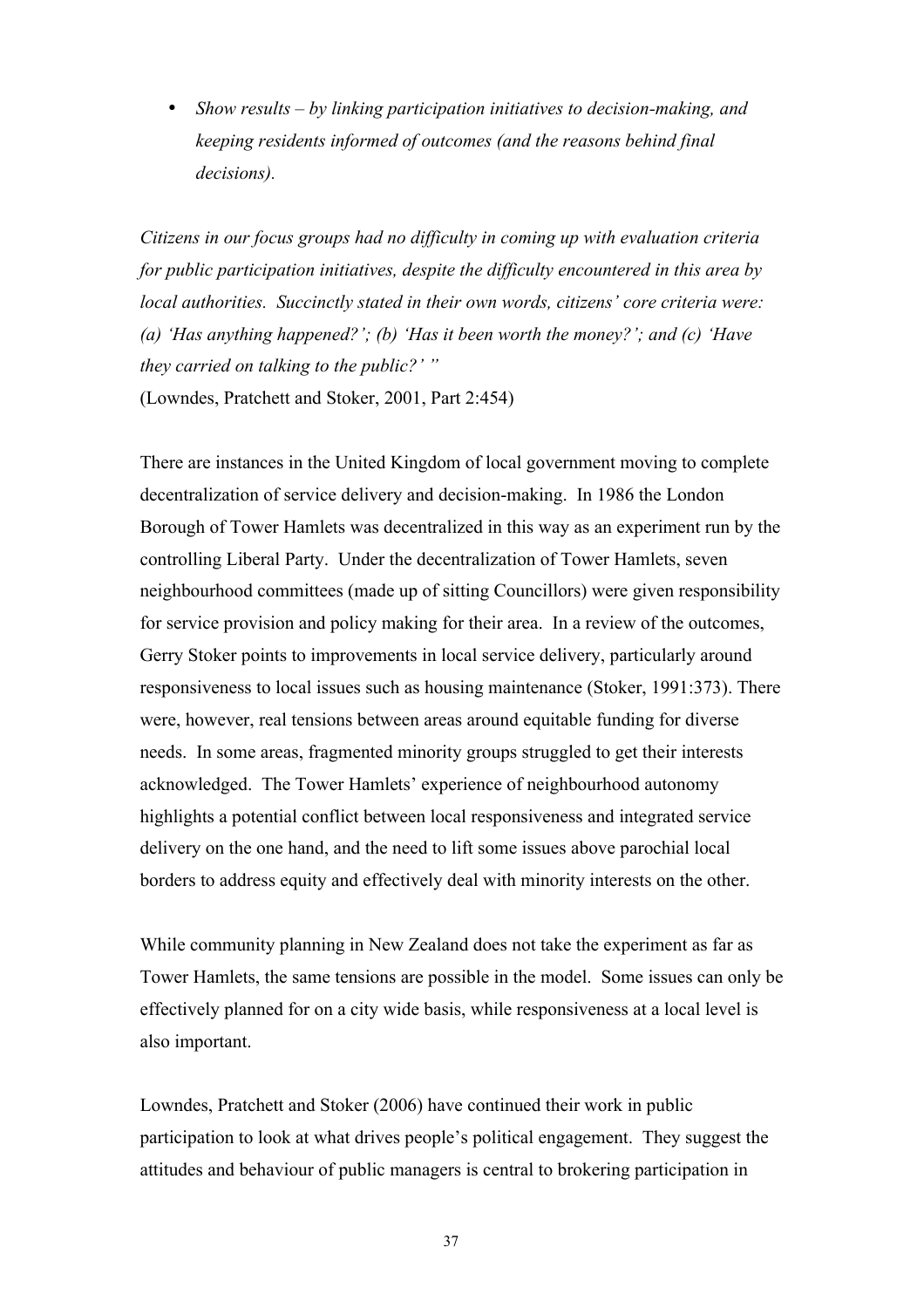local government; i.e., that the 'rules-in-use' are important to encouraging participation in decision-making processes. These 'rules-in-use' include such factors as "*the openness of the political system"* and *"the presence of a 'public value' orientation among local government managers."* (Lowndes, Pratchett and Stoker, 2006:539)

In an exploration of Putnam's work on social capital (Putnam, 2003) the authors tested the relative importance of resources, relationships and rules (Lowndes, Pratchett and Stoker, 2006). These authors argue that socio-economic status (SES), while making some difference to public participation in local government, does not fully explain British variations in participation measures such as voter turn out. Similarly they argue that levels of social capital in a community can enhance public participation levels but on their own may not be enough. A third factor is suggested as instrumental in encouraging public participation in local government – that of 'rules-in-use'.

'Rules-in-use' are defined as "*the specific combination of formal and informal institutions that influences participation in locality, through shaping the behaviour of politicians, public managers, community leaders and citizens themselves*." (Lowndes, Pratchett and Stoker, 2006:542)

The pragmatic point is made that 'rules-in-use' is something public administrators and Councillors can act on, whereas impacting on SES or social capital is much more complex.

 "*While policy makers (especially at a local level) can do little to change the underlying SES of a locality, and have limited scope to nurture social capital, they can shape the institutional rules of the participation game."*  (Lowndes, Pratchett and Stoker, 2006:542)

These institutional rules can be formal, such as election arrangements, partnership agreements, representative structures and opportunities, consultation processes etc. They can also be informal, such as patterns of behaviour that maximize inclusiveness, support openness and value diversity (or the opposite of these things).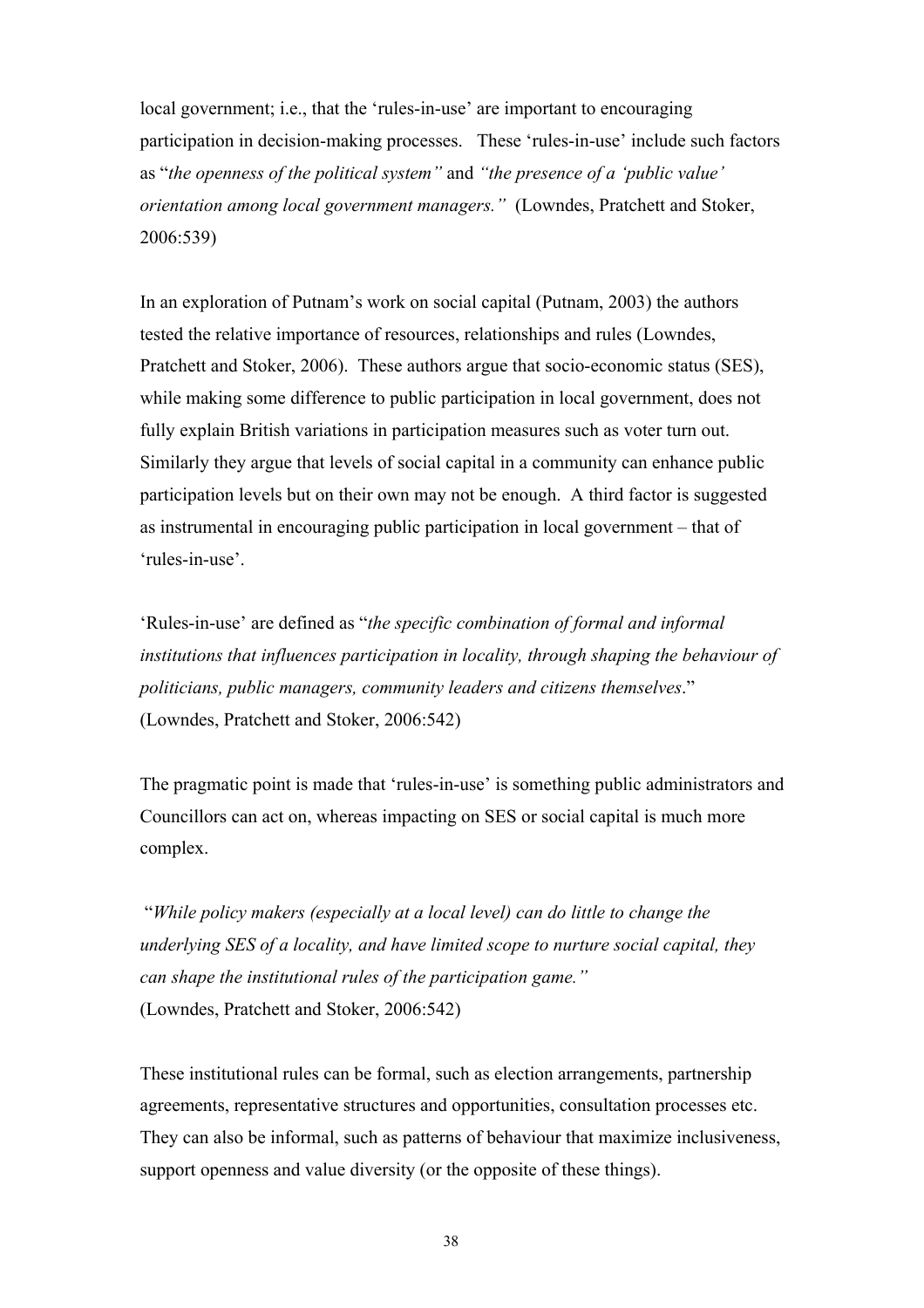"*In short our case studies showed that, where rules-in-use reinforced the message that active engagement from communities was welcomed, there was more political participation. Where the rules-in-use discouraged public participation, relationships between local government and citizens were characterized either by confrontation, or a resigned but critical apathy*." (Lowndes, Pratchett and Stoker, 2006:551)

These results can be seen as a call to action for local authorities. As Lowndes, Pratchett and Stoker suggest:

"*Local authorities need not regard themselves as passive ciphers of wider social trends towards political incapacity and cynicism. They can actively shape the environment within which citizens make their decisions about engagement*." (Lowndes, Pratchett and Stoker, 2006:560)

This poses a direct challenge to local government in New Zealand, one that is being met in a range of ways around the country.

# **New Zealand Models of Participation – The Move to Community Planning**

There are examples of robust local government planning with communities that predate the LGA 2002. In fact, it could be argued that the LGA was trying to bring local government as an industry up to a best practice standard already evident in parts of the country. As early as 1996, Wairoa District Council was working with its communities on a collaborative approach to address economic and social needs. Both Porirua City and Manukau City had models of city wide multi partnership long term planning in place before 2002. Southland District took a community planning approach in the late 1990s to deciding how to devolve governance responsibility across its region (Daly and van Aalst, 2001). These community planning exercises were typically city or district wide. There has always been planning under the Resource Management and other Acts with a focus on environmental wellbeing. Through the 1980s, many Councils engaged in planning for the economic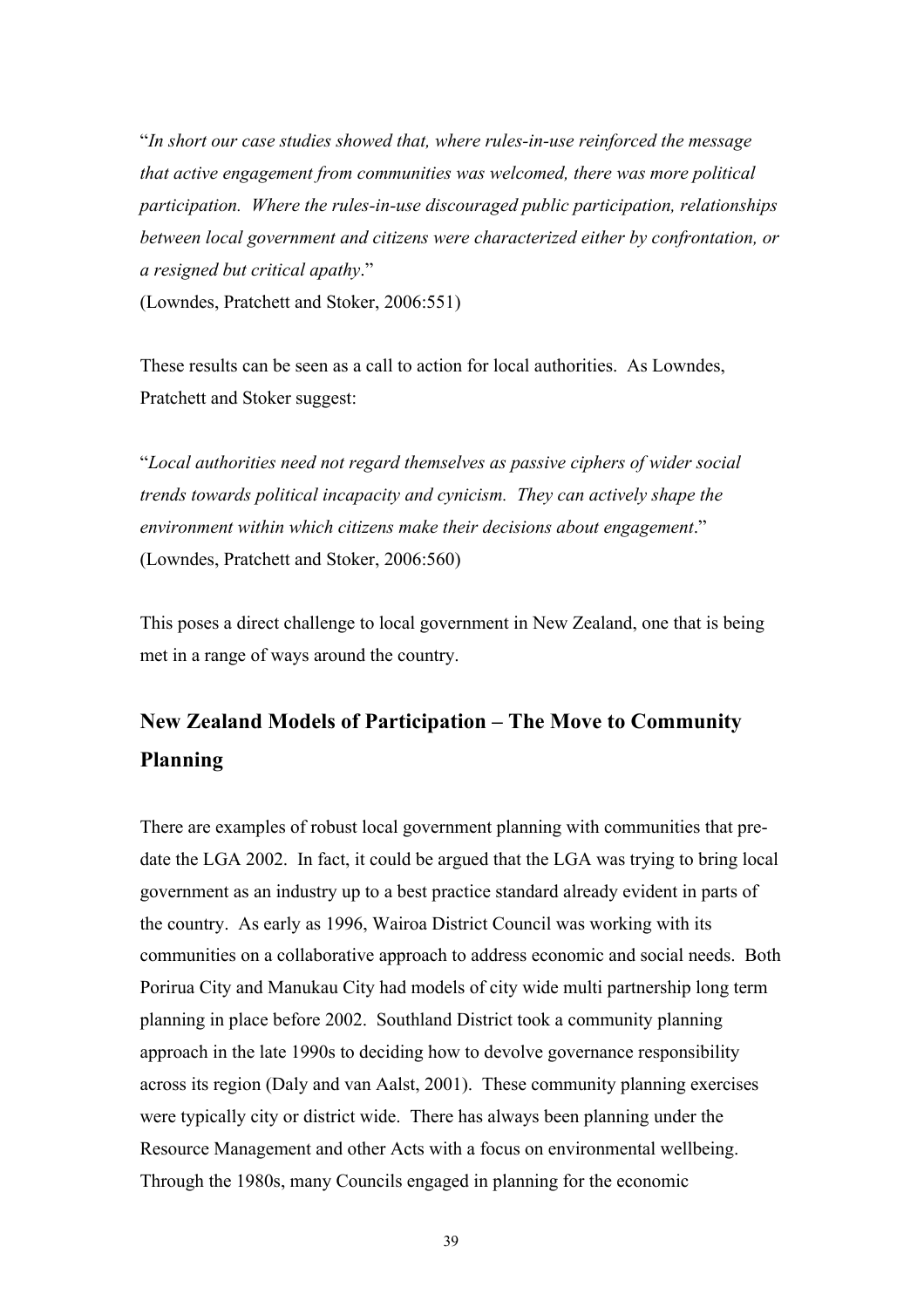development of depressed or struggling areas. Since the introduction of the LGA 2002, there have been a myriad of engagement, visioning and planning processes used, primarily to develop the Community Outcomes or Council direction in an LTCCP, i.e., to develop the city-wide 'Community Plan' in an LTCCP sense. The range of models summarised by Burke (2004) include city wide inter-agency fora, community outcome committees, and collaboration between Councils to develop regional community outcomes. Burke also refers to the work of Queenstown District Council since 2001 in developing place-based community plans for the townships in the district (Burke 2004). A search of Council websites demonstrates that place-based community planning is now occurring in Council areas all over the country. The reasons for this trend are discussed in the next chapter.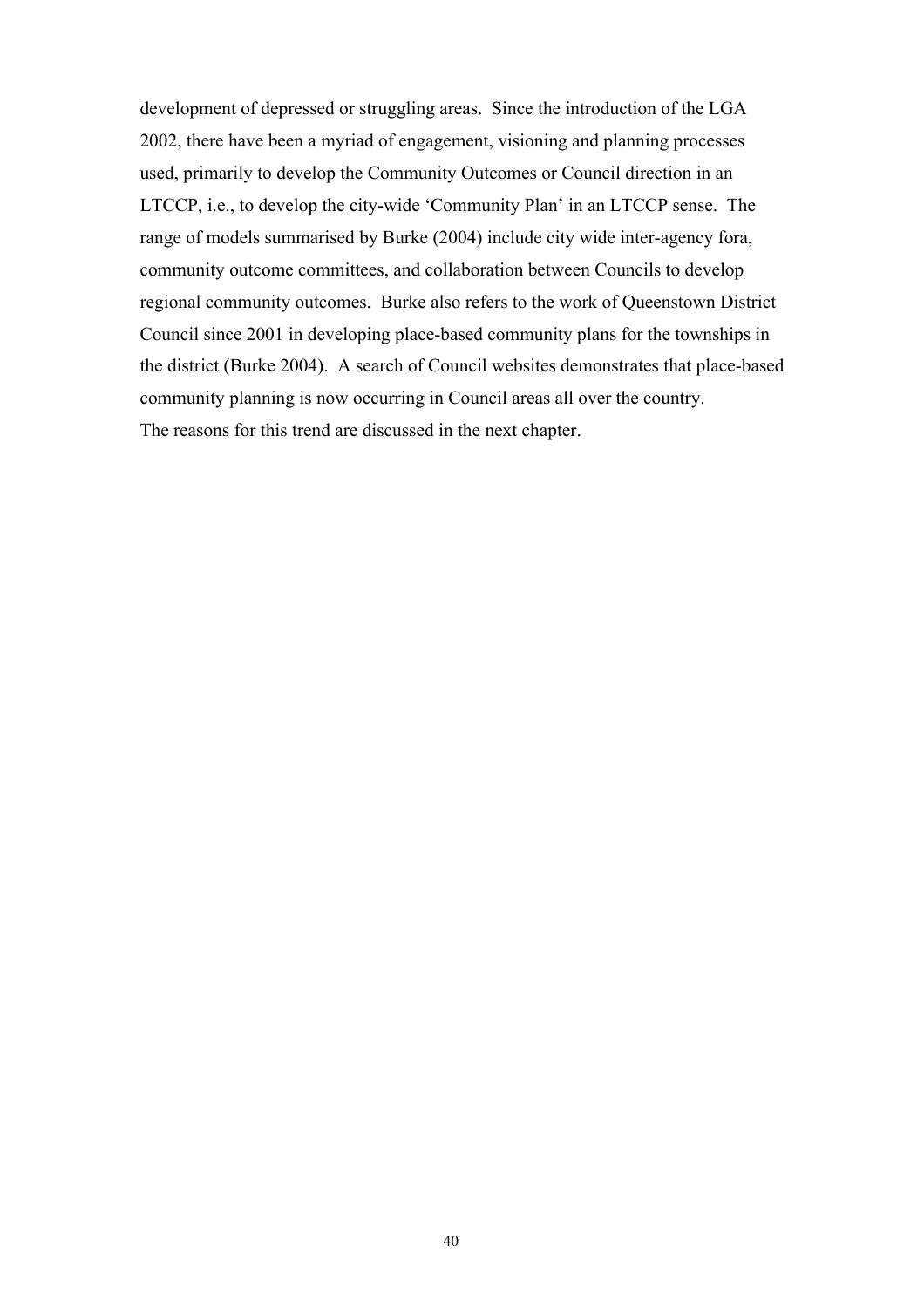# **CHAPTER 5 WHY COMMUNITY PLANNING MIGHT BE IMPORTANT**

# **What is Community?**

The notion of community is hotly contested. This research builds its definition on the work done by Terrence Loomis on developing sustainable communities in New Zealand.

"*In general terms a community may be thought of as a network of people and organisations linked together by various factors. The term 'community' can refer to:*

- *a geographic community (e.g. a neighbourhood, city, rural town or district);*
- *a community of common interest, identity or whakapapa (e.g. a hapu, an ethnic group, voluntary organisation, or virtual on-line community); or*
- *an administrative/political community (e.g. a state, federation)."*

(Loomis, 2002:5)

Central and local governments have an interest in developing and maintaining strong communities because they are a vital contributor to the wellbeing of families and individuals. As Loomis notes:

"*Strong communities provide the essential social infrastructure necessary for individuals and families to attain wellbeing. Personal networks, employment, social services, local government, community events, recreational pursuits, and voluntary organisations all provide individuals and families with opportunities to generate wealth, find security, meet their needs and be involved*." (Loomis, 2002:6).

Loomis defines strong communities as those that:

- *" give people a sense of belonging through shared values;*
	- $\bullet$ *are adaptable and able to respond to adversity;*
	- . *have capable, enterprising leadership;*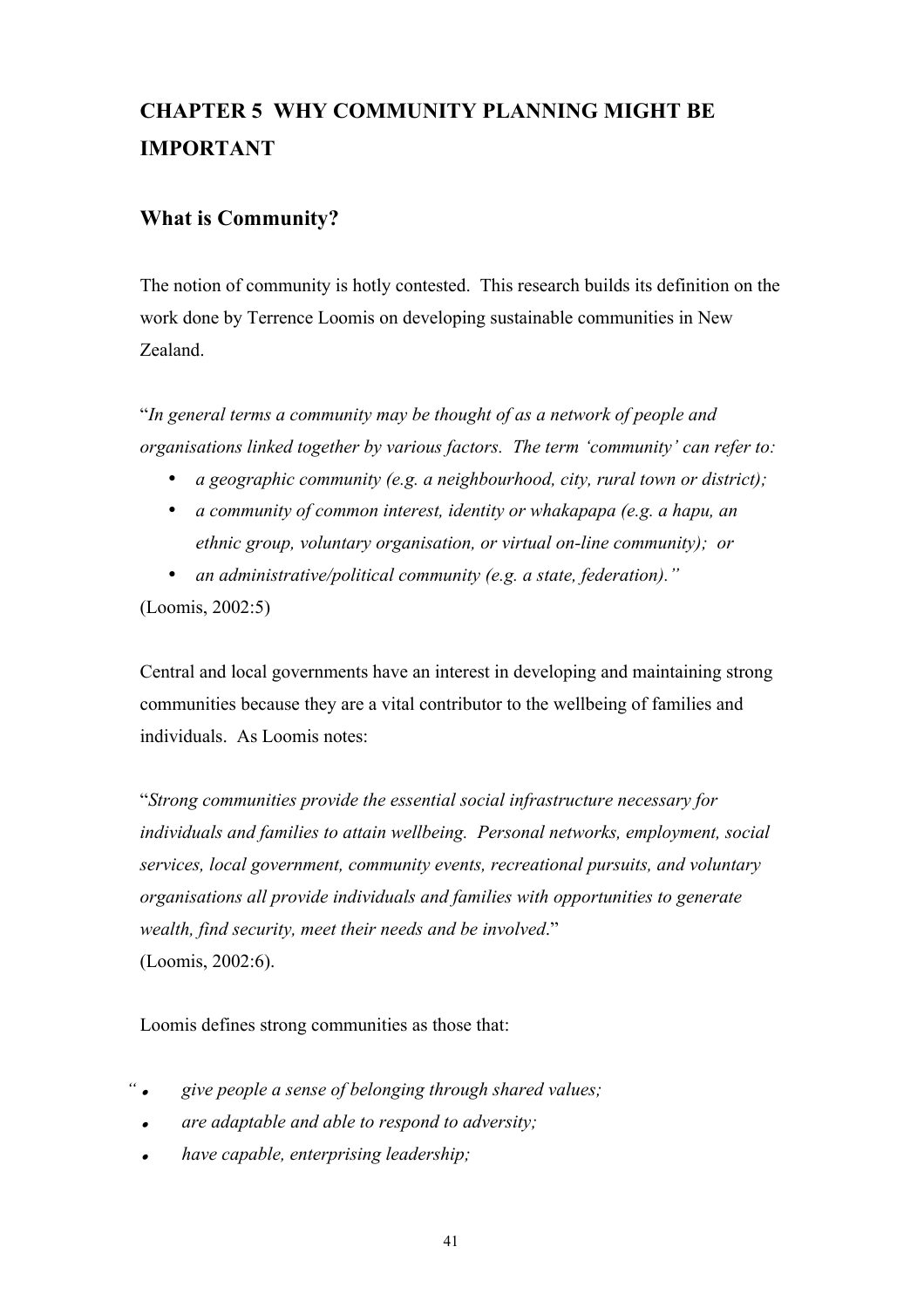- $\bullet$ *promote social trust, participation and mutual responsibility;*
- . *generate resources from inside and outside the community;*
- . *foster a stable, innovative local/regional economy that provides employment opportunities and generates wealth; and*
- . *protect and effectively manage their local environment.*"

(Loomis, 2002:13)

The Labour-Alliance government of 1999 recognized the importance of communities through adopting a range of actions under the strategy umbrella of 'building strong communities'. The strategy was based on:

- " *bringing a community perspective to policy;*
	- $\bullet$  *encouraging co-operation and partnership between government, local government, business and the community and voluntary sector;*
	- . *encouraging citizenship and participation;*
	- . *improving resourcing for community-based activities; and*
	- . *encouraging community leadership."*

(Loomis, 2002:19)

This concern for communities influenced a range of government programmes in the social development, employment, and voluntary sector areas. It also influenced the review of the Local Government Act.

# **Why Geographic Communities?**

While community can be defined in many ways, there is a new recognition in central and local government policy frameworks of the importance of place.

Increased urbanization in countries such as New Zealand is leading to the development of large metropolitan areas of cities within cities. The Auckland region is home to 31 % of the country's residents. Establishing a sense of community and accountable relationships between residents and elected representatives in such large urban environments is a real challenge. Economic globalization has established these urban centres as nodes of global networks. Economists could argue that Auckland has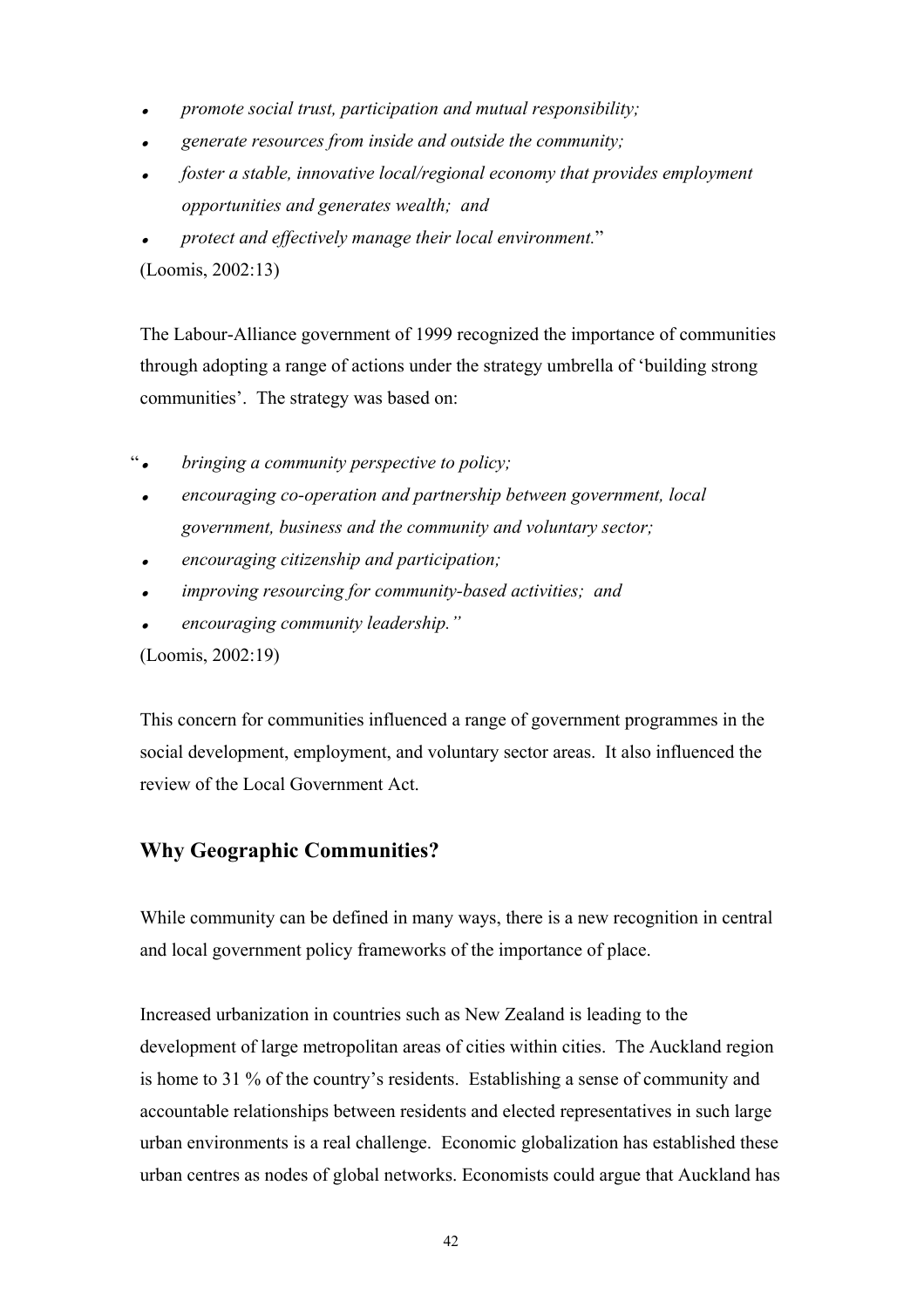more interdependencies with Sydney and Hong Kong than with Hamilton or Wellington. New information channels born out of technology rather than interpersonal relationships risk leaving citizens in a sea of information but no better informed or connected.

One response to the global economy is an increased focus on the connection to local communities. Reid, when considering the challenge of citizen engagement with government, suggests:

"*In an age of globalization it is the politics of the neighbourhood, the locality, that matters more not less.*" (Reid, 2003:6)

Peter McKinlay quotes from an Organisation for Economic Co-operation and Development (OECD) paper to demonstrate the changing views of region and locality:

"*The complexity and uncertainty of engaging in a globalised environment increases the importance of a local place where individuals can find consistency and where they can have some direct involvement in shaping the economic, political and social events in their community. Thus, as the processes of globalization deepen, intensify and strengthen, individuals will become more attached to the security and certainty of the local versus the uncertain and rapidly changing globalised world*." (McKinlay, 2004:70)

Knowledge about and from local communities is crucial to the concept of planning for localities. It challenges public managers to move away from the traditional policy model of applying programmes and services to communities. Adams (2004) challenges public managers instead to embrace local knowledge and 'think like a place'.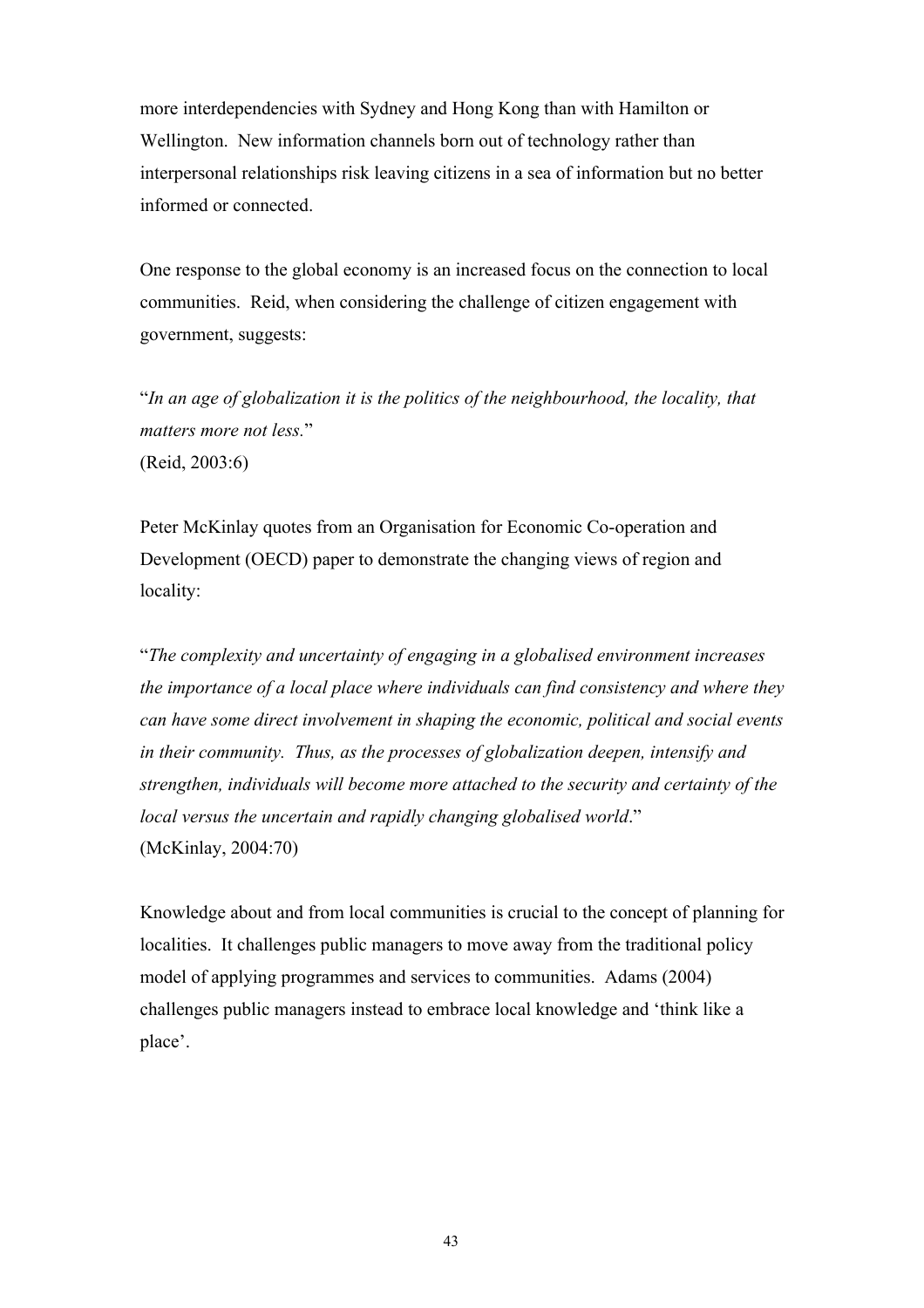"*Thinking like a place (e.g. a community) might well involve seeing relevant information as:*

- *the (diverse) experiences of people in their communities and the relative importance of history and narrative;*
- *how social, economic, human and natural capital interact;*
- *information about the drivers of long-term community sustainability (such as the rate of renewal of community assets);*
- *profiles of community engagement, its breadth and diversity;*
- *what communities consider as important outcomes and how they might change over time;*
- *long-term demographic trends and their drivers;*
- *intensity of feelings about ideas and issues and puzzles and solutions;*
- *the nature of bonding, bridging and linking;*
- *the nature of embedded community resources and whether and how they are activated and for whom;*
- *the extent to which identity and trust are clustered or distributed and why;*
- *how communities and their constituent groups deliberate about their many paradoxes and possible futures;*
- *whether and how people think about the future and intergenerational equity;*
- *the extent to which innovation and enterprise is present;*
- *people who can tell you what is really going on and who are the people pulling the strings;*
- *where power and influence lies and how it is mobilized.*"

(Adams, 2004:38)

Acknowledgement and inclusion of community knowledge could provide part of the answer in the quest to reconnect people with their governments.

"*Understanding the nature of community knowledge has profound implications for the way in which we organize, plan, fund and deliver public services. In particular it implies that our case management writers might be right and that the key unit of organisation for the public sector should move from programmes to relatively small places for the planning and delivery of many services. It suggests, for example, that community outcomes managers might become critical roles in the future as will*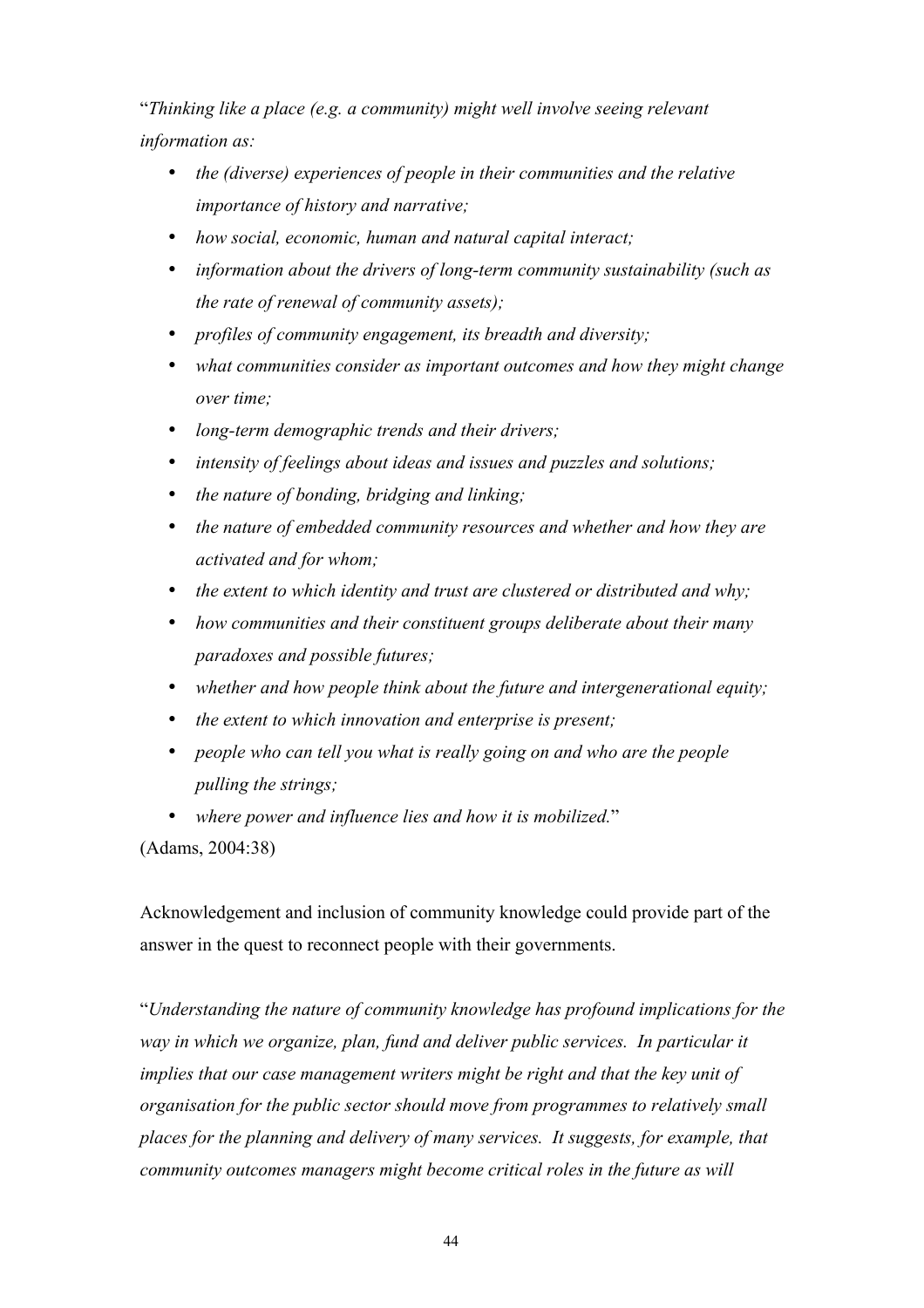*figuring out the skill set required for co-production of community knowledge … Perhaps it also means a more serious rethink of our local institutions (particularly local councils and community agencies) and their capability to be the hub of local general purpose community knowledge.*" (Adams, 2004:39)

This research looks at communities using the place-based definition. It concerns itself with local community or area-based planning. It tests the view that local communities can be engaged with as a whole to promote the interests of that community. Having specified geographic communities as the subject of this paper, it is important to detail the definition further as referring to a geographic sub set of a city or district**.** 

Communities for the purpose of this paper are defined as: **suburbs, small towns, or villages within a wider council city or district.** A more specific definition of geographic communities is not attempted except to say that in all instances of communities chosen as case studies, the participants quickly identified the boundaries of their respective areas in a meaningful way to local people.

## **What is Community Planning?**

The LGA 2002 provides the opportunity for councils to work every six years with local communities to develop community outcomes. Councils' ten year plans must then provide a response to these community outcomes. The adoption of Councils' ten year plans must include strong public consultation processes. The resulting document is called a council community plan.

These steps however, simply describe the 'letter of the law'. If councils restrict their activities to a six yearly discussion with communities on community outcomes, three yearly consultations on a Long Term Plan and a statutory consultation round to adopt annual plans, it is difficult to meet the intent of the Act. Councils are finding it is necessary to do more.

Remember the Hon Sandra Lee's aim of "*ensuring that the dreams and aspirations of local communities are reflected in the activities of their councils".*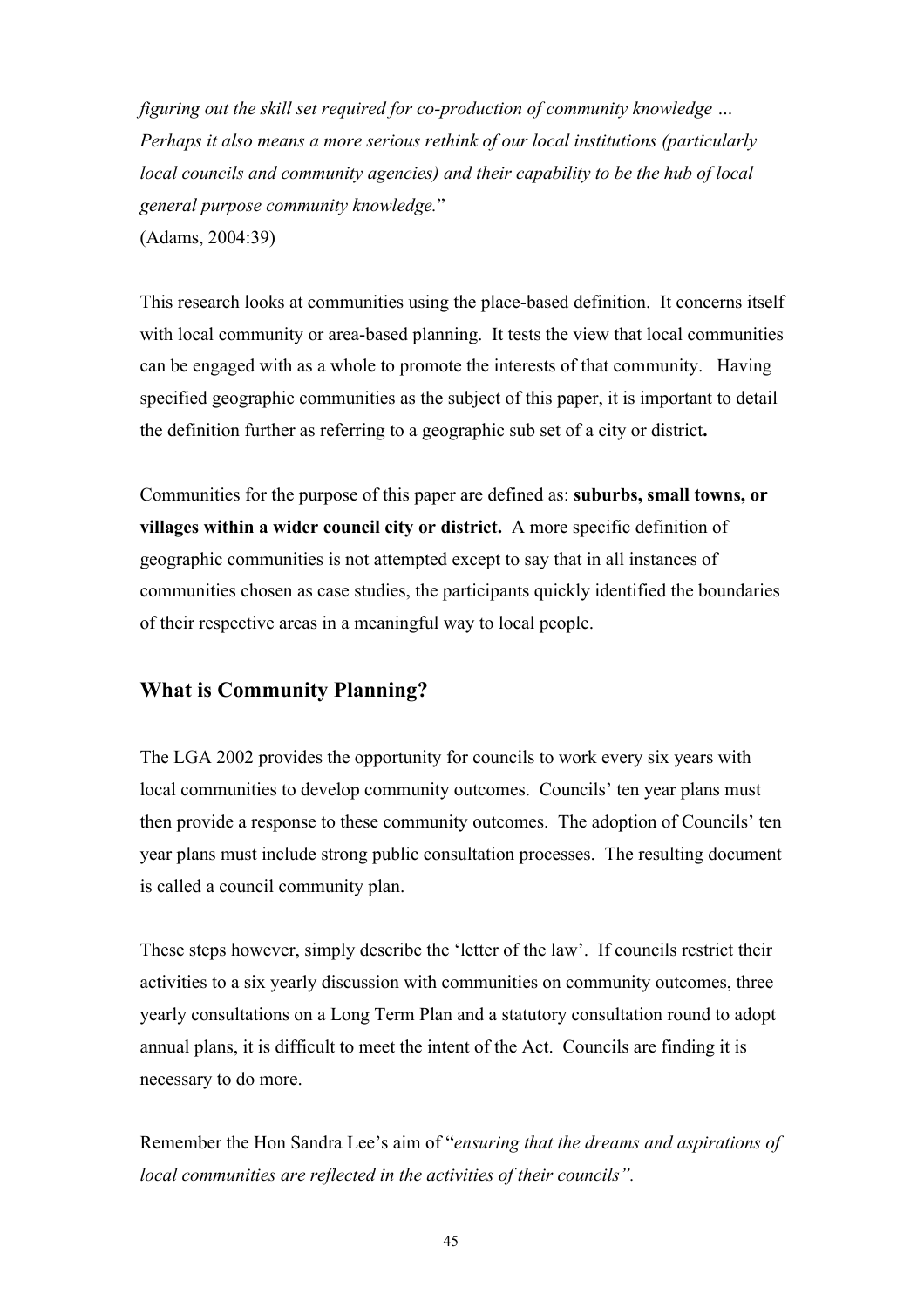(Hon. Sandra Lee, 2001)

Increasingly, councils are looking at ways to ensure that engagement of citizens goes deeper than a city wide statutory consultation process. Place-based community planning is being used to gather information for the Long Term Council Community Plans and to improve knowledge of, and engagement and relationships with, local communities.

For the purposes of this research, community planning is defined as: **a local authority using its mandate under the LGA 2002 to work with geographic communities and other agencies relevant to that community, to determine both a desired vision for the future wellbeing of that community, and some agreement on activities in the short, medium and long term to achieve that vision.** 

The community planning process allows communities to raise issues that may relate to a range of agencies or require local voluntary solutions. Council's' actions might be progressed either through RMA channels, or LTCCP prioritization, or through every day business. The aim is to encourage communities to actively engage in their future.

A report to Hastings District Council on their community planning put it like this:

"*The Local Government Act (LGA) 2002 states that the purpose of local government is to enable democratic decision-making and action by, and on behalf of, communities; and to promote the social, economic, environmental, and cultural wellbeing of communities, in the present and for the future.* 

*The Act sets out principles that a local authority must act in accordance with in performing its role:*

*'A local authority should make itself aware of, and have regard to, the views of all of its communities.'*

*Community Plans are central to this. The development stage of a Community Plan provides Council with information sourced directly from communities. Council enters*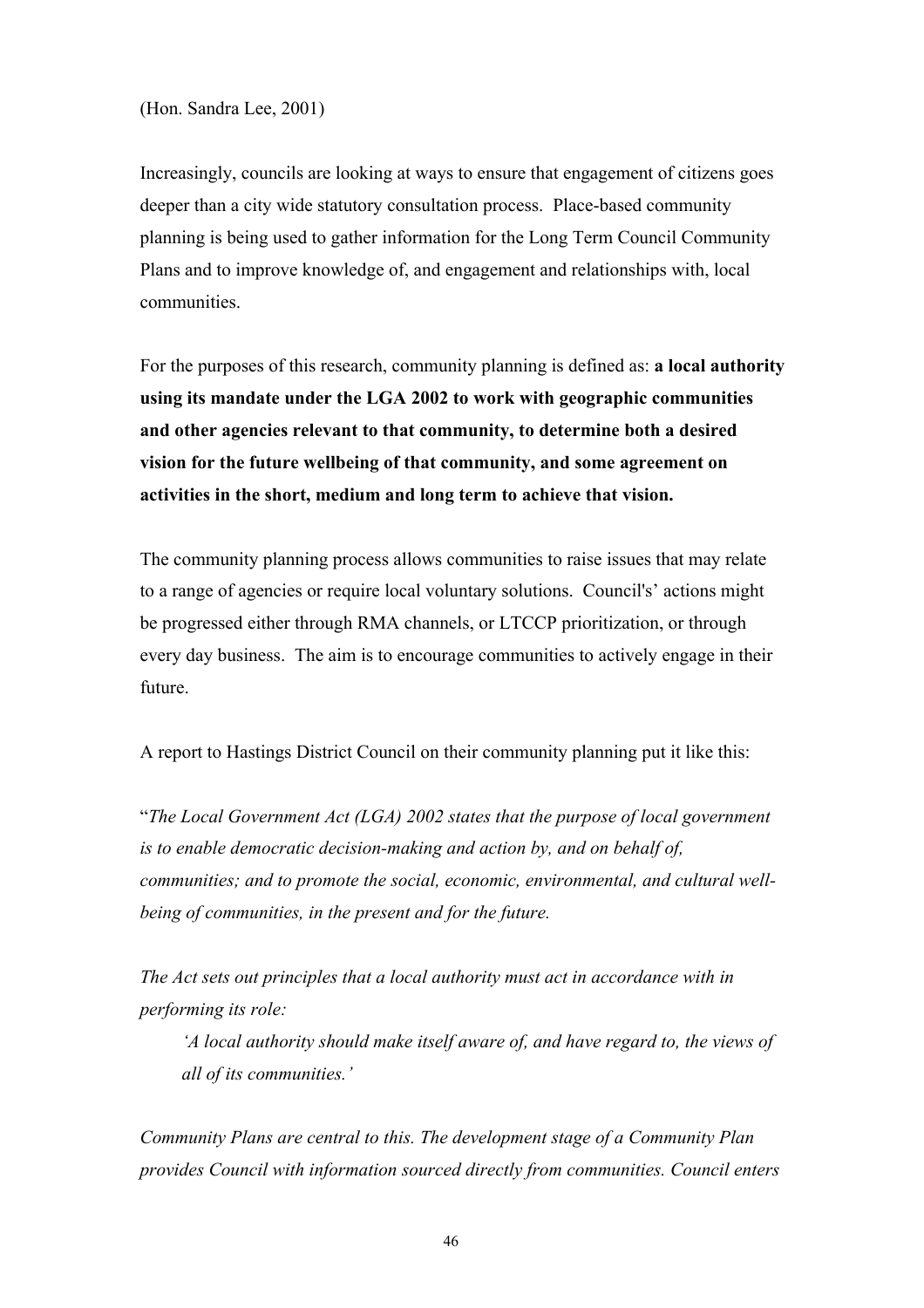*identified communities and facilitates public meetings. The communities identify their concerns, issues, needs and wants, and also develop a vision statement of how they want their community to develop in a set time. The various Planning Committees' regular meetings also provide an opportunity for Council to make itself aware of the specific communities' views. There may be few other Council processes that enable Council to gather such a wide range of information from the communities themselves*."

(Hastings District Council, 2007)

Peter McKinlay, in his 2004 report on the local authority community outcome process, compares the New Zealand local government planning processes with those of the United Kingdom and Australia. He identifies the move to regional or locality based strategic planning in local government as an international trend.

McKinlay's paper identifies some key flaws with strategic planning at a city wide level:

"*The UK guidelines are written as though a community may have a single vision, there will be a single action plan focused on all of the objectives inherent in the strategy, and action will proceed on all fronts. Experience shows that, in practice, the achievement of a single vision is possible only at a meta-level: as soon as it starts being reduced to a more practical level, visions will differ. The issue for any community is to minimize the incompatability of different visions and arrive at a shared general direction that can accommodate those*." (McKinlay, 2004:2)

Place-based community planning is a method of recognizing that particular geographic communities have unique characteristics that result in unique problems and a unique vision for the future. Community planning recognizes the complexity of small communities made up of such elements as their history, layers of networks and the nature of local leadership.

The objective of identifying and accommodating different visions is a primary driver for locality or place-based community planning.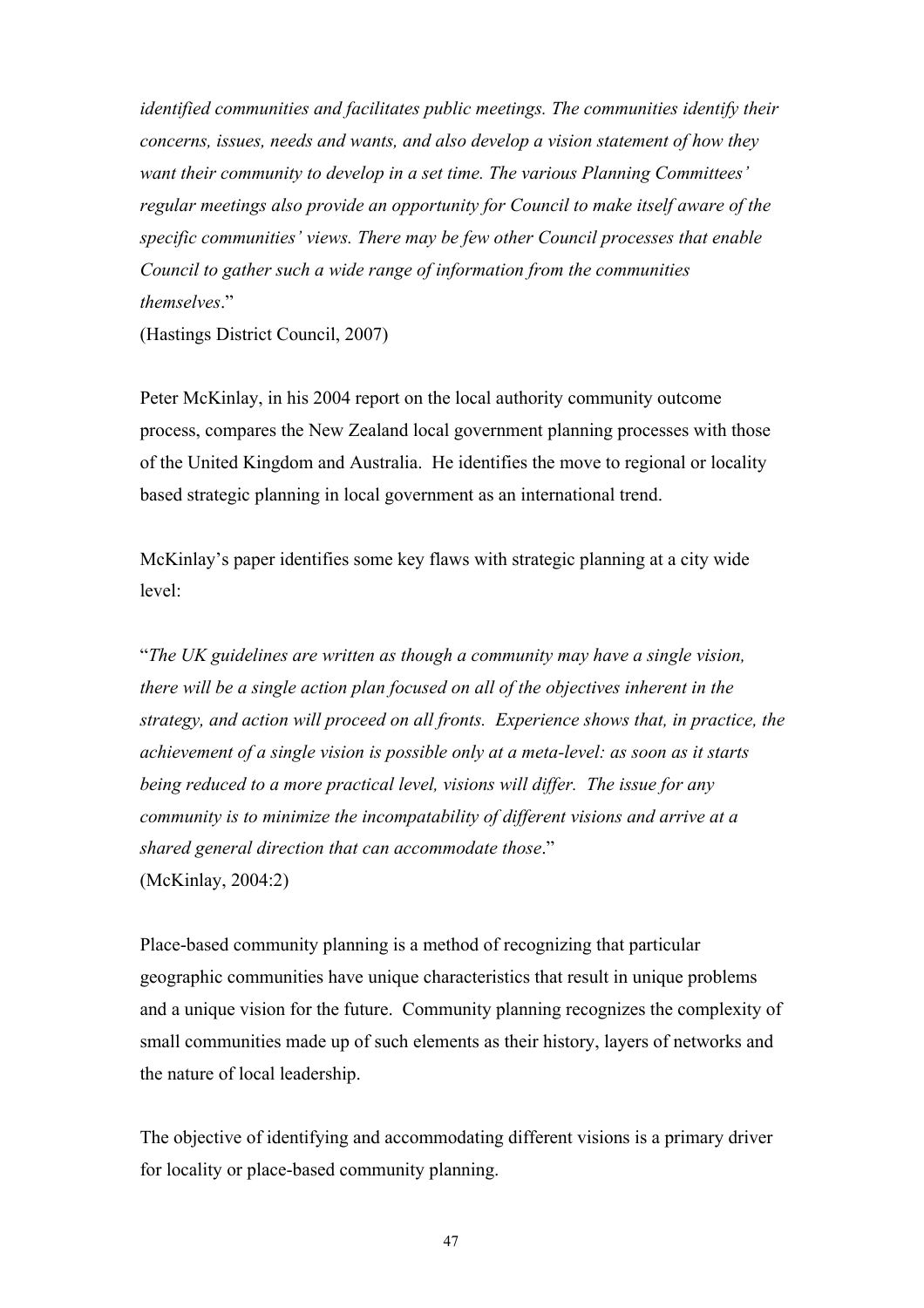# **What Might Community Planning Have to Offer?**

## **1. Community Building**

Community planning undertaken in the local government context typically results in a particular outcome – a documented plan. It could be argued however, that if local governance is to be promoted, that the process of community planning is in itself valuable. This is especially true if the community planning exercise is used by participants to build networks and relationships within their area and between their area and other communities, geographic or otherwise. It's possible that community planning can in itself build social capital and community inclusiveness.

Putnam, in his work on social capital, describes a kind of virtuous circle where community activity builds social capital, which in turn builds the capacity of communities to engage (Putnam 1993). Political institutions also benefit from the development and maintenance of these 'civic' communities.

"*On the demand side, citizens in civic communities expect better government and (in part through their own efforts) they get it. They demand more effective public service and they are prepared to act collectively to achieve their shared goals. On the supply side, the performance of representative government is facilitated by the social infrastructure of civic communities and by the democratic values of both officials and citizens. Most fundamental to the civic community is the social ability to collaborate for shared interest*." (Putnam, 1993:182)

## **2. Improving Relationships**

Community planning processes require cross-agency and cross-community relationships to be built and maintained over long periods of time, often years. While these relationships have been built through a particular process, the relationships can go on to support future partnerships on other issues. These downstream and accidental consequences of building networks often bring real gains, both to communities and to agencies that struggle with community engagement.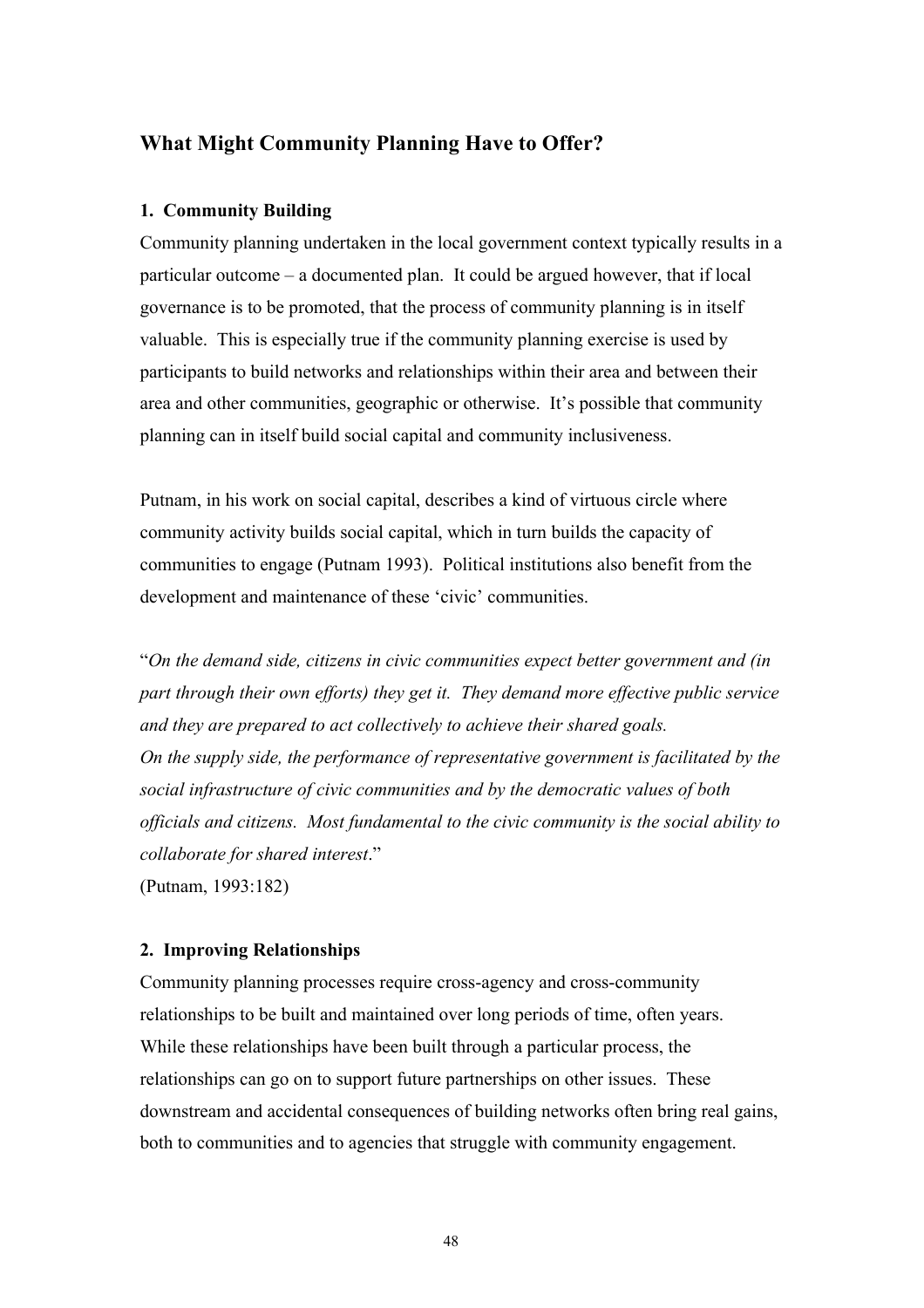### **3. More Relevant Decision Making Through the Use of Local Knowledge**

There is a potential tension between the 'expert' advice of Council staff, who are used to recommending priorities for Council work, and the priorities set by local residents. On the other hand, using local knowledge can lead to improved efficiency and effectiveness. It provides, for example, an opportunity to deal with ongoing 'gnarly' issues, as those affected can be encouraged to find relevant and effective solutions on the ground. It also allows communities to indicate trade-offs they are prepared to make in order to get priorities attended to.

### **4. Promoting the Concept of Governance**

Getting inter-agency support for 'high needs' areas is often cited as a driver for community planning. Community planning encourages organisations, government departments and Councils to see issues and develop solutions from a resident point of view – this is what Adams refers to as 'thinking like a place' (Adams 2004). The resident with transport concerns does not care that two levels of local government and a private company may have to work together to provide a solution. Community planning involves local government working with communities to get relevant government and other agencies involved in a 'governance'approach. Not only does community planning require collaboration between agencies, but it gives residents a place at the table and acknowledges the role of local voluntary activities.

### **5. Increasing Engagement Through Making Things Happen**

As the local government surveys show, people report reasonable interest in and satisfaction with local government, but can fail to act when opportunities are provided.

The complexity of local government processes can exacerbate the problem. Both the LGA and RMA processes are formal and long. It can take a long time, in some cases years, between views being canvassed and action being taken. Local government consultation often focuses on the significant, the long term and the expensive. Neighbourhood issues such as street lighting and traffic calming seldom reach the glare of publicity. Community planning provides opportunities for local residents to have a say on the way in which everyday services are provided, and as a result changes can occur quickly. Community planning processes can also clear the way for

49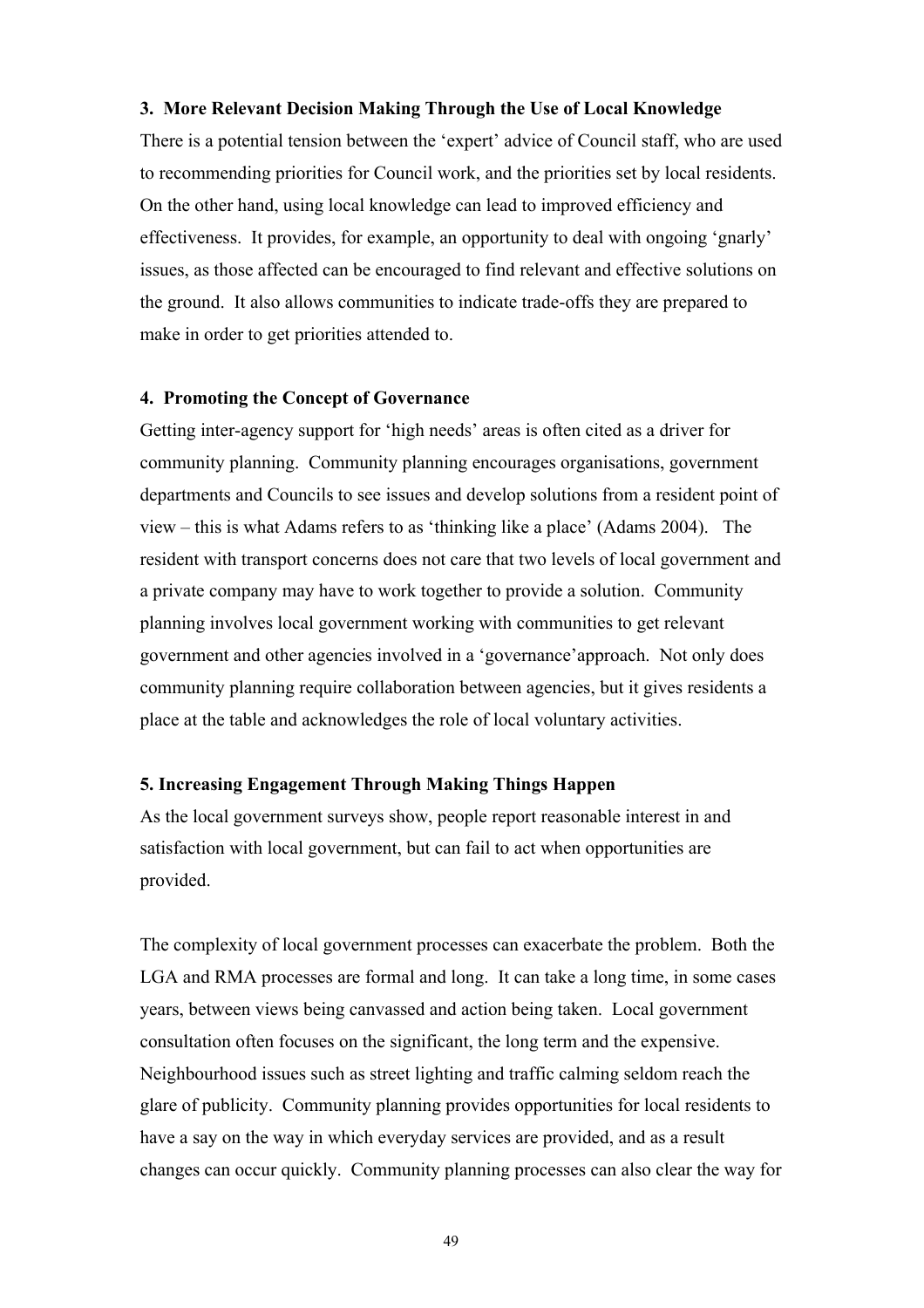community groups to take ownership of an issue and start working on it. They give people 'permission' to act. This capacity to deliver small results quickly sustains the community planning process, as it draws new people into the discussion inspired by the change (or in some cases objecting to it!).

## **What Are Some of the Risks?**

#### **1. Capacity Issues**

Community planning places a significant burden on communities to rally locals, prepare material, attend meetings or hearings, and sustain community discussions over months and sometimes years. In some instances, funding is available to community groups to resource their involvement. This still assumes, however, that people are available with the skills, time and personal capacity to be involved. Capacity issues can be particularly acute for iwi groups who may have a small number of personnel involved in a broad range of issues within and outside of the community planning area. There is a risk that the community planning process is so intensive and onerous that it loses people or it exhausts groups and individuals who are needed for other roles in their communities. Similarly Councils can be stretched trying to find the resources in staff and Councillor time to sustain community planning.

### **2. Representativeness**

Those who step forward to represent communities are not necessarily truly representative of the range of residents in the area. The British Citizens' Audit (Pattie, Seyd and Whiteley, 2004) identified that civic engagement is dominated by the wealthy and well educated. Members of the public may also wish to participate but may not want the added burden of being expected to represent others. Ensuring that community representatives are appropriately supported, and are not 'gate keepers' to the rest of the community, is an important part of community planning design.

### **3. Inequity and Parochialism**

Community planning recognizes and celebrates what is unique about particular geographic communities. It encourages residents to build on the existing strengths of

50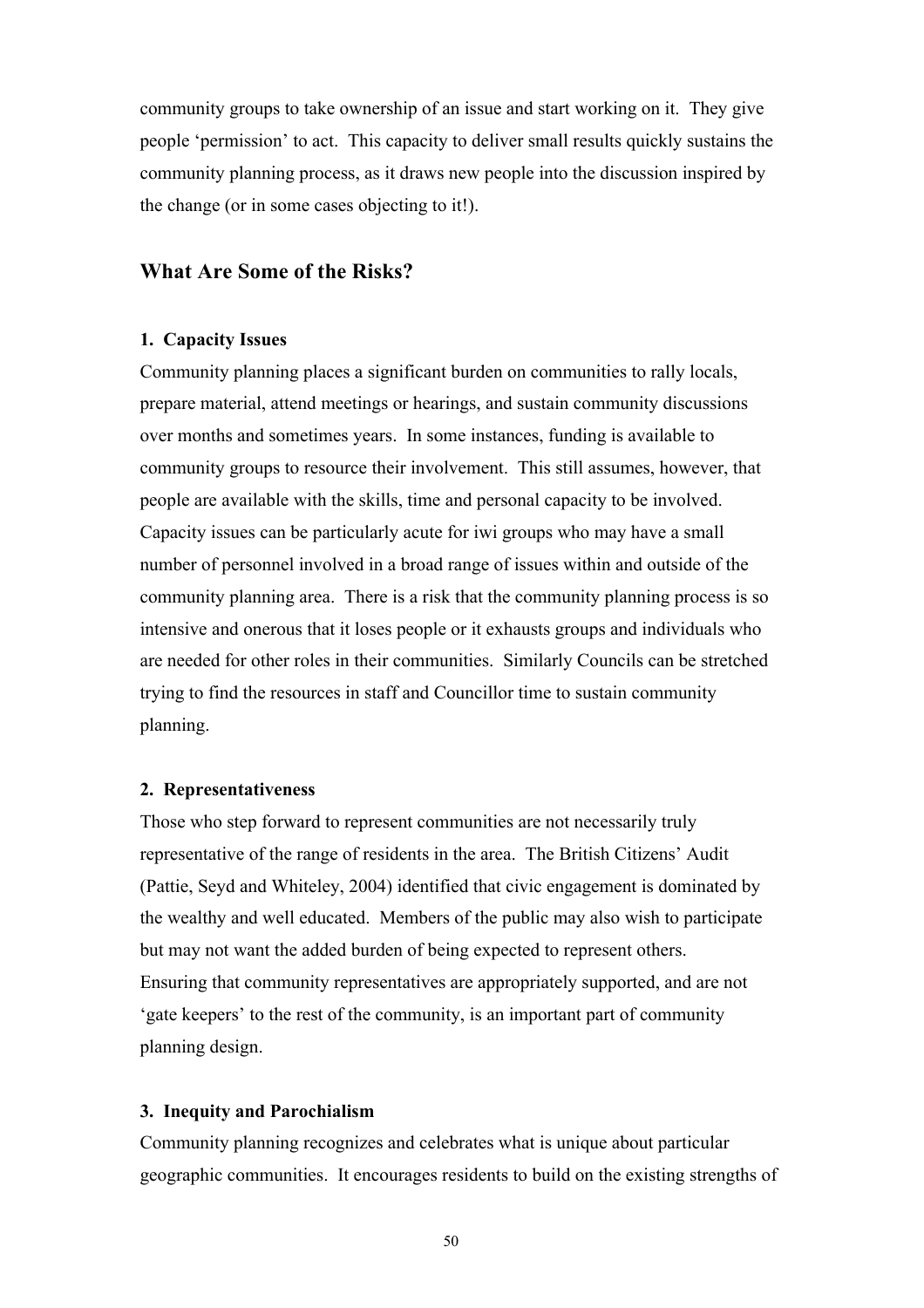their community. There is a risk however, that this will lead to parochialism and competition between communities as they fight to 'get their share' of resources. There will always be some communities clearer about what they want than others. There are also, as the Hamlet Towers experience shows (Stoker, 1991), small minority groups whose voice will never be heard if it is fragmented across a number of geographic communities. This provides an opportunity fro the 'majority' to find ways to hear the voices of those typically left out. In cities of great diversity, there is also merit in celebrating what disparate communities have in common to build a sense of community connectedness.

### **4. Burn Off**

As mentioned above, community planning has the potential to engage people by demonstrating responsiveness and providing quick results. The converse is of course also true. Community planning processes in themselves can be engaging and interesting. If however tangible results are not evident reasonably quickly, they risk seriously damaging relationships between agencies and residents, leaving them in a worse state than if the planning process had never happened. Most local and central government agencies are familiar with how long it takes to recover reputation after a poor community process.

#### **5. Inappropriate Expectations**

Adams, in his writing on the "fad" of community in public policy, warns against the expectation that the community will provide the answer to issues that government has spent years struggling with. He writes of using the community "*as a blunt instrument to try to solve intractable social problems."* 

(Adams, 2001:21)

Similarly, the community may see community planning as a way to advocate for programmes or projects that would not meet usual prioritisation criteria in a city wide planning process. Managing expectations is a significant challenge in community planning.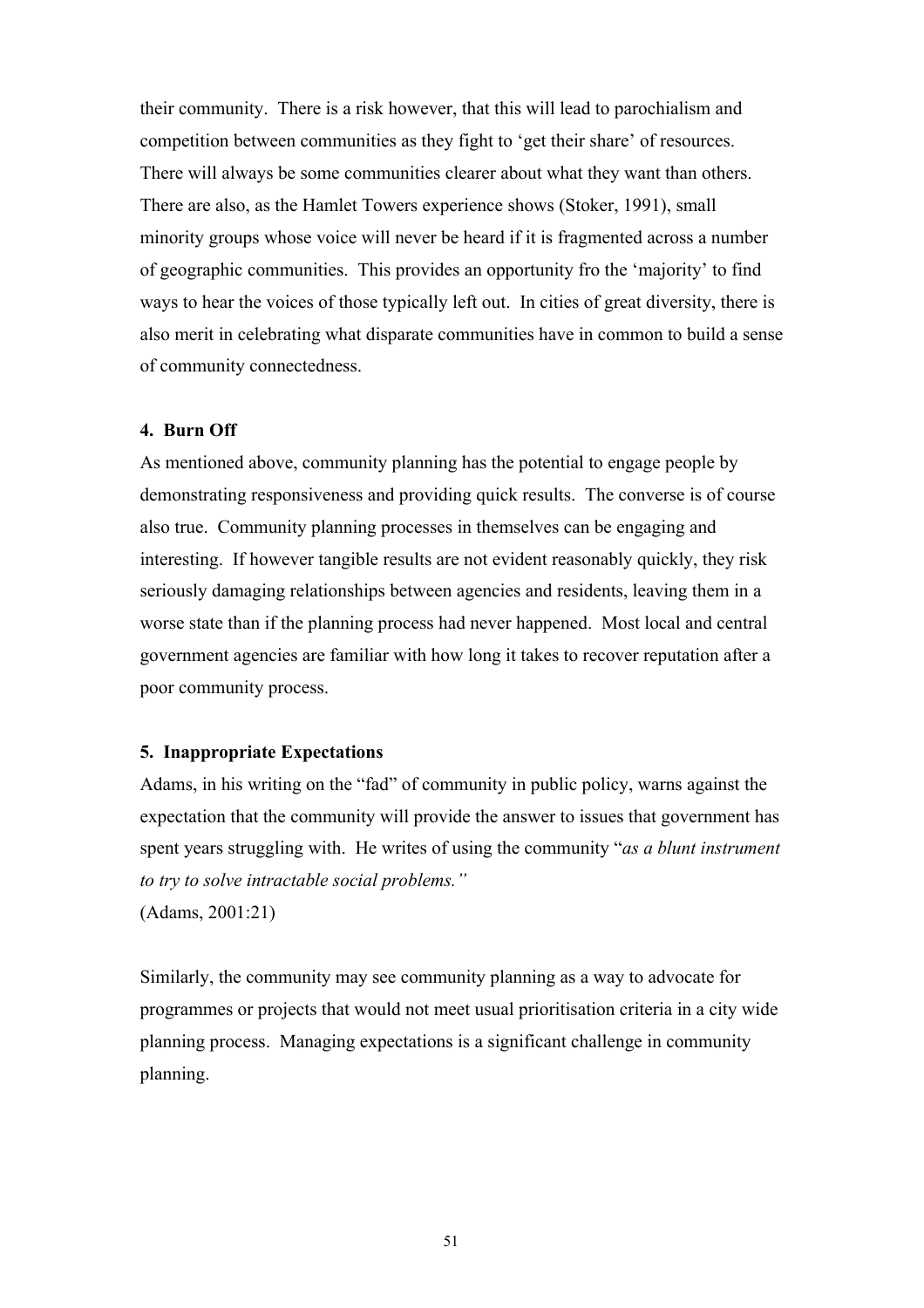This research paper now examines instances of community planning and considers how well they have dealt with the opportunities and challenges afforded by the community planning model.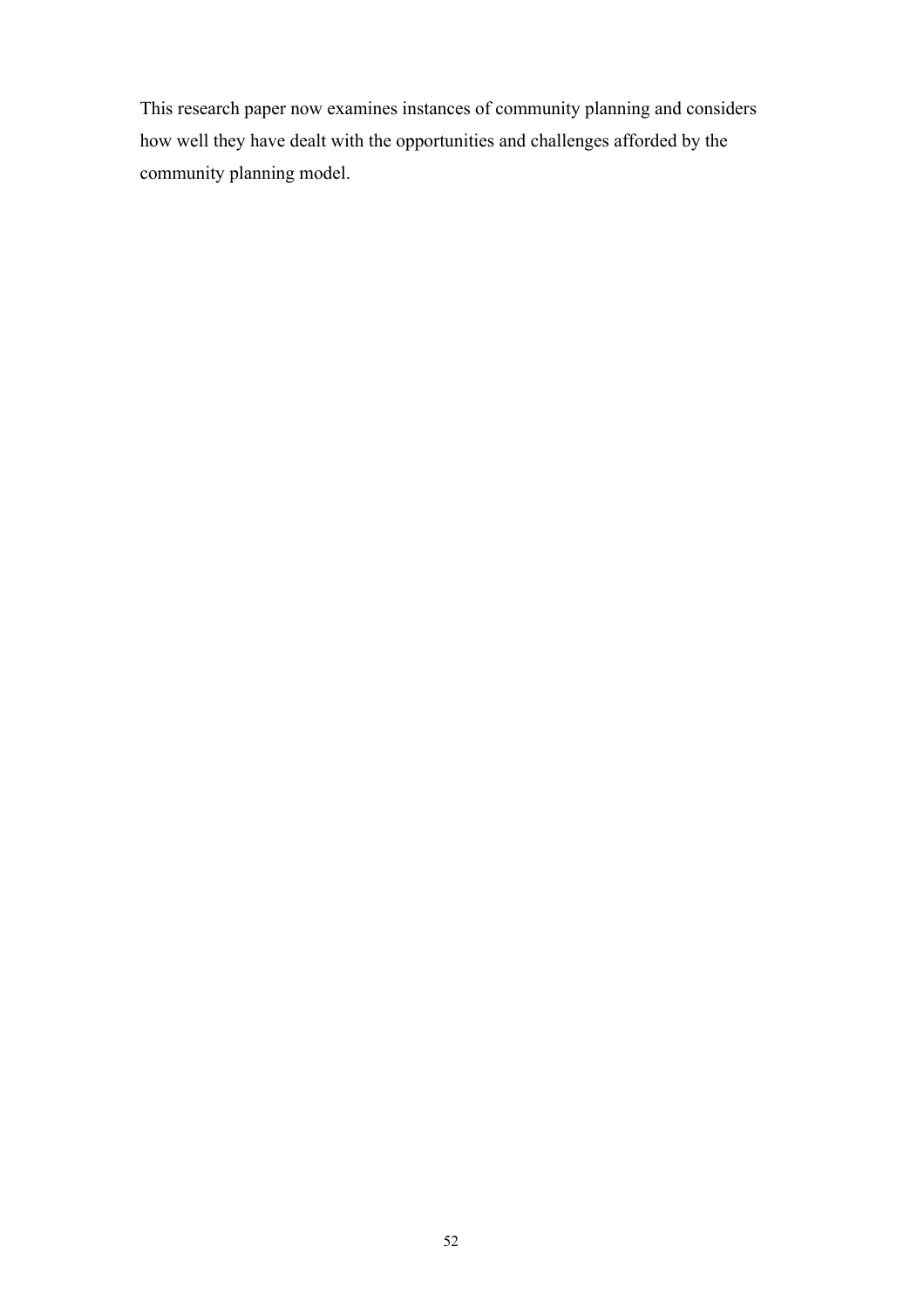# **CHAPTER 6 RESEARCH METHODOLOGY – THE USE OF COMPARATIVE CASE STUDIES**

## **Why Comparative Case Studies?**

A comparative case study approach was chosen using Yin's (1999) definition of a case study:

"*The all-encompassing feature of a case study is its intense focus on a single phenomenon within its real-life context. The method is not troubled by the fact that the context contains innumerable variables – therefore leading to the following technical definition of case studies:*

 *'Case studies are research situations where the number of variables of interest far outstrips the number of datapoints'."*

(Yin, 1999:1211)

This paper is concerned with policy research rather than theoretical research. It is an evaluative study which looks at how an existing process is working. It is concerned with 'knowledge for action' (Hakim 2000); that is, can we learn something that might change the way we act in the future?

Community planning is essentially about people and relationships, their processes and interactions. It is about agency. The success or failure of community planning is heavily context dependent and models of community planning differ in each area – each one is unique. The research methodology chosen needed to be sensitive to context, to history, to complexity and perhaps even to personalities. For these reasons, qualitative, case-based research was considered the most appropriate approach.

"*Cases seem to be most useful when the research questions are on what actually happens, such as in the study of policy implementation or complex management processes, particularly when the researcher is less interested in quantitative outputs or other such measures. How such processes develop and why events take place can* 

53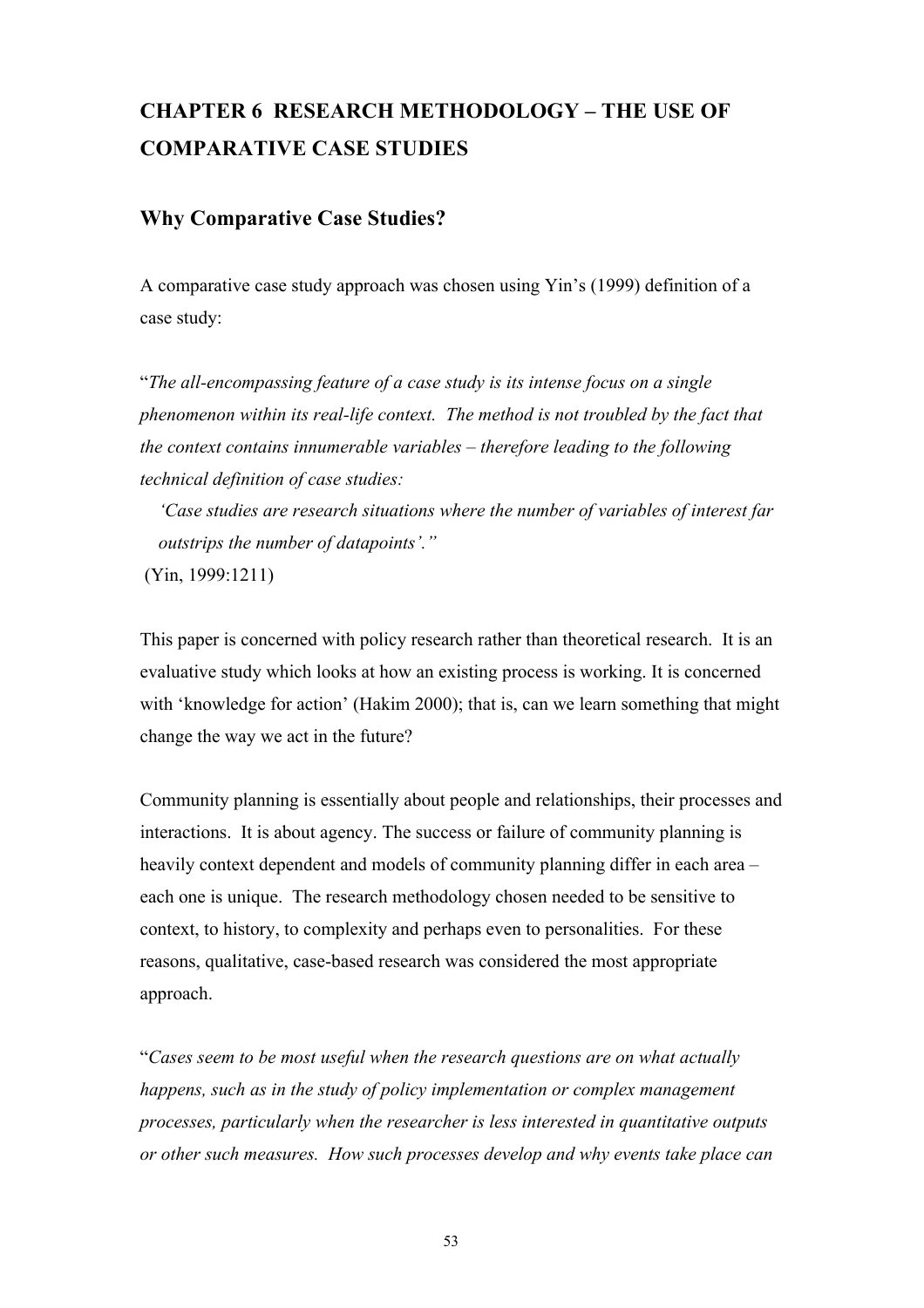*best be explained through cases, since these questions deal with operational links needing to be traced over time, rather than mere counting of frequencies or incidences.*" (Agranoff and Radin, 1991:206-207)

## **Risks in the Case Study Approach**

There are potential problems with the comparative case study approach. For instance, a transparent selection of case studies is important, as is a consistent framework for collection and analysis of information. Ethical considerations are important, since the identity of people and places can be possible to detect even if confidentiality is observed. Finally, case study findings are hard to generalize across other areas, and therefore have limited use in proving theories.

A rigorous research design is essential in order to mitigate potential weaknesses in the case study approach. To develop as accurate a picture as possible, the researcher must use different types of methods to triangulate different types of evidence. It remains, however, hard to establish causal links in case studies as it is often difficult to source enough material across a broad enough range of examples to establish necessary causation (Ragin, 1999). Without clear cause and effect, the results of one case study are difficult to transfer to a different context. Yin suggests considering each case study to be a single unit – in effect its own experiment.

"*Under this assumption, the problem of generalizing from case studies is not different from the problem of generalizing from experiments – where hypotheses and theory are the vehicles for generalization. To this extent investigators doing case studies are not 'theory driven' (a criticism that has been raised by some), but are driven to theory."*

(Yin, 1999:1212)

One approach to assist with this issue is to establish an intervention logic model that explores the assumed chain of cause and effect in the programme in question. This provides the researcher with a framework for the case study research and gives a theoretical hypothesis against which to test the research results (Yin 1999).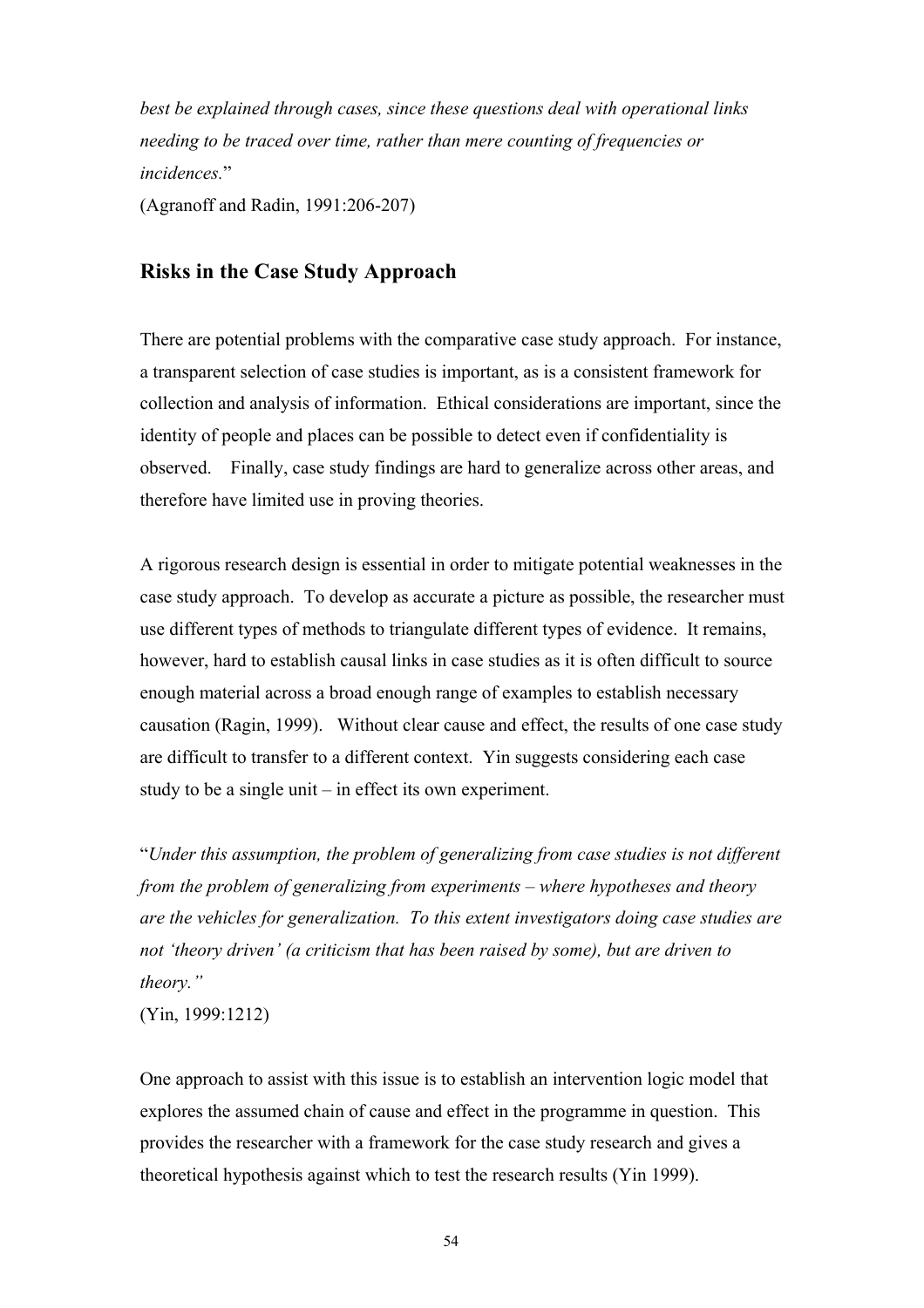Intervention logic uses a 'results chain' to explain the core rationale, or programme theory, behind a programme or intervention (Baehler 2002). The hypotheses used are documented along with the assumptions behind those hypotheses. Intervention logic essentially explores the '*if-then'* connections (Baehler 2002).

Intervention logic is used both to design and to evaluate policy programmes. It is by definition optimistic, as it describes the model environment. Logic models are also by definition simplistic, as they attempt to summarise complex long term processes. As Yin suggests, however, they provide a useful structure against which to test case studies – a hypothesis to explore (Yin 1999).

## **A Community Planning Logic Model**

The approach taken to the research was to develop a theoretical model of community planning based on this researcher's experience of community planning in Porirua City. The logic model attempts to describe the programme theory behind community planning. Against this model, other examples of community planning from local authorities in New Zealand were gathered and explored. This approach is informed by the work of Pawson (2006), who promotes the use of 'realist synthesis' to consider

"*what works, for whom, in what circumstances and in what respects and why.*" (Pawson, 2006:94)

Pawson's approach is to start with a preliminary understanding of programme theory, then use the data to refine the initial theory map, ending up with a more refined theory. As Wolf explains:

"*The basic device is a series of comparisons of cases which draws out from the oftensketchy available data, details of content, mechanism and outcome.*" (Wolf, 2004:75)

The content, mechanism and outcome variables are then used to draw out instances of success and failure.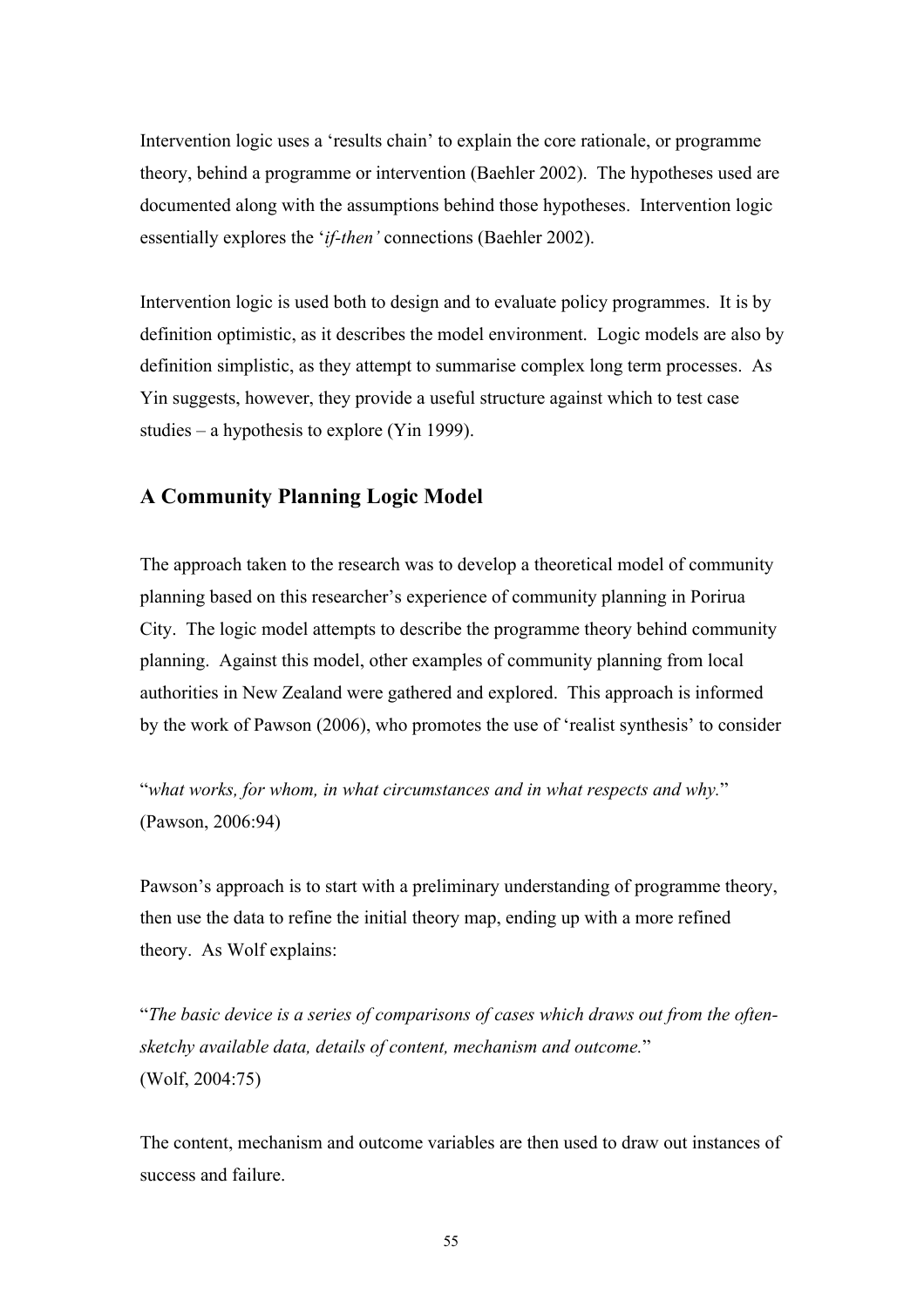"*He ends up with ideas or hypotheses that can be further explored empirically but that can also directly inform policy development.*" (Wolf, 2004:76)

In a similar fashion, the case study information collected was evaluated against chosen criteria, and against the logic model, to identify successes and failures, as well as potential strengths and weaknesses in the assumptions behind the programme theory.

# **Selecting the Cases**

Three communities from local authority areas were chosen for inclusion in this study. Rather than developing an exhaustive list of examples, information from three areas was used to develop a rich picture of their experience.

Communities were chosen from a list developed through reviewing local literature, queries sent out via the local government list-serve, and discussions with staff from Local Government New Zealand. The three communities were selected based on the following criteria:

- The focus of community planning is community wellbeing, encompassing all four aspects – environmental, social, cultural and economic ( as per the LGA 2002), rather than the sustainable management of natural and physical resources (as per the Resource Management Act 1991);
- The local authority in question has had more than 2 years' experience in community planning, so that impacts of the planning could be assessed;
- Community planning has been completed in more than one community in the local authority area so that depth of experience is available;
- Communities chosen represent a mix of community types; e.g. urban and provincial;
- Areas chosen represent a cross section of public participation structures e.g. community board, resident association, community trust;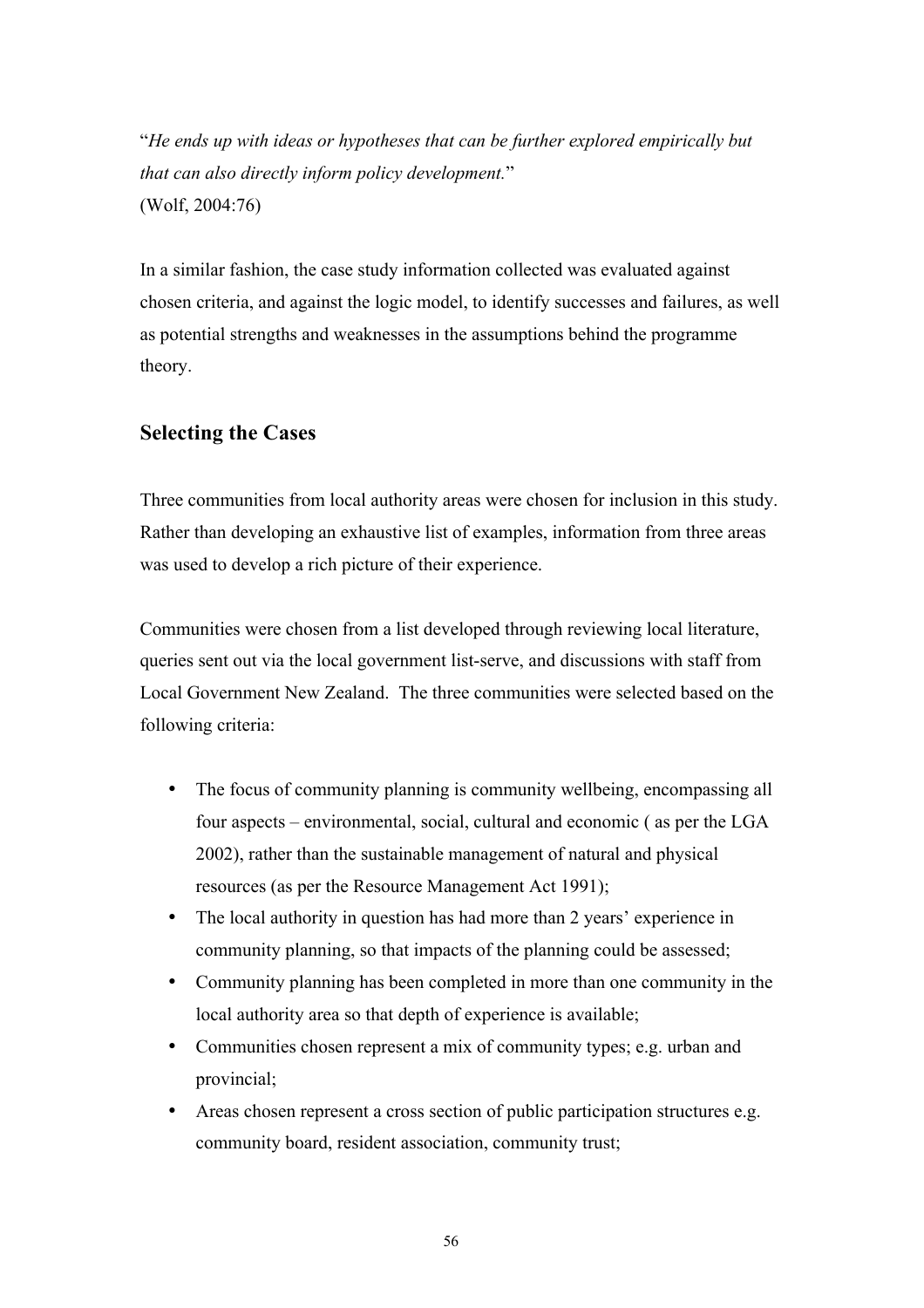- Preference was given to communities where there has been some review of their process as evidenced on Council websites, journal articles or other sources, so that participants have had the opportunity to reflect on their experience;
- Willingness to participate and availability of documented information.

Using these criteria, the communities of Whakatu in Hastings District, Greater Otaki on the Kapiti Coast, and Timberlea in Upper Hutt were chosen as case studies. Two case studies met all of the criteria and the third met most.

# **Gathering the Data**

The data collection followed a standard methodology for comparative case studies. Information gathering techniques included:

- Desk top analysis of the community chosen; e.g. size, demographics and location within the district or city, to provide contextual information;
- Research of Council reports, planning documents, and final plans to establish community planning rationale, objectives, methodology and written results. This work included reading reports of Council Committees proposing community planning as a process, to identify Councils' objectives and expectations; reviewing the Community Plan documents themselves to assess scope and purpose; and reviewing Council planning documents such as Annual Plans and Long Term Council Community Plans to identify where community plans are referenced in Councils' city wide plans. The information was analysed and categorized to identify variables and commonalities;
- A written survey completed by one staff member and one community participant from each Council area to collect perspectives on the experience, successes and failures in the process, changes in the relationship with Council, and perceived impact on Council decision making;
- Follow up open-ended interviews, either face to face or by phone, either with survey participants or with other key informants who emerged from the information gathered. The purpose of these interviews was to explore further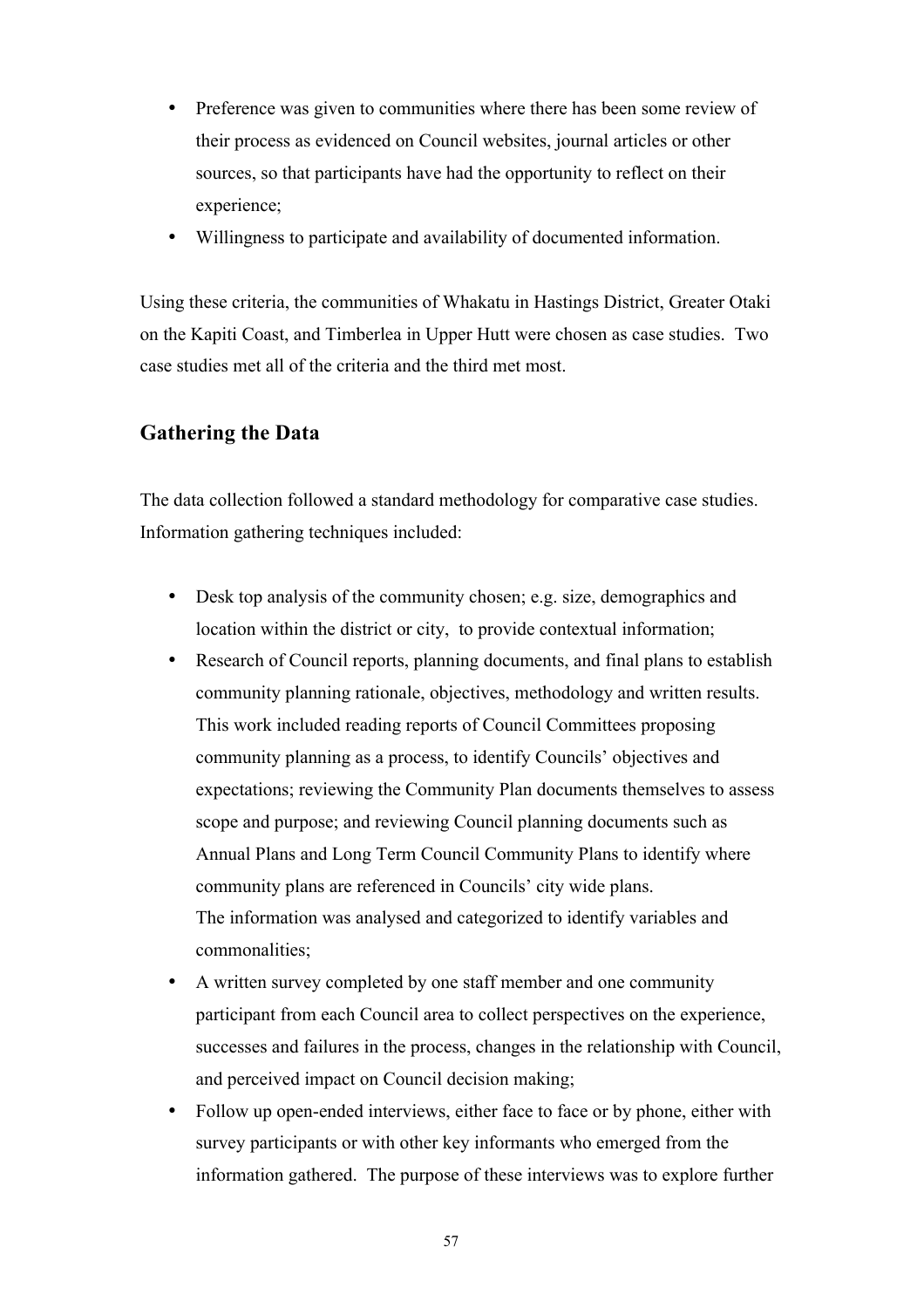issues of significance, as well as interesting outliers or gaps in information that appeared from the survey results;

• Site visits to Otaki and Whakatu.

The research does not explore the views of elected representatives in the community planning process. This perspective is relevant to the research, but was not included in order to keep the research to a manageable size. Further work on how the politics, attitudes and the role of elected members impacts on community planning would be of value.

# **Criteria for Evaluating Case Studies**

The criteria identified in the work of Rowe and Frewer (2000), and discussed earlier in this paper, were adopted to analyse the case study data.

These were:

- representativeness of the community participants and the process of engaging the wider community;
- early involvement of community in the initiation and design of the exercise;
- influence of community on the process, decision making and outcomes;
- transparency of the process to other community members;
- resource accessibility for community participants;
- task definition from both a Council and community point of view;
- structure of decision making in terms of clarity and transparency;
- cost effectiveness of the exercise.

The criteria of 'independence of process' was excluded as inappropriate to the context, as relationship building is an objective of many community planning processes, and the hands-on involvement of Council staff with community is seen as contributing to this.

The case studies were also compared across a range of additional variables chosen to explore the context of the community planning process and the outcomes. Some variables emerged as themes from the data. Other variables enabled the testing of the assumptions in the Community Planning Logic Model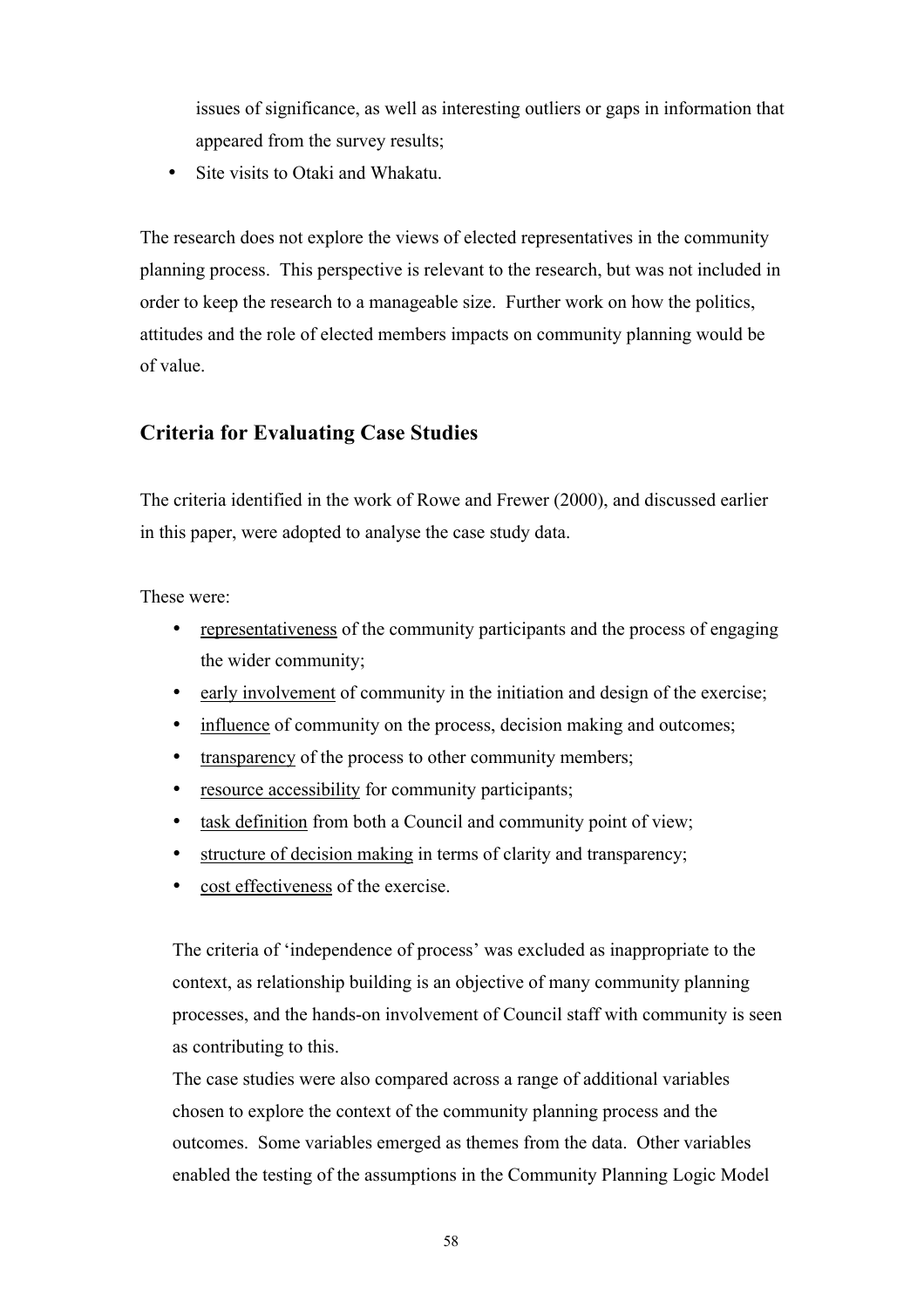prepared as part of the case study evaluation. The additional variables explored were:

- the nature of the community and the Council this enables comparison of the circumstances for 'what works when';
- expectations of community planning so that success on its own terms can be considered, and to explore differing expectations;
- alignment to Councils' Long Term Council Community Plans and other planning documents;
- whether regional or city wide issues were part of the planning information to assess the wider context in which communities plan for their futures;
- cross-Council involvement to ascertain integration of the project within Council;
- ongoing relationships;
- organisational change as a result of community planning;
- promotion of a governance model through collaboration with other agencies.

The nature of the Council was determined using a framework developed by Mike Reid and Jeff McNeill as part of the Local Futures project (McNeill and Reid, 2007).

In this framework, Councils are categorized into Type A and Type B Councils depending on whether they have more of a service delivery focus (Type A) or a community governance focus (Type B).

Type A Councils are typified as being Council-centric, focusing on internal efficiency, providing infrastructure to enable other agencies to carry out their work, and preferring contestable, contracted out and/or core services. Type A Councils generally conform to the 'managerialism model' identified by Forgie, Cheyne and McDermott, described earlier in the paper (Forgie, Cheyne and McDermott, 1999). Type B Councils are typified as being community-centric and collaborative, involved in networks and partnerships to exercise the power of general competence, actively intervening in 'place-shaping' activities, and focusing on community wellbeing and sustainable development. These Councils could be described as moving towards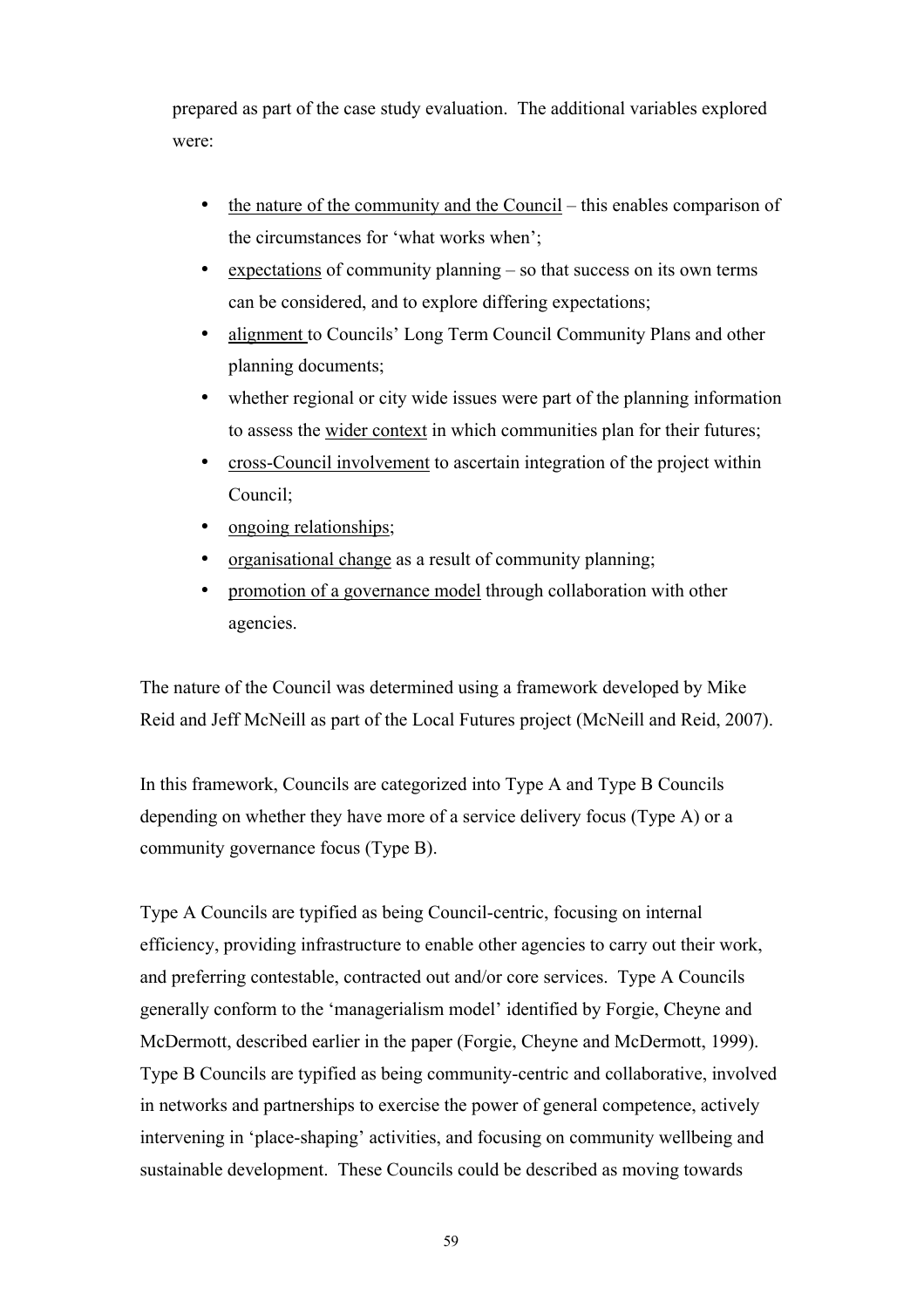Hambleton's concept of 'new city management' also described earlier in the paper (Hambleton, Savitch and Stewart, 2003).

NcNeill and Reid are clear that these are blunt caricatures representing two ends of a spectrum rather than any actual reality; however, they provide a short form depiction of the history and culture of a Council. An estimation is given in the case study analysis as to which type of Council each of the case studies represents. Again this is a blunt estimation based on planning and other documentation.

## **Analysing the Data**

The research in this project used a 'grounded theory' approach (Glaser and Strauss 1967) to data handling. Throughout the project, information collected was coded and categorized until themes started to emerge about community planning.

The grounded theory approach is ideal in public policy environments where research questions or hypotheses tend to be fuzzy and tentative due to the complexity of the issues under consideration. This makes the methodology of particular relevance to case study research.

Grounded theory approaches allow opportunities to generate theory, rather than trying to validate it. The grounded theory approach also allows the researcher to adjust and modify the analytical framework in use as information is gathered.

"*The development of a separate case study for each site allows the researcher to collect data that might be idiosyncratic to that site and provides the base for in-depth interpretation of the context of that site. At the same time, the data collected does provide the researcher with more than an enumeration of similarities and differences among cases. If new categories and working hypotheses do emerge during the course of the study, it is possible to fit them into the data collection protocols without major problems. These types of modifications would be virtually impossible in a formal large-scale data collection methodology using closed ended questionnaires*." (Agranoff and Radin, 1991:218)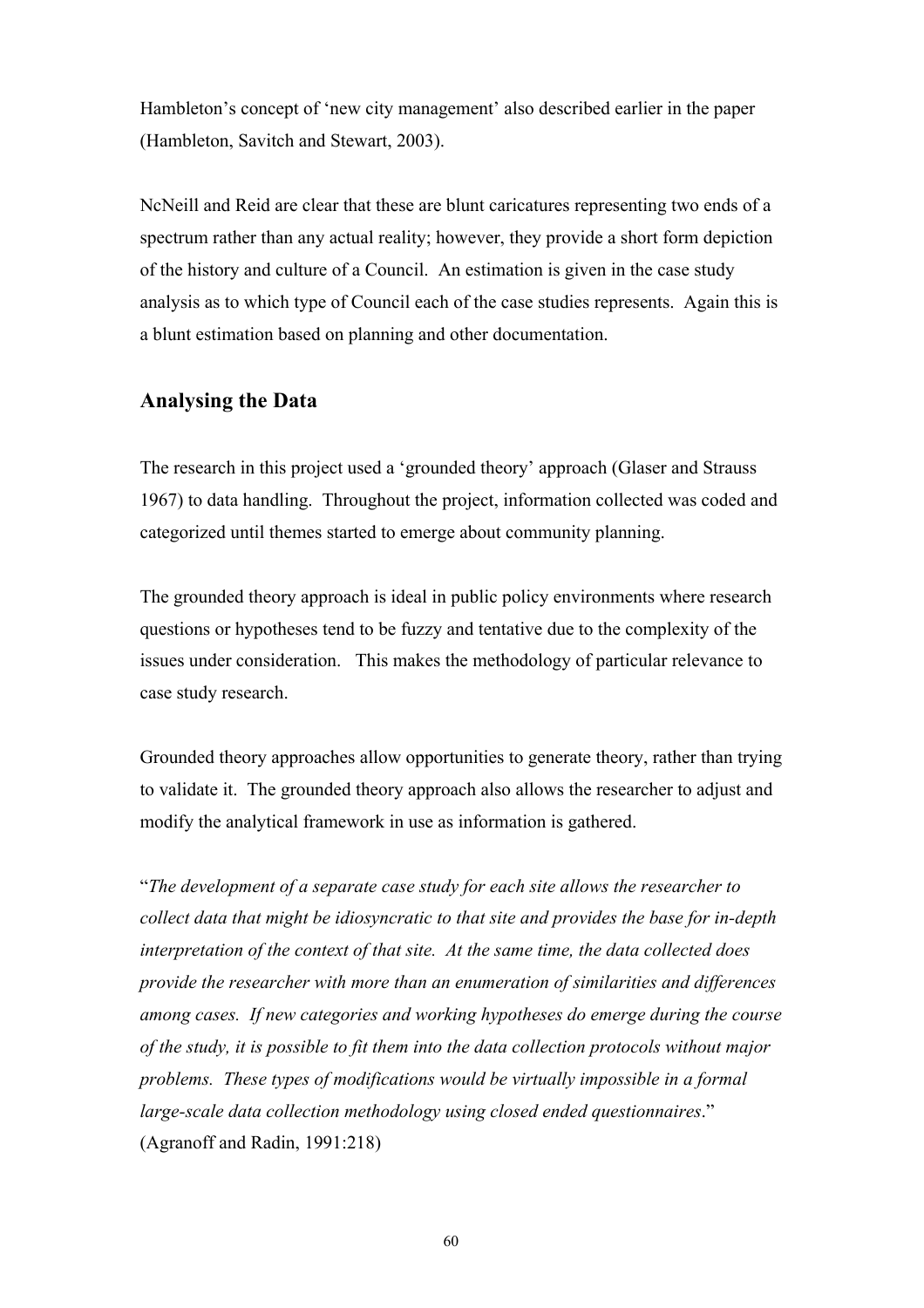The research used a modified version of grounded theory, as criteria were chosen against which to analyse the data. This approach was taken for two reasons. Firstly, the limit of two participants from each of the three case studies meant less material would be available than is ideal in a grounded theory approach. Secondly, the time constraints of the research project required a focus for analysis of material. As much of the data came from open ended questions and documentation, the grounded theory approach to logging data was still usefully implemented. The grounded theory methodology complemented the realist synthesis approach (Pawson 2006) as both approaches emphasise drawing out theory from the information gathered.

The framework for evaluation was designed to meet the requirements of traditional public policy evaluation, to be consistent with public participation theory, to traverse the identified risks in community planning, and finally, to explore the potential of the Local Government Act 2002.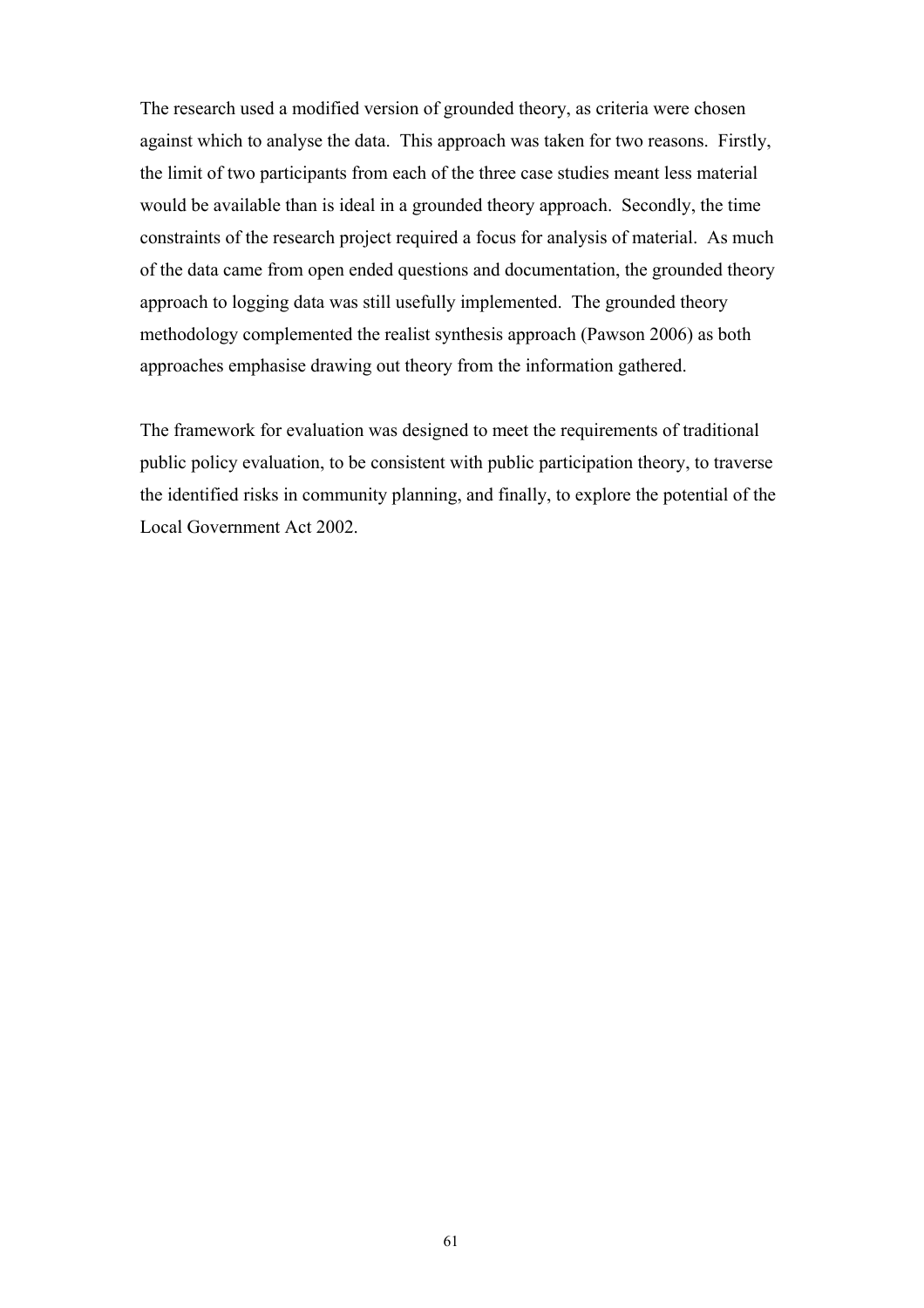# **CHAPTER 7 THE CASE STUDIES**

## **Porirua City Community Planning**

Porirua City Council is a medium size Council, serving a city of some 51,000 people as part of the wider urban region of Wellington. The city is ethnically diverse with Maori making up 21% of the population and 27% of residents being Pacific. Porirua City Council has a significant history of collaborative planning, including the development of the city wide Strategic Plan 2000-2010. Porirua City has always been involved in more than core business and as such is a Type B 'Community Governance' focused Council in the NcNeill and Reid typology (McNeill and Reid 2007).

Porirua City Council is involved in community planning largely at the request of the residents' associations, who pushed for community planning for two main reasons: firstly, they saw community planning as a way of identifying the specific needs and interests of their communities for the review of the City District Plan; and secondly, they saw it as a way of ensuring the needs of residential communities did not get overlooked in the city wide planning required to develop an LTCCP (Porirua City Council 2006).

Porirua City is a relatively young city. Considerable investment has been made in the last 20 years in city centre development and facilities. Some residents' associations articulated a view that the balance between city centre and suburban spending was 'out of kilter'. Community planning in Porirua focuses on suburbs or discrete seaside communities.

The City Council saw community planning as a useful way to engage with residents on issues of importance to them, and to ensure the special character of each residential community was acknowledged in future Council planning (Porirua City Council, 2004). Community planning and project implementation is funded through a ringfenced budget identified in the Council's Long Term Plan.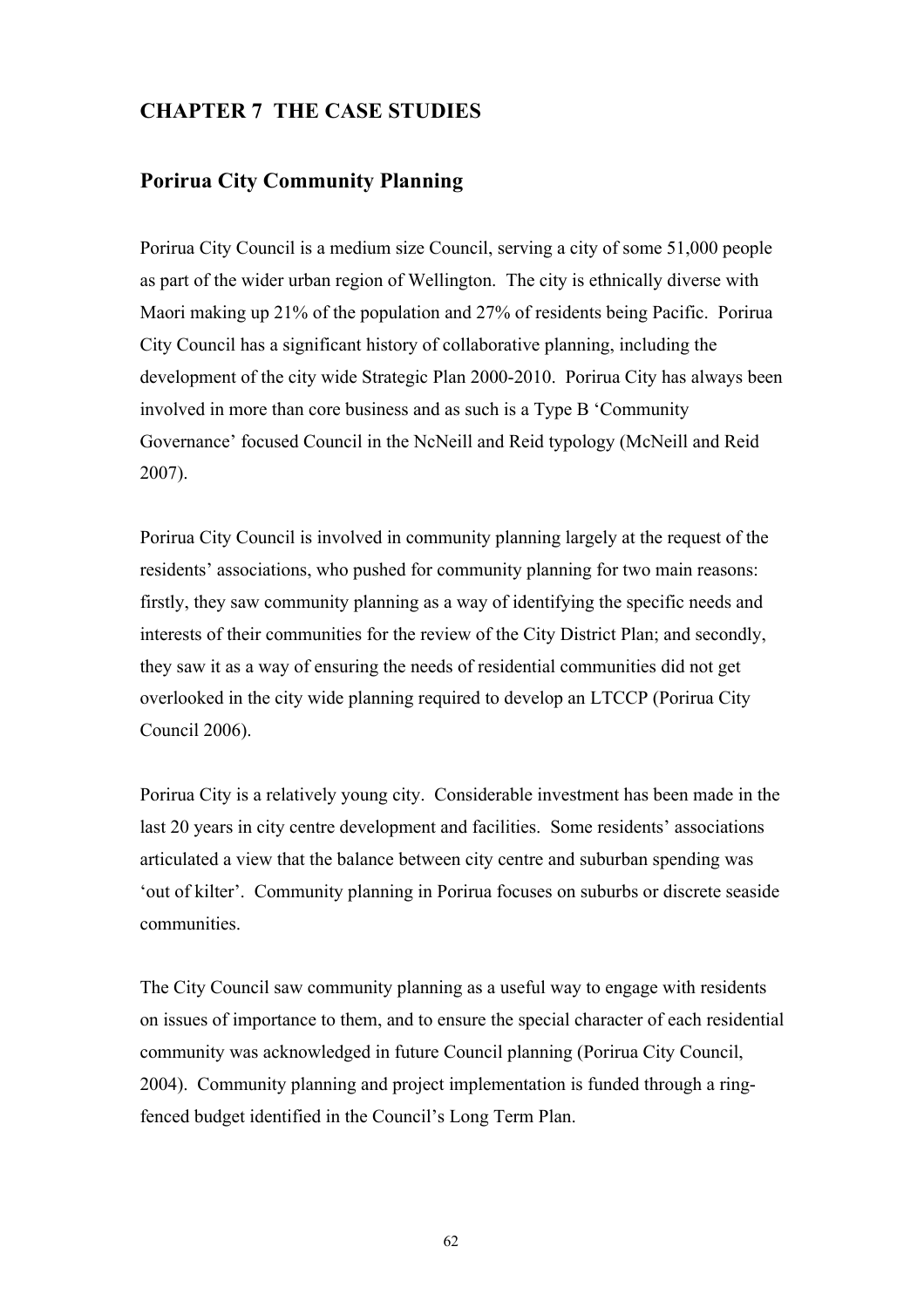Community planning began in Porirua City in 2003/04 and was identified as a priority programme of work in both the 2004 and 2006 Long Term Council Community Plans. To date, five areas have completed community or village plans and planning is underway in two other suburbs. In most instances, community planning has been requested by a residents' association or other community organisation. In some instances, the area has been identified as vulnerable to change under the review of the District Plan or other regional work such as Transmission Gully. In one instance, the community planning was initiated jointly with a government department, Housing New Zealand.

In all instances in Porirua, an existing community organisation or organisations partner the process. This has included Residents' Associations, Ngati Toa, a Marae committee, and a social service organisation. The process to develop a plan is decided together. Council provides logistical support and funding, including funding the community organisation itself if required. The community organisation provides local leadership, volunteer time and significant local networking and promotion. Methods used to develop plans have included local history expos, story telling evenings, public launches with bands and food, surveys, questionnaires, kitchen meetings, public meetings, agency meetings, shopping centre displays, letterboxed newsletters, newspaper pages, school competitions, stalls at local festivals, workshops and charettes. Once the plan is finalised it is presented to Council. The plans are not adopted by Council as they are seen as community owned documents with many contributing agencies. The community organisations subsequently remain involved in the prioritisation of Council work and the implementation of projects.

## **A Community Planning Logic Model**

Figure 2 is a hypothesised representation of Porirua City Council's overall community planning approach. It describes the initial problems community planning was seeking to resolve – resident disconnection, and identifying diverse community needs.

The outputs or steps in the process are described towards a chain of outcomes - some immediate, and some intermediate, with the process eventually achieving ultimate outcomes. The key assumptions underpinning each step are identified.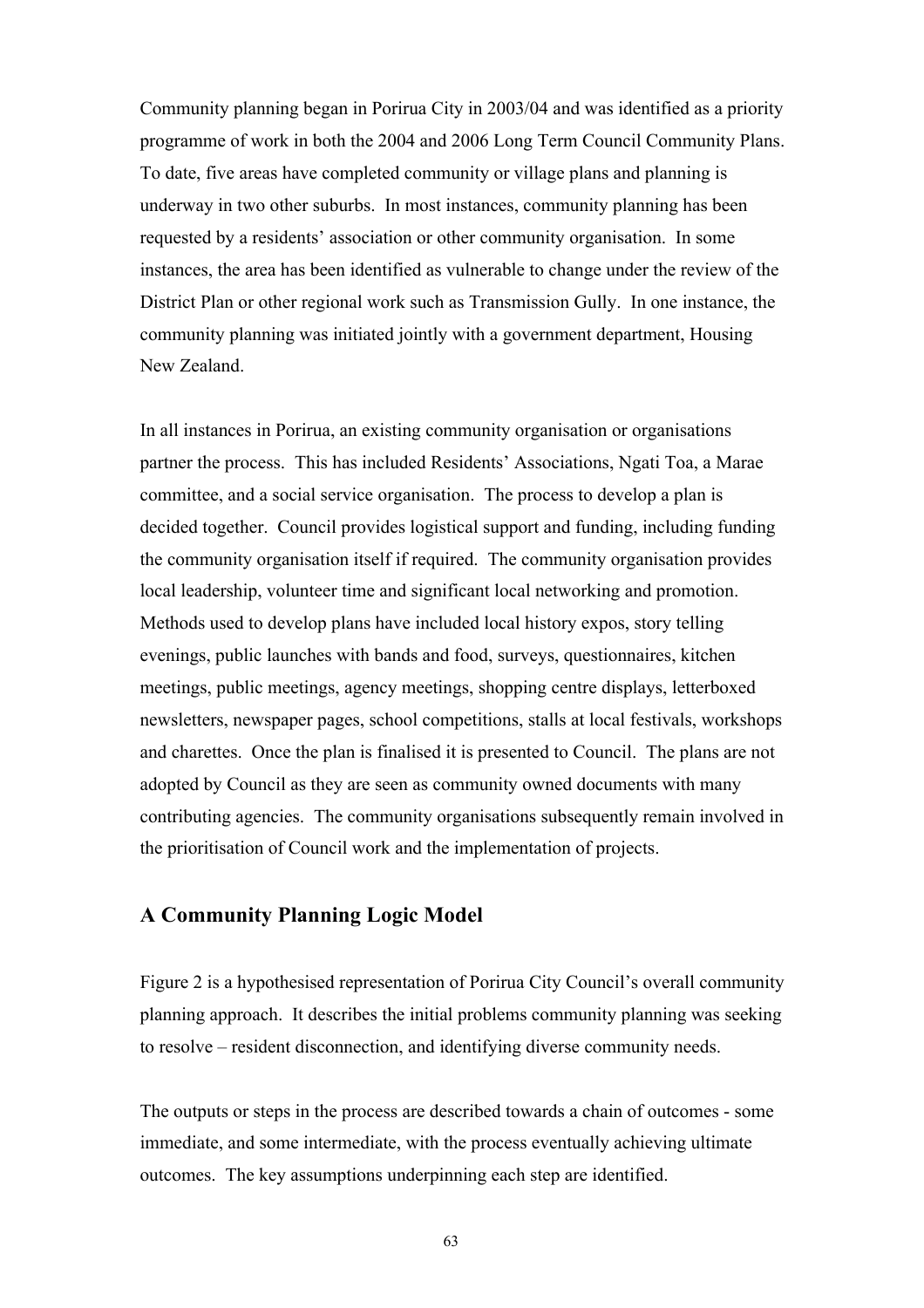This is a generalised model of the approach taken by Porirua City Council and partner organisations to community planning in the city. It provides an overview of the programme theory in diagram form. The logic model is written from the perspective of the Council. This is a simplified and idealised representation of a much more complex and less linear process (Porirua City Council 2006).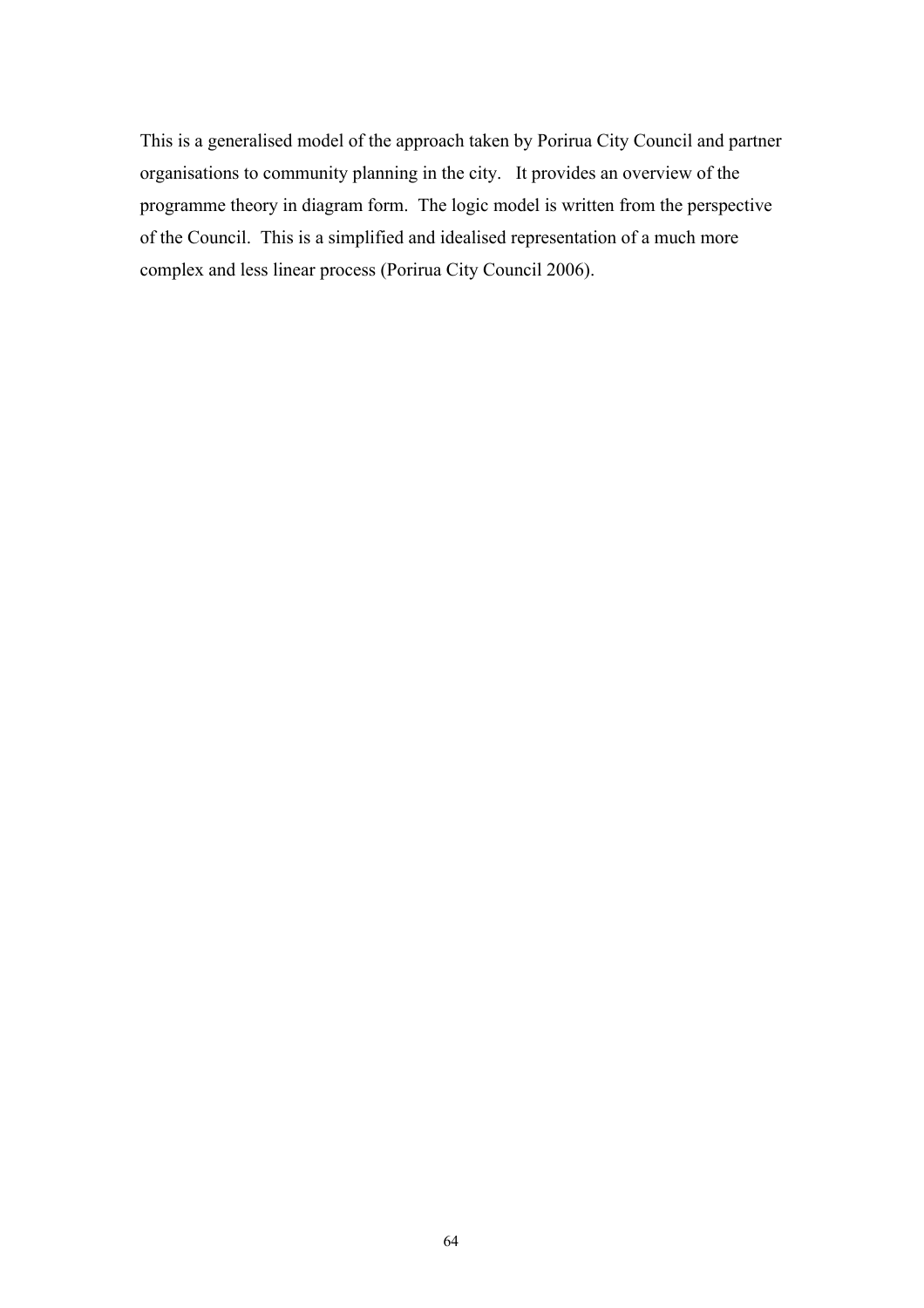**Figure 2: Porirua City Community Planning – The Logic Model**



 $A =$  assumption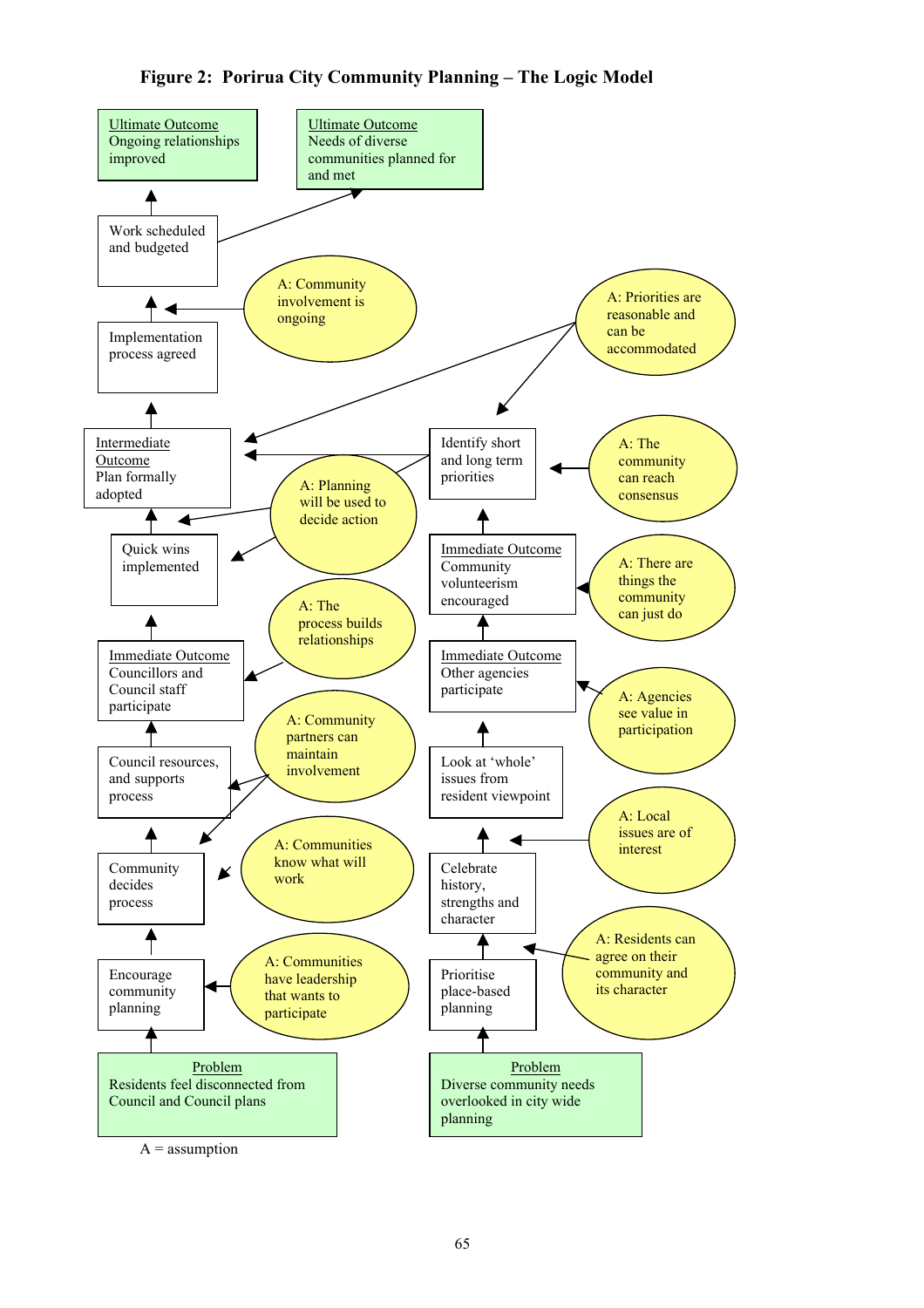## **The Case Study Communities**

### **Greater Otaki, Kapiti Coast District**

Kapiti Coast District covers 40 kilometers of western coastal plain at the northern edge of the Wellington region. The population is around 46,000 (Statistics New Zealand, 2001). Kapiti Coast District is a string of coastal townships and one of the fastest growing population areas in New Zealand (www.kcdc.govt.nz).

Historically, Kapiti Coast District Council has been a Type A Council with a focus on core service delivery and provision of infrastructure. However a new Chief Executive introduced significant culture change as part of the development of the LTCCP 2004- 14 and it would now be considered a Type B 'Community Governance' focused Council on the McNeill and Reid typology, despite its relatively small size.

Otaki is the northern most settlement of the Kapiti Coast District. The Greater Otaki project includes the township on State Highway One, the Otaki village shops, Otaki and Te Horo Beach, and the surrounding district.

The 2001 Census recorded over 5,600 people living in the Otaki area. The community is slightly younger, and older, than the rest of the Kapiti Coast, with 71% Maori and 34% European residents. The 2001 unemployment rate was 10.2% with 39.9% holding no qualification. The median income of people in Otaki in 2001 was \$14,000. Twenty three percent of families were one parent families compared to seventeen per cent for the Kapiti Coast. The township is home to Te Wananga O Raukawa, a Maori university (Statistics New Zealand, 2001).

The community planning process was run as a partnership between the Kapiti Coast District Council and the Otaki Community Board, which is made up of elected Board members and appointed Councillors, and which has a delegated authority as part of Council's governance structure.

The residents of Otaki worked with the Kapiti Coast District Council through 2003 and 2004 in a process to develop Community Outcomes for the District. From that process came a commitment from Council to developing 'local visions' in each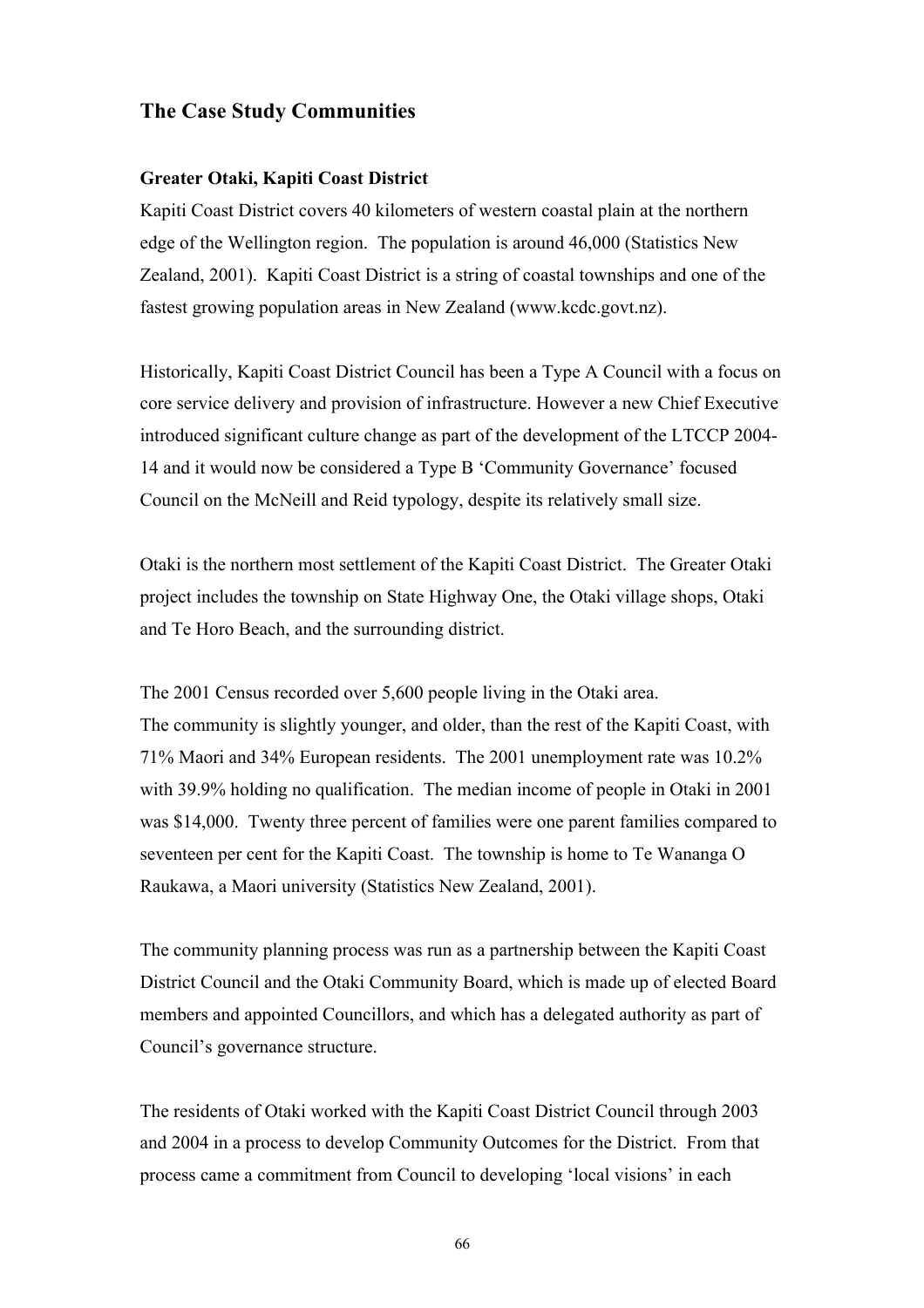community. A series of hui/workshops were held with different interest groups in the community, using a geographic, demographic and sector approach. The local newspaper was used, as well as billboards, community newsletters, community events and celebrations, and extensive use was made of a growing database of local residents and business people.

The brochure summarizing the project states:

*"The community of Greater Otaki has responded with enthusiasm and commitment to help shape the vision for their future direction. Residents and business people from the wider community have participated in a number of design workshops since the initial Kapiti Coast: Choosing Futures process in 2004. The Greater Otaki Project was launched in May 2005. The material from these workshops, including the detailed material from the original Choosing Futures process, is woven to create a clear picture of a collectively desired future direction for Otaki as a place and diverse community.*

### *The Broad Vision*

*Retain its current low-key character; restore the Mangaone Stream to a healthy state; have safe water and wastewater on-site systems; no new urban development.* 

*The broad vision embraces the current strengths of the Greater Otaki area in recognising the nationally unique mix of tangata whenua, Chinese and Pakeha communities and the cultural vibrancy and heritage that results; the strengths of its community elders and the resource of prospective young leaders; the role of Te Wananga-o-Raukawa as a gateway to learning and advancement; the role of Otaki Town and the Railway as a gateway to the Kapiti Coast; the regional importance of the productive potential and capacity of the rural areas; a place where there is interest in creating new jobs and opportunities."* (Kapiti Coast District Council, (2007b)

The Greater Otaki Vision is organized under eighteen headings that relate to children, youth, fresh water protection, managing growth, transport, the main street and railway, industrial development, the coast and beaches, symbols and identity,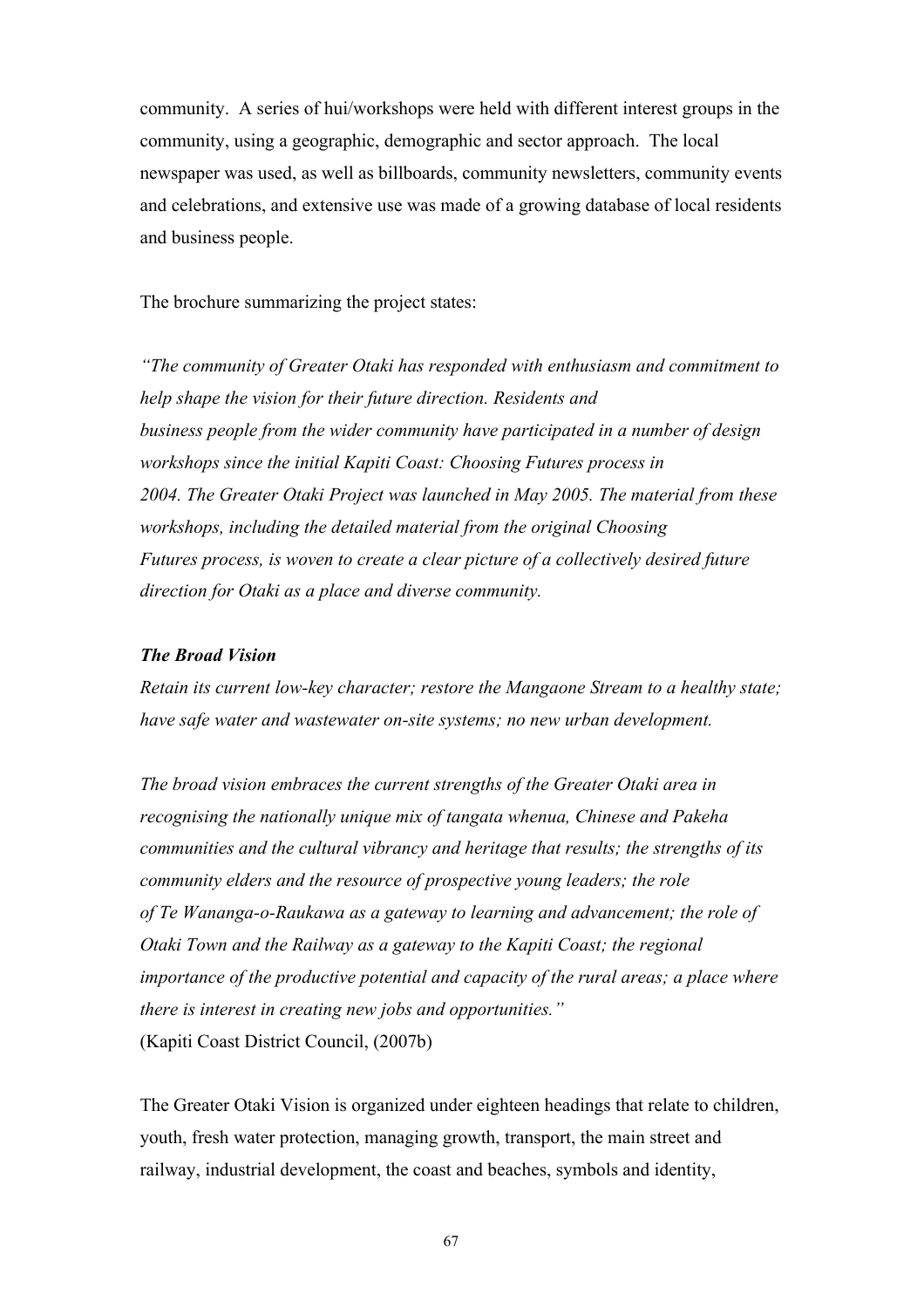Otaki language town, heritage, character, road safety, river access and water supply.

The community planning exercises in Kapiti support the Community Outcome in Kapiti's Community Plan - "Local character is retained within a cohesive District". The Greater Otaki Vision document was formally adopted by Council in August 2007 but the project received its own mention as a major evolving project in the Kapiti Coast District Community Plan 2006. The Greater Otaki project has evolved into a broader community planning exercise than other community visioning work in the District, most of which focus on town centre improvements.

### **Whakatu, Hastings District**

The Hastings District is made up of three main centres - Hastings, Flaxmere and Havelock North. These main centres are surrounded by 38 rural settlements including Clive and Bridge Pa. The whole of the Hastings District covers an area of 5229 square kilometres (2018 square miles) and with a population of 73,400; the Hastings District has 1.8% of the population of New Zealand and ranks 14th in resident population out of the 74 territorial authorities (www.hastingsdc.govt.nz).

Hastings District Council has had a traditional focus on infrastructure development, and the affordability and efficiency of services. While traditionally more of a Type A 'Service Delivery' focused Council, Hastings District's public documents suggest that this Council is shifting towards the Type B 'Community Governance' model identified in the McNeill and Reid (2007) typology.

Whakatu is a small residential community in the Hastings District which is part of a once densely populated Maori tribal area, home to the hapu of Rangitane, and more recently Ngati Kahungunu. The community is on the Clive River and since the 1920s has grown around the Whakatu freezing works. In 1986, the freezing works closed and 2,200 people from the surrounding district lost their jobs.

The snapshot in the Whakatu Community Plan included the following information:

- " *843 people live in Whakatu;*
	- 24% are between 10 and 24 years of age;
	- *The dominant ethnic groups are European 54% and Maori 43%;*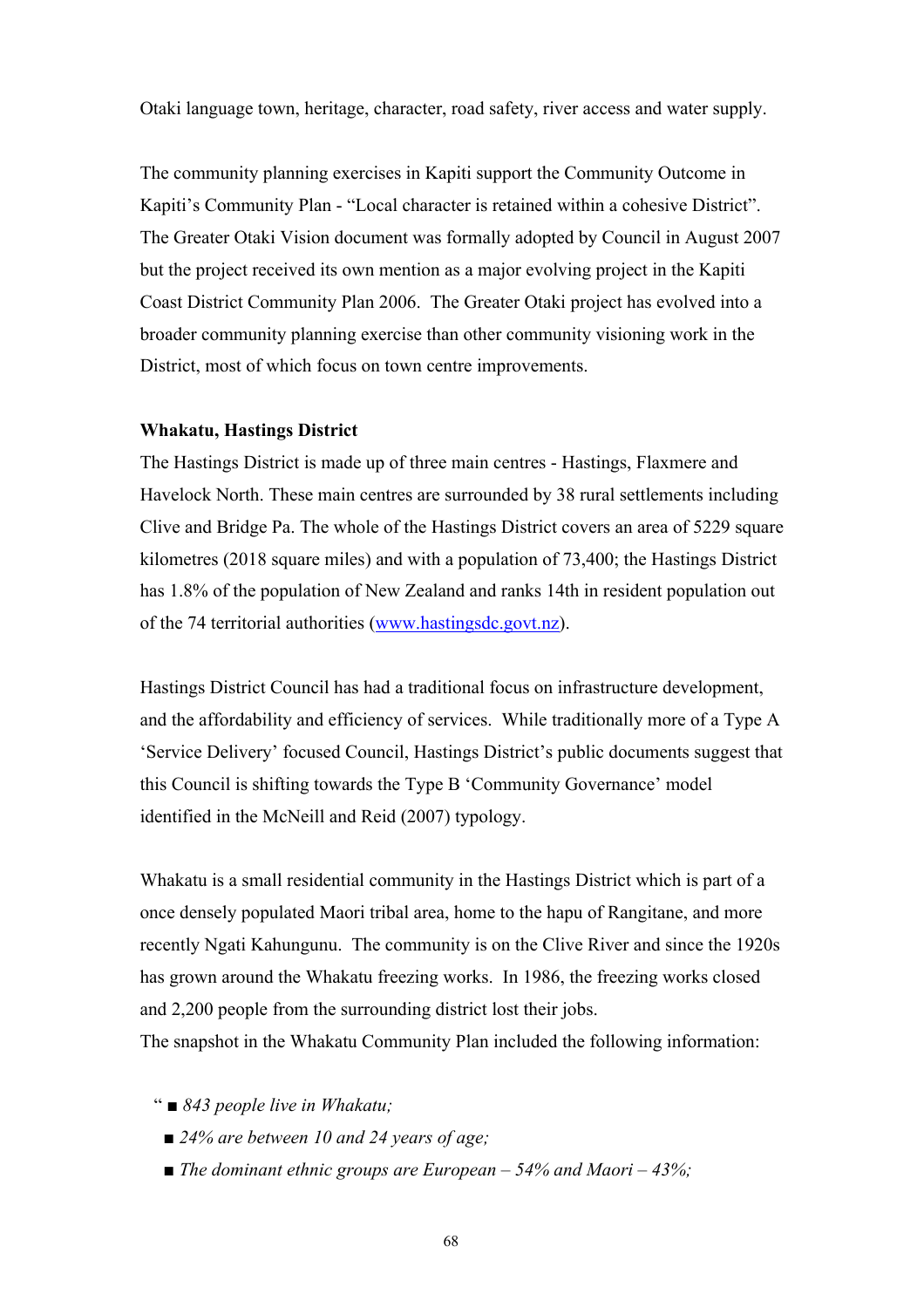- 31% of residents aged 15 years and over have no qualification;
- 56% of those 15 years and over are employed full-time and 16% are employed *part-time;*
- 5% of those 15 years and over are unemployed;
- *The median total personal income for residents aged 15 years and over who stated an income is \$21,800."*

(Hastings District Council, 2006b:8)

The Whakatu Community Planning process was run in a partnership between the Hastings District Council and the Whakatu Community Trust, a pre- existing independent community organisation established to promote the interests of Whakatu. The Whakatu Community Plan 2006-16 provides detail on the process used to develop the Plan.

*"The Whakatu Community Trust (the Trust) approached Hastings District Council (Council) in April 2004 to request a Community Plan. Council has worked in conjunction with the Trust to develop the Whakatu Community Plan (the Plan) with and for the community.*

*The purpose of the Plan is to improve the social, cultural, environmental and economic well-being of the community. The Plan provides a framework outlining goals and actions to achieve the community vision.* 

*'Whakatu 2016: A village community that is friendly, safe, thriving, and supported in a harmonious relationship by its industrial neighbours'.*

*The Plan may also help to:*

- *■ align stakeholders' objectives to community needs;*
- *■ identify where additional resources may be necessary to address community concerns; and,*
- *■ support funding applications for community projects included in the Plan.*

*Consultation for the development of the Plan with the community took place from March 2004 – September 2006. The consultation process included:*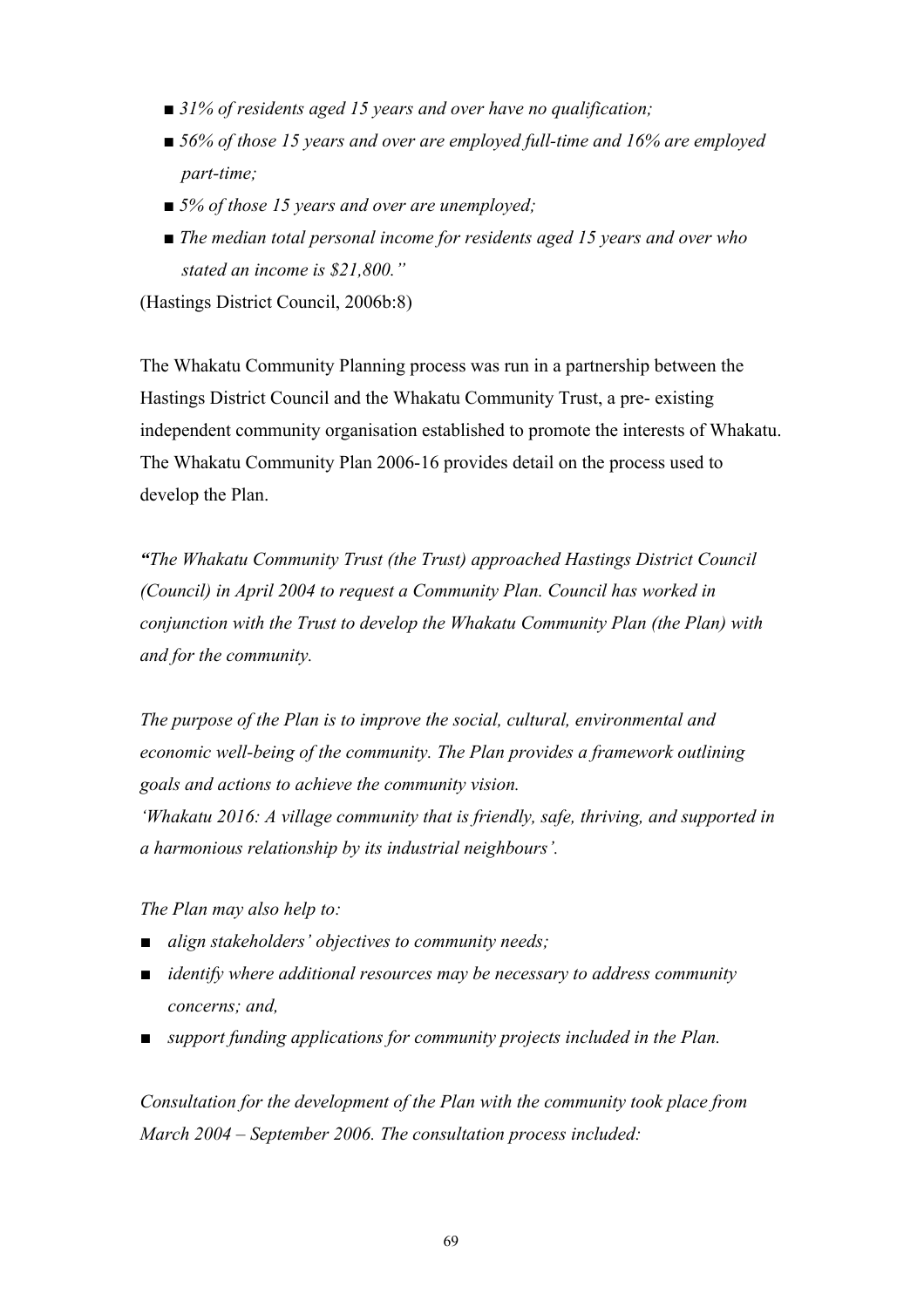- *■ a community survey: March 2004;*
- *■ community meetings: six in 2004, four in 2006; and*
- *■ consultation with progress partners: 2004 and 2006."*

(Hastings District Council, 2006b:4)

The community planning process in Whakatu started with a community survey undertaken by Council that identified some issues for further discussion in the community.

The Whakatu Community Plan was adopted in September 2006. Major focus areas in the plan include:

- Traffic safety;
- The impact of industrial activity:
- Beautification and environmental improvements;
- Play equipment and recreational opportunities.

Clear linkages are made both in the Community Plan and in Hastings District's Long Term Council Community Plan, between community planning and the achievement of the District's Community Outcomes.

"*The Local Government Act 2002, Part 2, Section 10, states:*

*The purpose of local government is:*

- *(a) to enable democratic local decision-making and action, by and on behalf of, communities; and*
- *(b) to promote the social, economic, environmental and cultural wellbeing of communities, in the present and for the future.*

*The Long Term Council Community Plan (LTCCP) 2006 – 2016 states:*

- *- Strong Regional Leadership and a Sense of Belonging.*
- *- Co-ordinated regional leadership to achieve economic, social, cultural and environmental wellbeing of our communities.*
- *- A democratic environment where all people are able to participate in the life of their communities and achieve a sense of belonging. (Pg21)*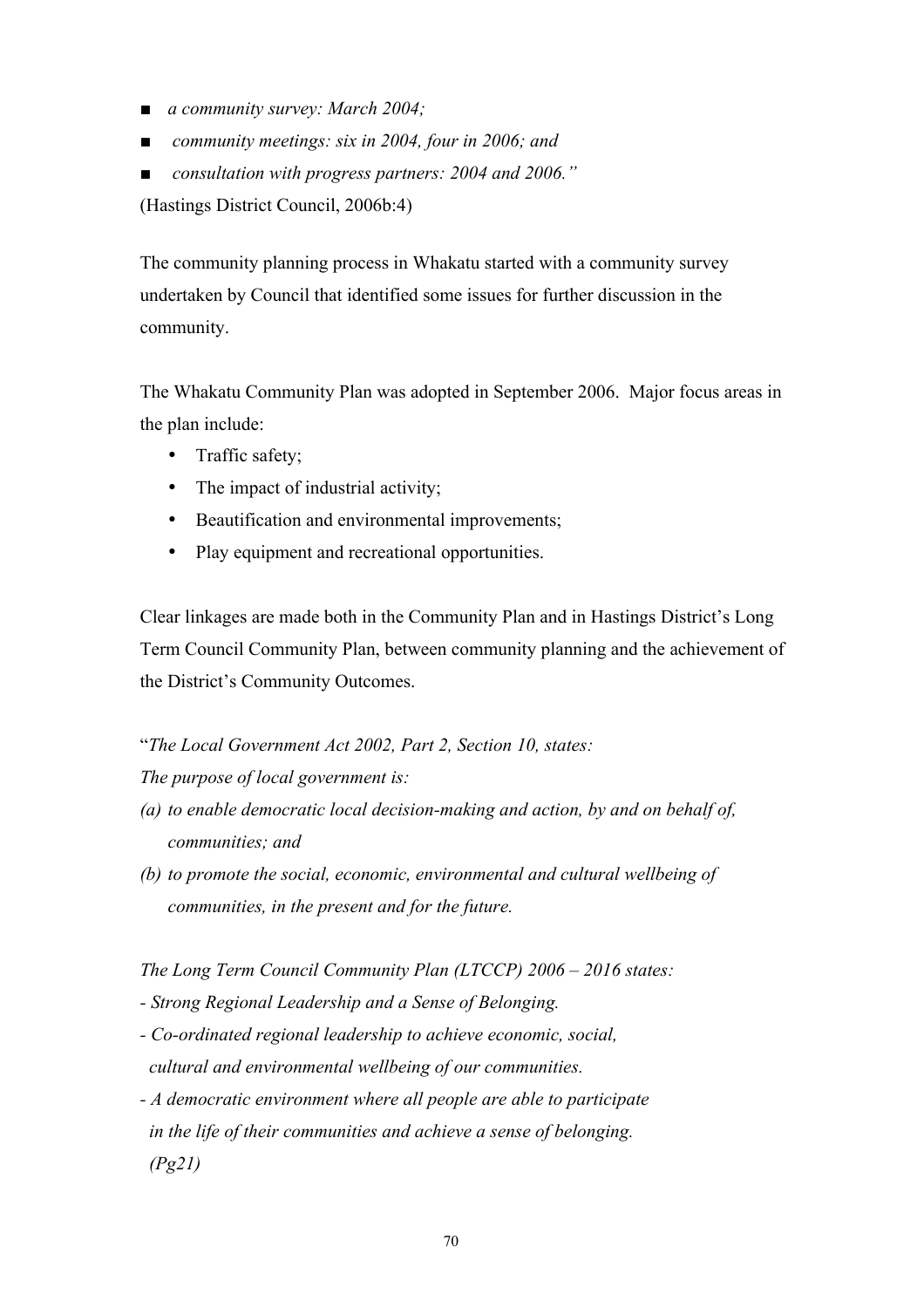*A team from within the community will be formed to guide the implementation of the Plan, and monitor its progress. The Plan will be monitored annually and reviewed every three years.*

*A Community Development Advisor from Council will provide support to the team and the community.*

*Council has developed plans with Camberley, Flaxmere and Clive communities. The Whakatu Community Plan is a further step in Council's process to fulfil its strategic commitment."*

(Hastings District Council, 2006b:5)

Hastings District's Long Term Council Community Plan also clearly references community planning as part of its strategic planning and partnership work.

"The *community outcomes identified in this LTCCP set the vision for all of Council's work. Every activity provided by Council makes a contribution to achieving these outcomes. Council's other planning documents are all part of the long term planning process and feed into each review of the LTCCP. The LTCCP becomes an umbrella for other statutory and non-statutory planning documents. These include the Hastings District Plan, Council's asset management plans, individual community plans, and various other strategies such as the play, youth, walking, cycling and urban development strategies."*

(Hastings District Council, 2006a: 25)

Hastings District Council receives quarterly reports on the progress of its community planning programme compiled by the community development advisor with input from the relevant community planning committee. Each community plan once completed is adopted by Council. Hastings District also reviewed its community planning process, including community and other agency views, and reported the results to Council in April 2007.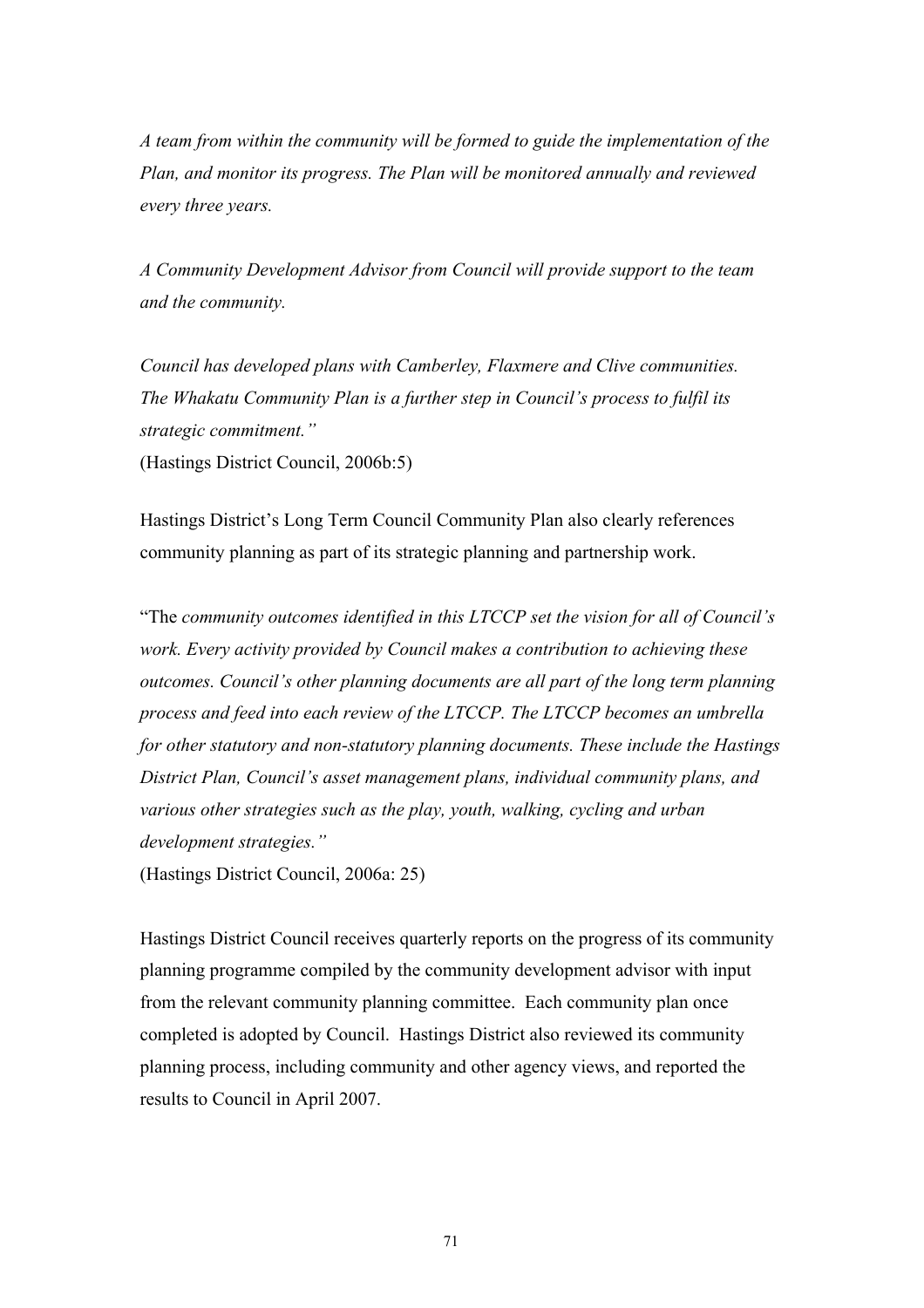The review highlighted concerns and risks associated with the community planning process.

Issues reported included confusion over the Council's role and the mandate of the community planning committees, raising unrealistic expectations, ensuring the representativeness of the community planning process, retaining community volunteers, Council staff buy-in, Council staff turnover delaying the process, and gaining participation from other agencies. Benefits of the programme included increased services and facilities in communities, increased community pride and activity, increased community cooperation, better focus on priority issues and understanding of community needs, identified contact points and improved communication.

(Hastings District Council, 2007)

The recommended improvements in the report to Council largely related to improved role clarification, stronger communication, more information, publicity and celebration of success. Hastings District Council decided to continue supporting community planning in the communities already underway, but to slow new community planning projects so that resources could be focused on supporting the existing community planning areas.

## **Timberlea, Upper Hutt City**

Upper Hutt City Council covers a total area of 54,116 hectares in the north east of the Wellington region. The population was 38,200 on Census night (Statistics New Zealand, 2001). Upper Hutt is not an area of strong population growth, and the Council has typically focused on the provision of core services. Upper Hutt City Council would be regarded as a Type A 'Service Delivery' focused Council in the McNeill and Reid typology.

Timberlea is a suburb in Upper Hutt City, on the northern edge of the residential area known as Maoribank. It sits in a small valley at the foothills of the Rimutakas and is a small community with an estimated 400 houses in its area.

The Community Planning process was begun in the first instance by the Timberlea Residents' Association, assisted by the Department of Internal Affairs. The planning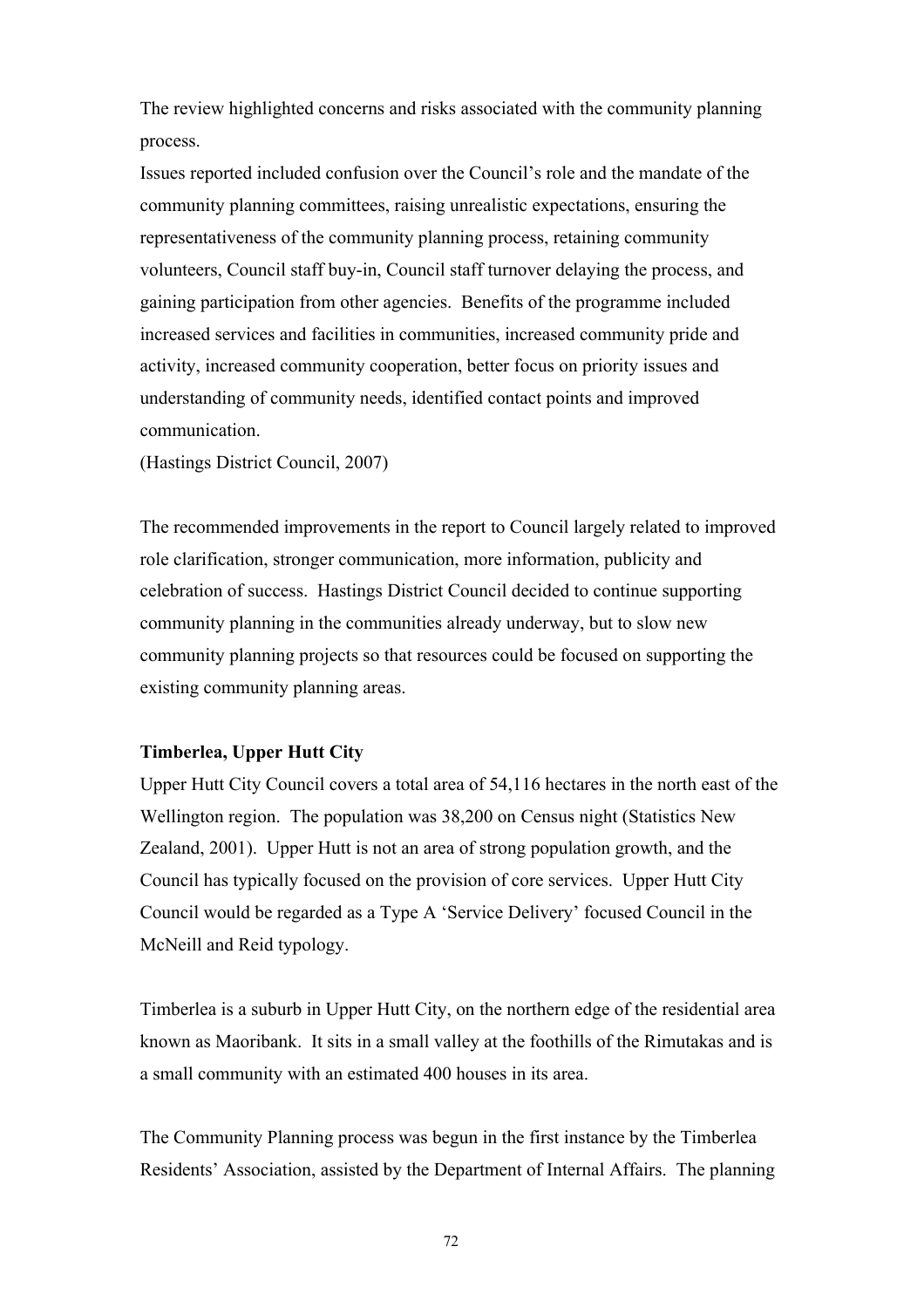process grew around the role of the Community House – a focal point for the Residents' Association and the local residents. In 2005, a Strategic and Action Plan for Timberlea was completed. A three part structure including the Residents' Association, Upper Hutt Council and the Wellington 20/20 Trust was then set up to advance a Digital Strategy Application for an e-learning hub.

The Timberlea Residents' Association Strategic and Action Plan notes that at the time the plan was written, Census information was only available for Maoribank. At that time, nearly 40% of Maoribank residents had no qualification, 76% of Maoribank were European, 25% Maori and 8% Pacific. The median income of residents in the area was \$20,600 per annum, and unemployment for the area was 10%. Twenty-five percent of families in Maoribank in 2001 were one parent families (Statistics New Zealand, 2001).

The Strategic and Action Plan notes a lack of community services including no dairy, mail centre, doctor or service station within walking distance, and residents having to travel to Upper Hutt township for high school, government and health services.

The Timberlea Community Planning process had two stages. The first was the strategic planning exercise instigated by the newly elected Timberlea Residents' Association, with support from the Department of Internal Affairs and Council. The strategic planning process included letterbox drops, a resident survey, and workshops with other organisations and government departments, leading to a SWOT (strengths, weaknesses, opportunities and threats) analysis of Timberlea.

The Strategic and Action Plan had two Goals – 'Community Services for Timberlea', and 'A Vibrant Community Spirit.' Objectives under these goals included access to government agencies, improved transport, a robust Residents' Association, community pride, recreational opportunities and pride in ethnic diversity. Two strong and connected objectives surfaced – to increase the use of the Community House and to provide access to the digital world.

Stage two of the project involved the Wellington 20/20 Trust, a digital access organisation, who were asked by the Mayor of Upper Hutt to work with the Timberlea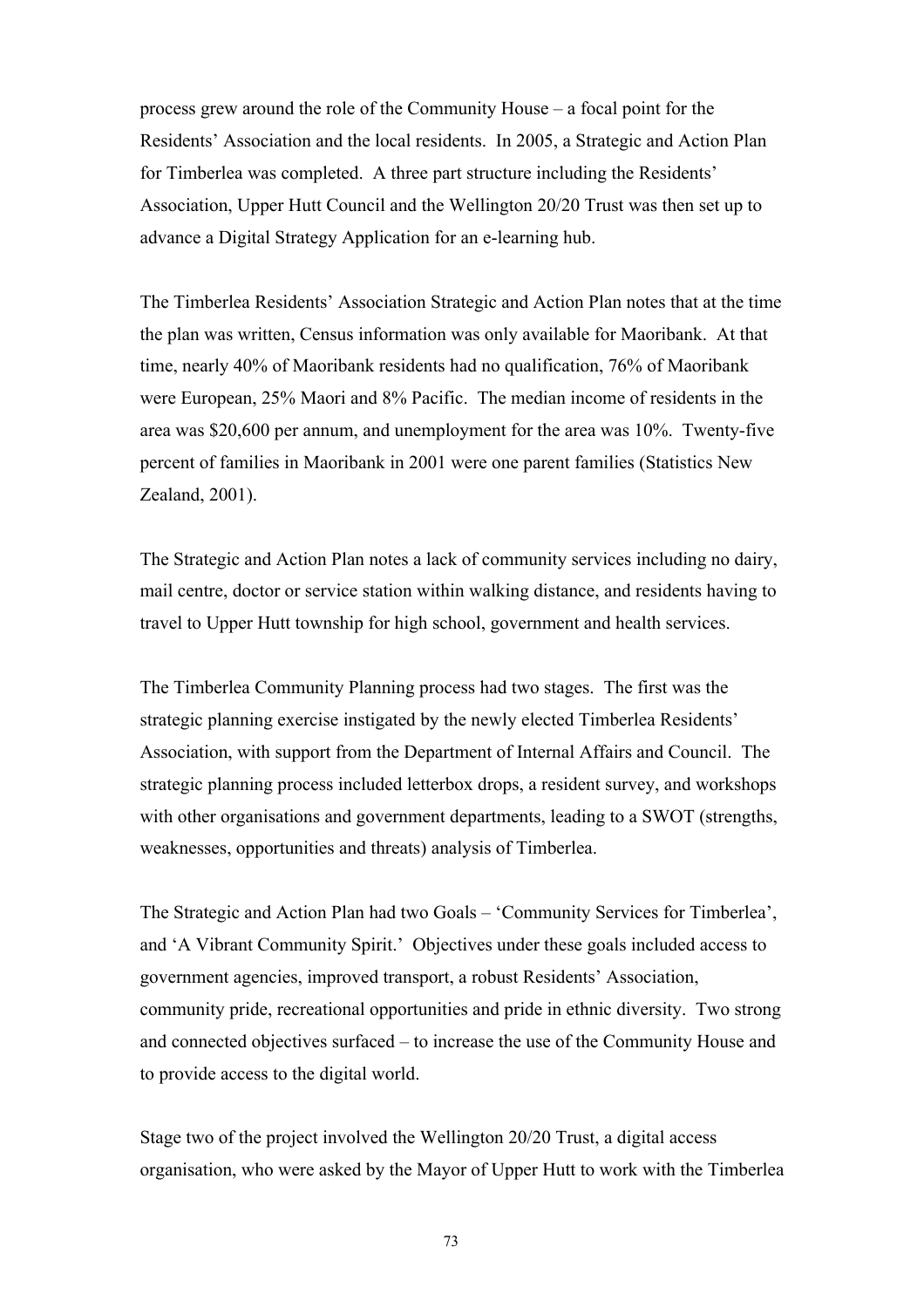Residents' Association. This quickly developed into a project run jointly by the Residents' Association, the 20/20 Trust and Council to develop a plan around the development and future use of the Community House, including an application to government's Digital Strategy Fund to establish the Community House as an elearning centre.

The project resulted in a new Community Centre building being moved on to the site, a successful Digital Strategy application resulting in a community computer suite, and a new programme of action for the Community Centre and surrounding area. The project was strongly aligned both in the early stages, and in the Digital Strategy application to Upper Hutt's Community Outcomes process. The Timberlea Strategic and Action Plan cites the Upper Hutt City Vision and Community Outcomes as a key resource, and links its goals and objectives to the Community Outcomes. The Digital Strategy application refers to the Community Outcome "Upper Hutt is Connected with the World". Upper Hutt's Annual Plan 2007/08 also refers to supporting the Timberlea project in its section on Community Development Services.

The community planning project was not reported to Council for adoption. However the Digital Strategy application was approved by Council as Council must agree to being the fund holder for the project. Research participants reported that the Mayor was closely involved with the project and took a personal interest in its progress and outcome.